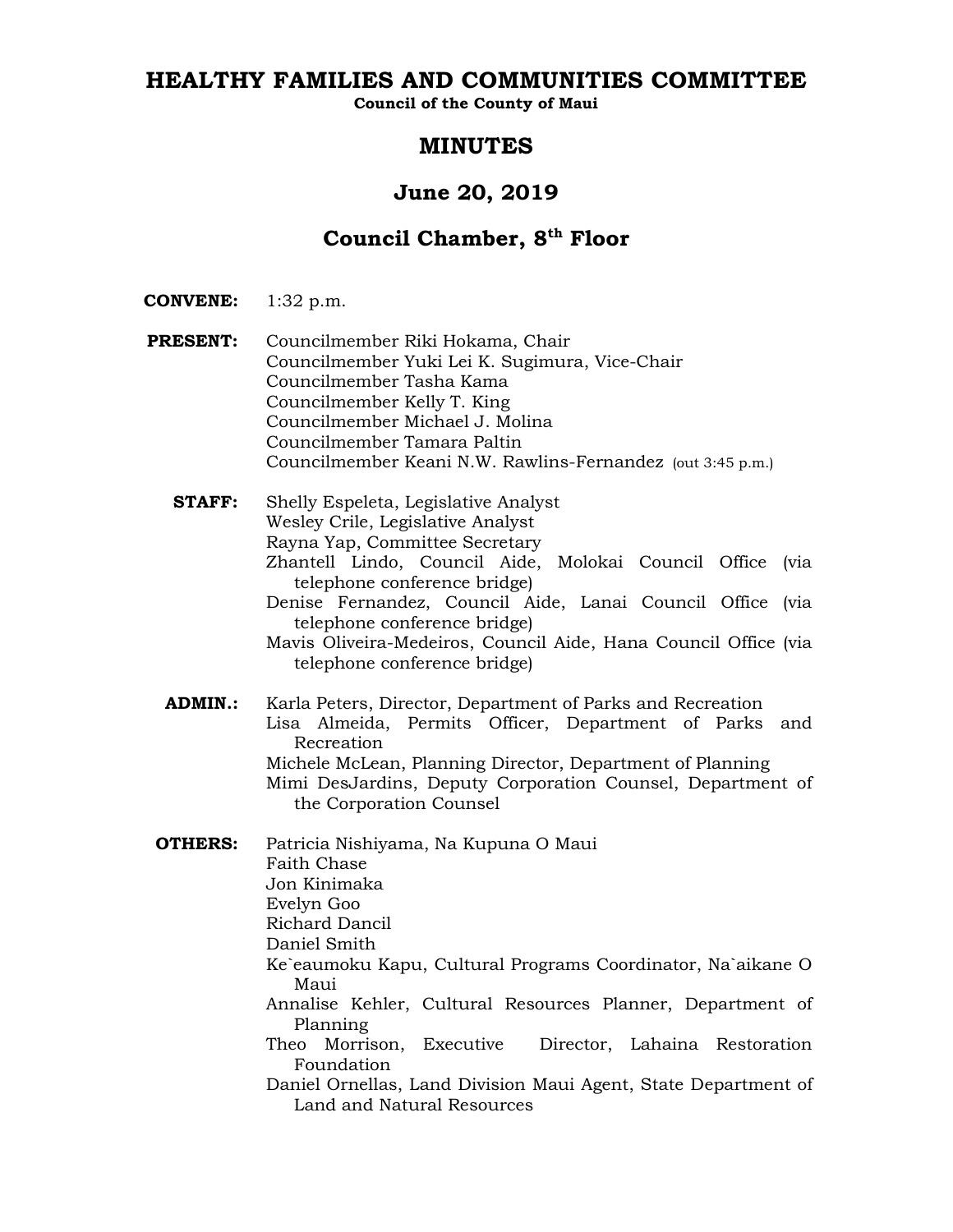Clifford Libed, Hui O Wa`a Kaulua (Assembly of the Double-Hull Canoe) (21) additional attendees

**PRESS:** *Akaku: Maui Community Television, Inc.*

----------------------------------------------------------------------------------------------------------------

CHAIR HOKAMA: *. . .(gavel). . .* The Council's Committee on Healthy Families and Communities' regular meeting of 20 June, 2019 is in order. This afternoon we welcome our total membership. Vice-Chairman Sugimura.

VICE-CHAIR SUGIMURA: Good afternoon, Chair.

CHAIR HOKAMA: Ms. Kama.

COUNCILMEMBER KAMA: Good afternoon, Chair.

CHAIR HOKAMA: Ms. Paltin.

COUNCILMEMBER PALTIN: Good afternoon, Chair.

CHAIR HOKAMA: Ms. King.

COUNCILMEMBER KING: Aloha.

CHAIR HOKAMA: Ms. Rawlins-Fernandez.

COUNCILMEMBER RAWLINS-FERNANDEZ: Aloha `auinala, Chair.

CHAIR HOKAMA: And, of course, Mr. Molina.

COUNCILMEMBER MOLINA: Good afternoon, Chairman.

CHAIR HOKAMA: Okay. Thank you. Members, we have two items that we have agendized for discussion today. The Chair will state that he intends to take no action, but we will have our discussions on these two items this afternoon, HFC-3 and 18. As the posting and by this Committee's standard practice, we allow each person wishing to testify on an agendized item three minutes and three minutes only to speak. State your name. If you represent an organization, we request that information. If you are a paid lobbyist and you are registered, we ask that you please disclose that information with the Committee. You will address your comments to the Committee and more directly to the Chair. With that, we'll start our testimony portion, Members, as well as…I forgot, yeah, I'll also turn off my noise-making device, please everyone. Thank you. Okay. First person we'd like to call up is Patricia Nishiyama and we also know her as Auntie Patty of Na Kupuna O Maui. We have a microphone easier for Aunty Patty? Try hold on, yeah…hold on, hold on, Aunty. We make it easy for you.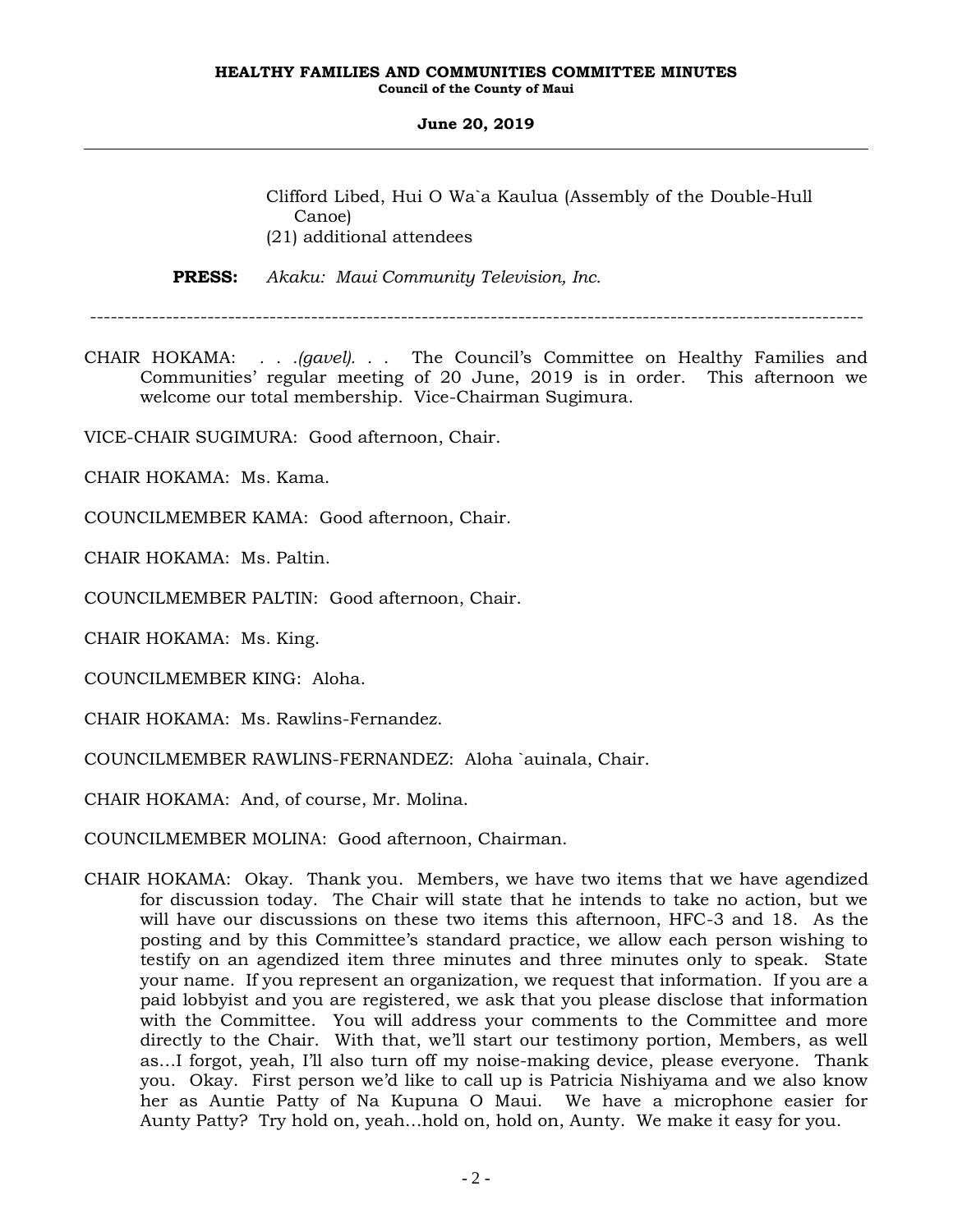# *. . .BEGIN PUBLIC TESTIMONY. . .*

MS. NISHIYAMA: Yes, thank you, Riki. Aloha no.

CHAIR HOKAMA: Aloha.

- MS. NISHIYAMA: My name is Patricia Nishiyama, aka, Aunty Patty Nishiyama, Na Kupuna O Maui, Aloha.
- ALL: Aloha.
- MS. NISHIYAMA: E ho mai i ka `ike mai luna mai e. Na Kupuna O Maui eo, mahalo. You know, e kala mai, but I didn't know what the agenda was until I got here, but I did have an agenda. I wanted to share with you what I…what the kupuna wanted to share was that the Banyan Tree is the sacred taro patch of Pi`ilani. About four years ago, Na Kupuna O Maui, the Royal Order of Kamehameha, The Women of Na Ali`i, Na Kupuna O Maui, and Dennis "Bumpy" Kanahele walked to Lahaina Town and went straight to the tree to build one ahu recognizing the Banyan Tree as being Pi`ilani's sacred taro patch. Pi`ilani was the ali`i of heavens. He born Lahaina in the 1500s and that is where his taro patch belonged. At the Banyan Tree, before that tree came, my kupuna used to tell me, Aunty, go home and get the saw and cut that tree down. The tree does not belong there. It's Pi`ilani taro patch. The sacred taro patch of Pi`ilani. Now, you go down to the library, they have the taro patch of King Kamehameha. Now, King Kamehameha was born in the 1700s. Pi`ilani was born in the 1500s. So, where does the recognition come? Pi`ilani, because he's older. And guess what happened. Pi`ilani walked the whole island of Maui to unite the Hawaiians, and that's why it's called Pi`ilani Highway. Hiki no?

CHAIR HOKAMA: Hiki no.

MS. NISHIYAMA: Yes.

- CHAIR HOKAMA: Aunty, your time is up, but I know you have a lot of mana`o you wish to share.
- MS. NISHIYAMA: Yeah.
- CHAIR HOKAMA: And --
- MS. NISHIYAMA: Come back?
- CHAIR HOKAMA: --we know that you are a, you know, Lahaina keiki o ka aina. So, with no objections from the Members, if you have no issue, the Chair wishes to make her a resource as far as Na Kupuna O Maui and allow her to participate with us at the appropriate time when we discuss the item by itself. Any objections?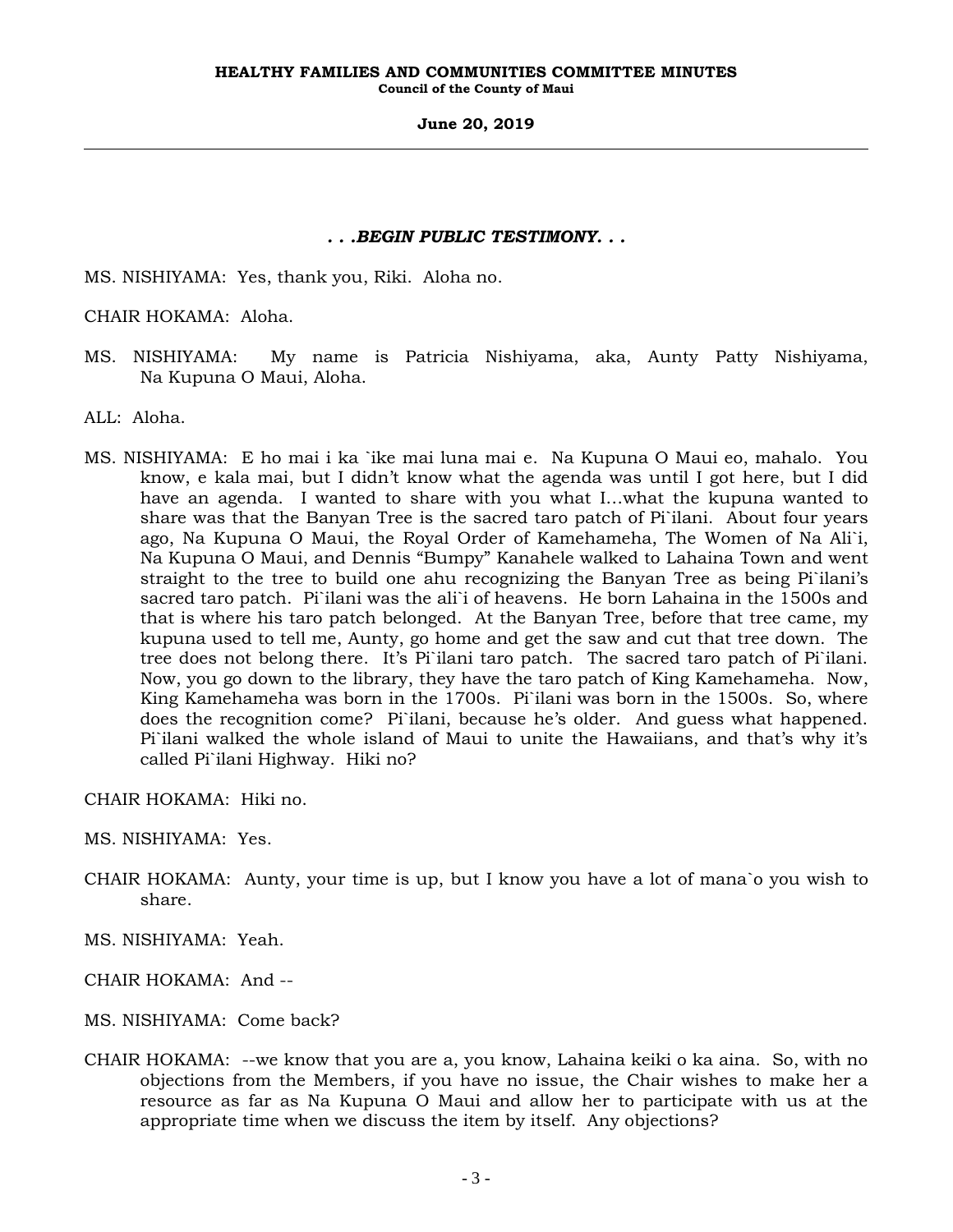### **June 20, 2019**

COUNCILMEMBERS: No objections.

CHAIR HOKAMA: Okay, Aunty --

MS. NISHIYAMA: Okay.

CHAIR HOKAMA: --so, yeah, if you can stay, we going be happy to ask --

MS. NISHIYAMA: Oh, yes, I'm not done.

CHAIR HOKAMA: --yeah, you want to…yeah, yeah.

MS. NISHIYAMA: Okay.

CHAIR HOKAMA: Yeah.

MS. NISHIYAMA: Thank you very much.

CHAIR HOKAMA: Yeah, mahalo.

MS. NISHIYAMA: Mahalo. I appreciate this. Mahalo.

CHAIR HOKAMA: Next person we'd like to ask is Faith Chase, if you would come forward and speak on HFC-3 please? Okay, and then following Ms. Chase is Mr. Jon Kinimaka.

MS. CHASE: Aloha, Chair.

CHAIR HOKAMA: Aloha.

MS. CHASE: Aloha, Councilmembers. I am not a subject-area expert, I'm a east side girl. I do have a lot of people I care about in West Maui. I did play on the Banyan Tree when it was low enough to climb when I was little. I'm actually here to speak on some disappointment in the administrative aspect of this problem. While I haven't…wasn't able to talk to Ka`ala Buenosquela [*sic*]…is that how you say it? Is that pretty good? I don't like the process that was taken during his short tenure in the position. He is…I don't think it was done with fairness. And while I can't say that I'm positive of any peculiar or illegal or any kind of activity, I do, I have learned enough to know that the administrative decisions that were made by him or his office or his advisors was really poorly done and it deserves a do-over. So, I would just plead that that be taken into light as these decision are made. I see a terrible amount of unfairness and I'm still kind of scratching my head about who can own a tree. But, you know, I understand that the economic advantages of doing business under that tree are important to a lot of people, but I would impress that, you know, either the things that were done incorrectly never be done again within that capacity but also to consider how the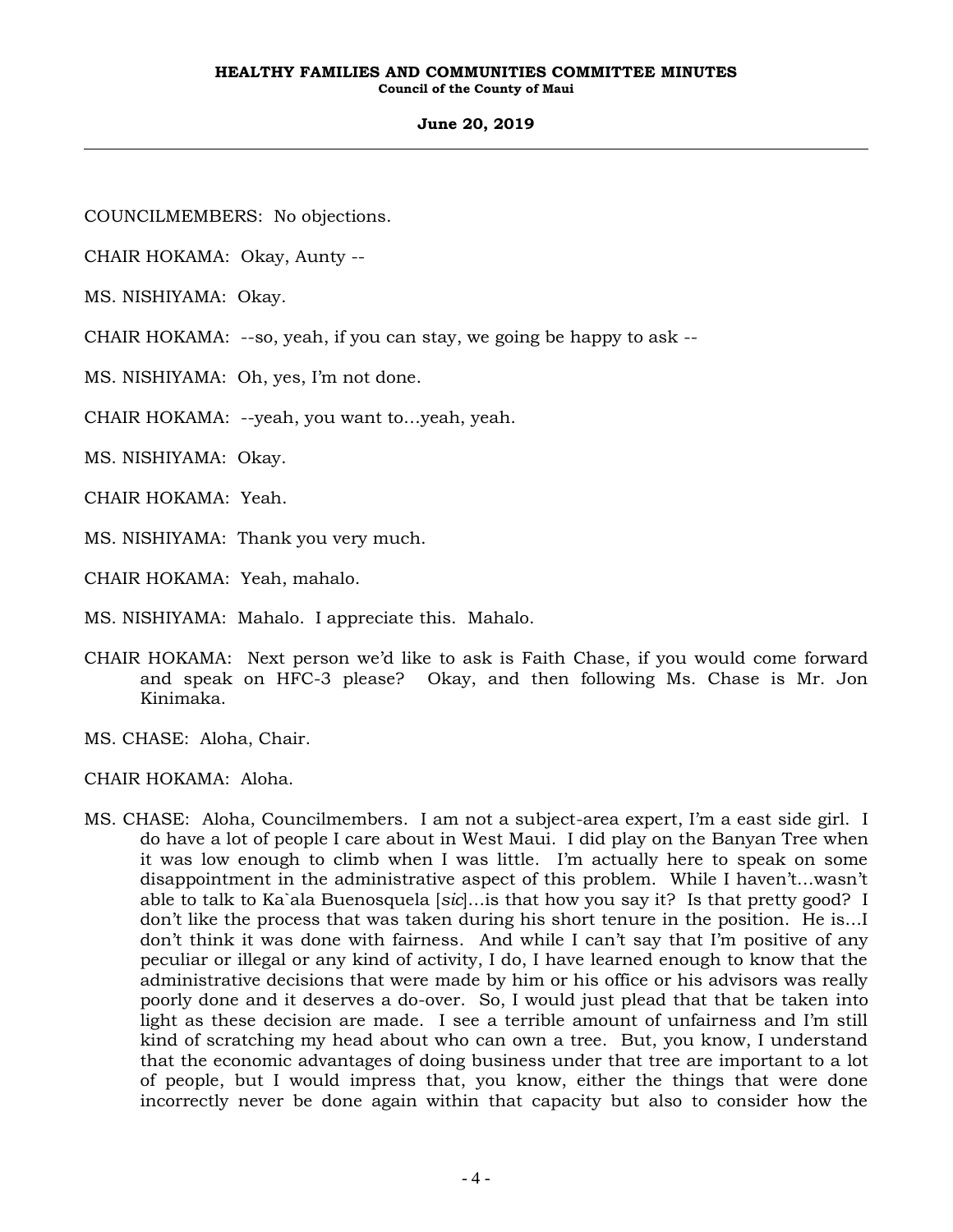decisions and the timeline of this Banyan Tree issue have gotten to this far with no disrespect to anybody who's involved. Thank you.

- CHAIR HOKAMA: Thank you. Any questions to clarify? Okay, thank you for being here. Jon Kinimaka please? Following Mr. Kinimaka, Evelyn Goo.
- MR. KINIMAKA: Aloha, Chair --
- CHAIR HOKAMA: Aloha.
- MR. KINIMAKA: --Councilmembers. My name is Jon Kinimaka from Lahaina and I'm here to support the Lahaina Town as the capital of our Kingdom of Hawaii and I'd just like to ask this Council to do whatever they can do to support the restoration, preservation of Lahaina Town as our capital of this Hawaiian Kingdom, and I don't want to take up any more of your time, and I thank you. Mahalo.

CHAIR HOKAMA: Thank you for being here this afternoon. Next, Evelyn Goo please.

MS. GOO: Aloha --

CHAIR HOKAMA: Aloha.

MS. GOO: --good afternoon, Chair and Councilmembers. Thank you for allowing this forum for the public to come forth and speak. I'm here to speak on the misuse of management for over 30 years of the Banyan Tree. It has been in violation of the executive order that was ordered under public uses. It was exclusive to three groups for the past 30 years and Jo Anne Johnson, former Councilwoman, and I set forth to obtain a permit to raise funds under the tree for the West Maui hospital to get that funded. And before we knew it, we were being accused of all kinds of things, the process and the backdoor deals that have gone on. I mean, it's just pretty stifling. The Banyan Tree is Hawaiian ceded land. I know Lahaina Restoration Foundation is trying to get a ten-year lease, which I strongly oppose for many reasons and they are too long to list. I'd be happy to list them after my three-minute timeline. But the Banyan Tree in short, seems a lot of people over the past 30 years feel a sense of entitlement to that tree and a sense of ownership to that tree, when in fact they do not own it. It is Hawaiian ceded land. I pose that it be turned back to the Hawaiian community. And when I say Hawaiian, I don't mean self-proclaimed kupunas with no Hawaiian blood. I mean a Hawaiian who has proven their lineage such as Kimokeo Moku [*sic*] and his group. I think he would be perfect to manage that tree to bring back the Hawaiian, the true Hawaiian traditions, and for it not to be leased out to a group such as Lahaina Restoration Foundation for only \$100 a year when you have stores paying \$20- to \$30,000 a month for their property. So, yeah, that's basically why I'm here. Wow, I haven't gone over three minutes. Okay, I have a warning. So, I guess that's basically what I have to say. I do have a lot more information so if any of you…I have given some of my information out and I just hope that this Council, this body, will give a more fair process to this. And if not, turn it over to where it belongs. Simple as that. That Banyan Tree does not owe anyone a living, period.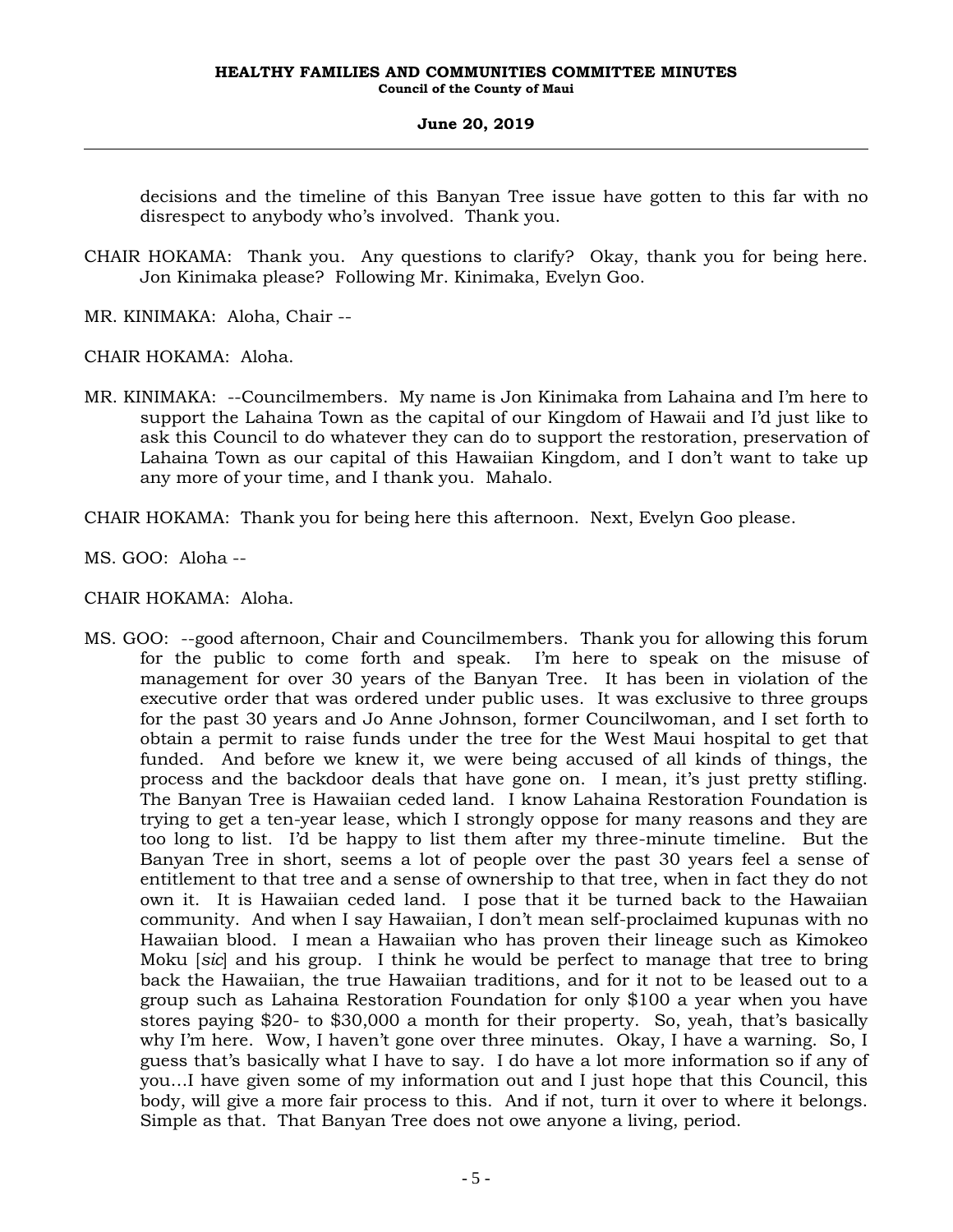CHAIR HOKAMA: Thank you, Ms. Goo.

MS. GOO: Thank you.

- CHAIR HOKAMA: Any questions for the lady on her testimony for clarification? Okay, having none, thank you, Ms. Goo. We'll ask our District Offices if anyone wishes to provide testimony this afternoon. Hana Office, anyone wishing to provide testimony?
- MS. OLIVEIRA-MEDEIROS: Aloha, Chair, this is Mavis Oliveira-Medeiros from the Hana Office. There is nobody here waiting to testify.

CHAIR HOKAMA: Okay, thank you. Lanai?

- MS. FERNANDEZ: Good afternoon, Chair, this is Denise Fernandez on Lanai and there are no testifiers.
- CHAIR HOKAMA: Thank you. And on Molokai? Okay, we have been informed there is no requests for testimony on Molokai. So, Members, with no objection we'll close testimony for today's meeting.

COUNCILMEMBERS: No objection.

CHAIR HOKAMA: Okay, thank you. So ordered.

UNIDENTIFIED SPEAKER: *. . . (inaudible) . . .*

CHAIR HOKAMA: Pardon me?

UNIDENTIFIED SPEAKER: *. . . (inaudible) . . .*

CHAIR HOKAMA: Oh, okay. Come down and speak. Yeah, I don't have your paperwork.

MR. DANCIL: So, what I got to do? I got to press the button?

CHAIR HOKAMA: No, it goes on automatic.

MR. DANCIL: Oh, okay. Yeah, aloha, everyone. My name is Richard Dancil. I was born and raised up in Keokea, Keokea born up in Kula Hospital. Both of my parents work up at Kula Hospital as nurses for over 40 years. So, my involvement in the Banyan Tree is true Na Kupuna O Maui, actually. How I got involved with my cousin Annie Kekona in helping out in the promoting my cousin Anthony Kekona's artwork which he did in prison. He passed away in January 26, 2019. Oh, excuse me. Okay, yeah. Through the years, actually, I got involved with Na Kupuna O Maui in 1998 and then I had a like a real big awakening as a Hawaiian. Was during the Patrick Barrett case against Cayetano that united us, created solidarity. So, I've been involved ever since with the elders and the thing is that I wanted to recognize about the elders of all those years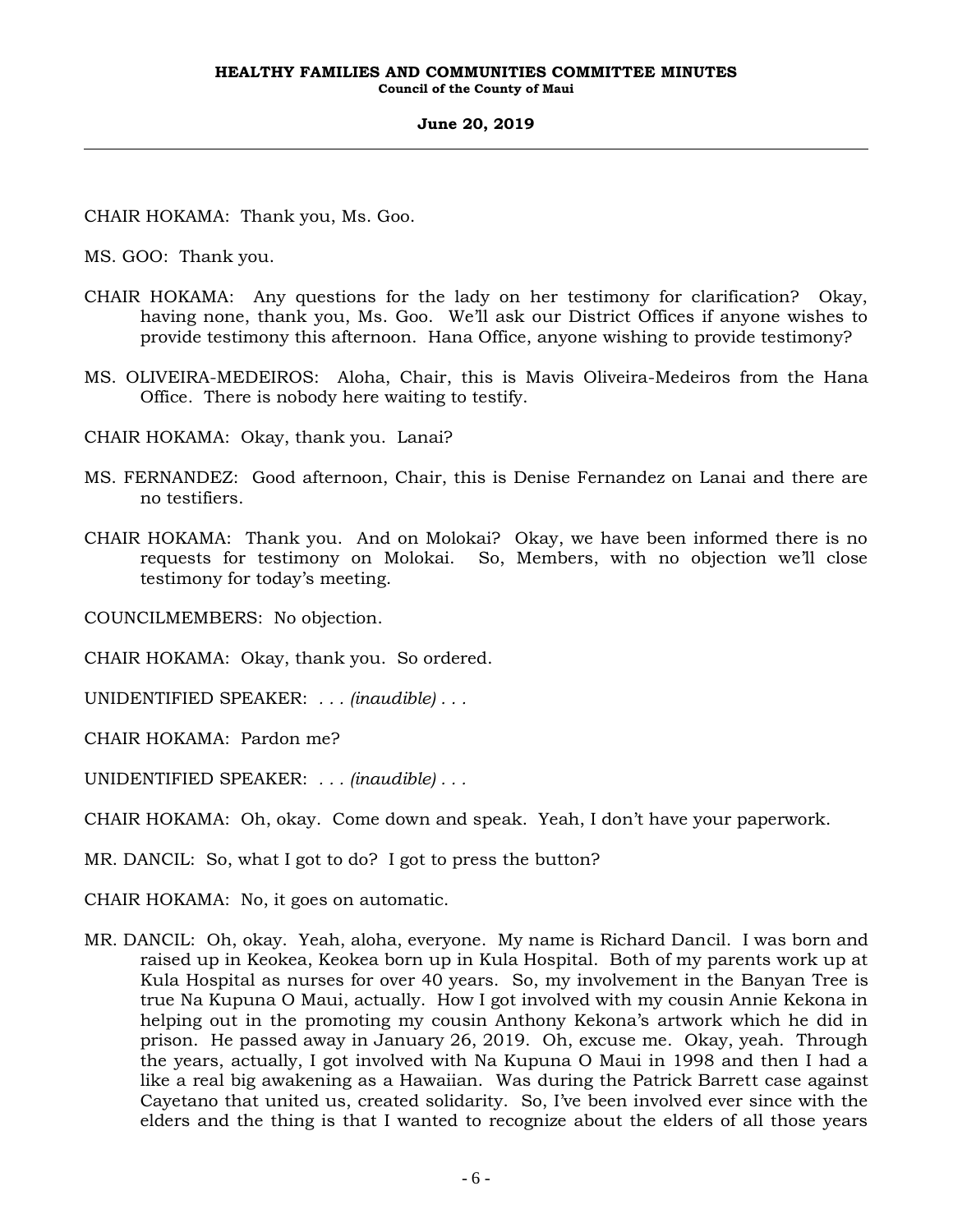# **June 20, 2019**

that they helped out with numerous Hawaiian organizations. Even the prison. I would go in with Uncle Moon Keahi and Uncle Willy \_\_\_\_\_ and talk story to the prisoners and then also play music, you know, encouraging them for go on the right track. Telling them, "eh brah, we need you out here in helping us out." So, that's why I'm here and how I got involved. And the thing is that I also wanted to bring up about the…I just compiled all this this morning. I looked on the web and then I got this report on the web. In February 2011…no actually, I sorry. Oh, okay. In 1962, Lahaina had a, got a designation as a National Historical Landmark. In January 2011, it was put on the list of the most endangered historical sites in Hawaii by the Statewide Historic Hawaii Foundation. "The threat to Lahaina is a long-term pattern, incompatible renovation, and loss of historic fabric, the Historic Hawaii Foundation noted. That was a notation. It is a cumulative effect of countless individual decision. It started to change the authentic sense of history and identity that characterized Lahaina." The County of Maui, defiant of its own laws installed metal street signs, with puka poles instead of wooden posts and wooden signs that was mandated for the Lahaina Historic District.

CHAIR HOKAMA: Can you conclude your testimony please?

MR. DANCIL: Oh, okay. And then basically I wanted to close off with this quote from Theo Morrison. The Lahaina Restoration welcomes the Lahaina Historic Places designation which will hopefully help Lahaina get the attention it needs to fix the problems that has been undermining the town for so long. This quote was one month after Lahaina was recognized as endangered. So, the thing is that I wanted to close it off with Na Kupuna O Maui being a Hawaiian entity. They are compliant under Historical District One, which is cultural. That's the thing that I see missing out in Lahaina. Historical District Two is mostly recognized out there. But we got to recognize the Historical District One, the Hawaiian culture and the Hawaiian people. Otherwise we going lose them. Our kupuna is passing away. You see Aunty Patty over here on the wheelchair. So, the thing is that I just saying please, don't let us be erased.

CHAIR HOKAMA: Okay, mahalo.

MR. DANCIL: Aloha.

CHAIR HOKAMA: Aloha. Thank you for your testimony.

MR. DANCIL: Thank you.

CHAIR HOKAMA: Anyone else would like to share their testimony with us?

MR. SMITH: I got something.

CHAIR HOKAMA: Yeah, come down.

MR. SMITH: Aloha, everybody.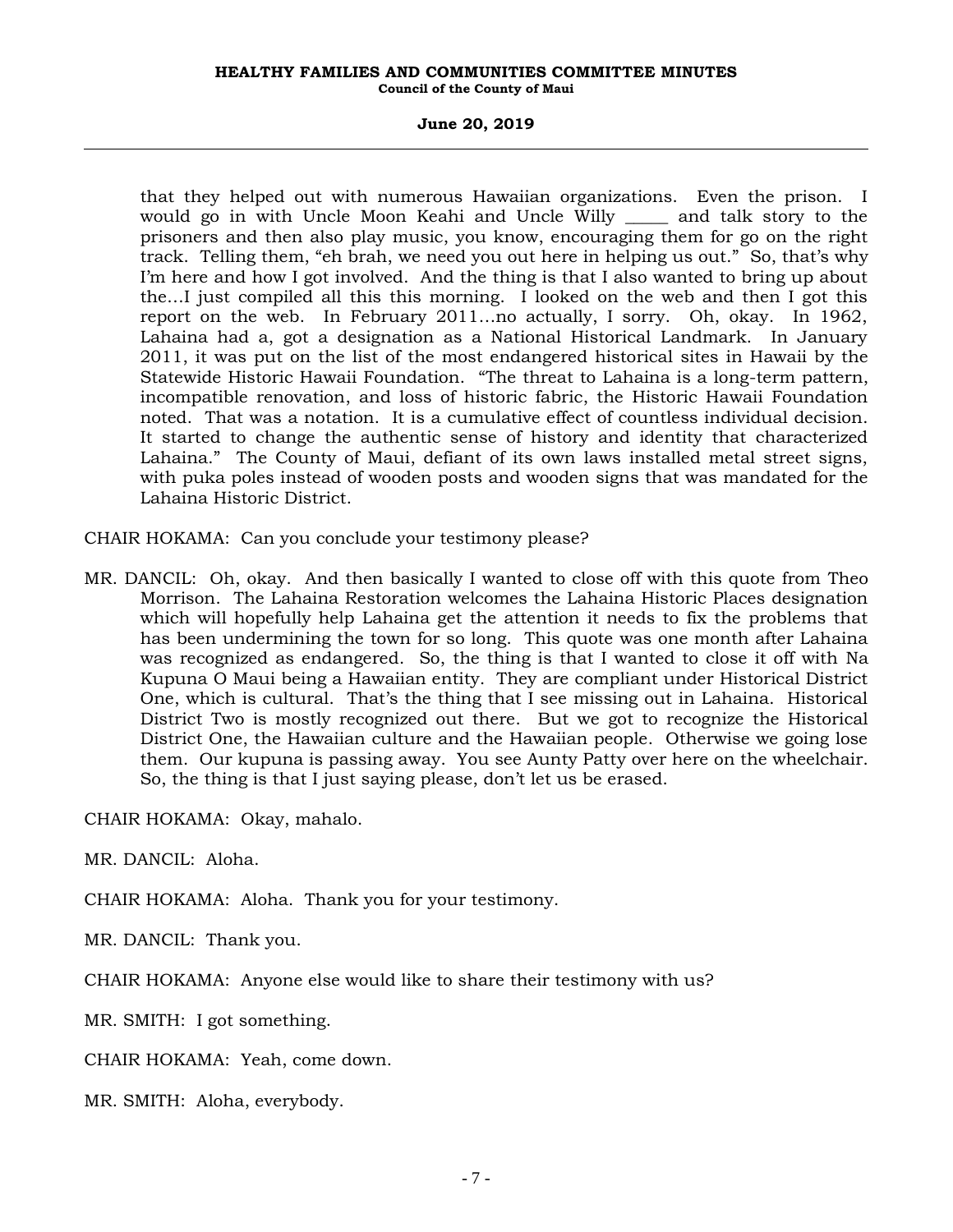### **June 20, 2019**

# CHAIR HOKAMA: Aloha.

- MR. SMITH: My name is Daniel Smith. I just kind of got word about today's gathering and so in hearing what the historical precedence is sort of all about, the underlying of preservation of these historical sites, without a doubt as our brother just mentioned that the preserving of history is so important and remembering where the roots of the land and the kupuna come from and where we come from. Where, we may come from far away but we can remember what is going on, what has happened. So, across the world right now, there are instances where history is being erased literally. Across the Middle East, they are losing a lot of their history. And in fact the United States itself has lost a lot of its history, and we can see what happens when history is lost and vital virtues are forgotten. Where history may be forgotten, then something else is replaced either in the school system, or in a church, or within peoples' families. I'm very curious to know more about the history of what the Banyan Tree is. I've heard a lot here and there from visits and people, just hearing various stories, mainly from the kupuna. Everyone else, you know, seems to perhaps be watered down wisdoms. But any way that that history can be preserved is of value, even more so than monetary value that can be gained is the value of the wisdoms that have come from before and for that to continue. Because preservation is key, especially in a world that's destroying itself. That's not philosophical jargon, we see it all the time. So, I just wanted to share that. Historical preservation for it to be paramount just so that it can be pointed because it is poignant to the future. Thank you.
- CHAIR HOKAMA: Thank you for your testimony. Any questions? Okay, thank you very much for being here this afternoon. Anyone else? Okay, with no objection, Members, we'll close the testimony for today's meeting.
- COUNCILMEMBERS: No objections.

# *. . .END OF PUBLIC TESTIMONY. . .*

CHAIR HOKAMA: Okay, so ordered. We have two items. The Chair is waiting for one resource person from the Department. So, I'm going to, with no objection, bring up HFC-18 first and then we'll head over to…oh, she's here already? Okay, great. We'll start off with HFC-3 then.

# **ITEM HFC-3: PERMITTED USE, OVERUSE, AND MANAGEMENT OF THE LAHAINA BANYAN COURT PARK, LAHAINA HISTORIC DISTRICT** (CC 18-224)

CHAIR HOKAMA: HFC-3 is the heading of Permitted Use, Overuse, and Management of the Lahaina Banyan Court Park, Lahaina Historic District. Our Committee is in receipt of a communication 18-224, from former Member Cochran, relating to the Lahaina Banyan Court Park in Lahaina Historic District. This afternoon we have the Department will be giving us a briefing and a historic background as well as, I believe, Mr. Kapu is going to be assisting through a presentation, he provided, I believe,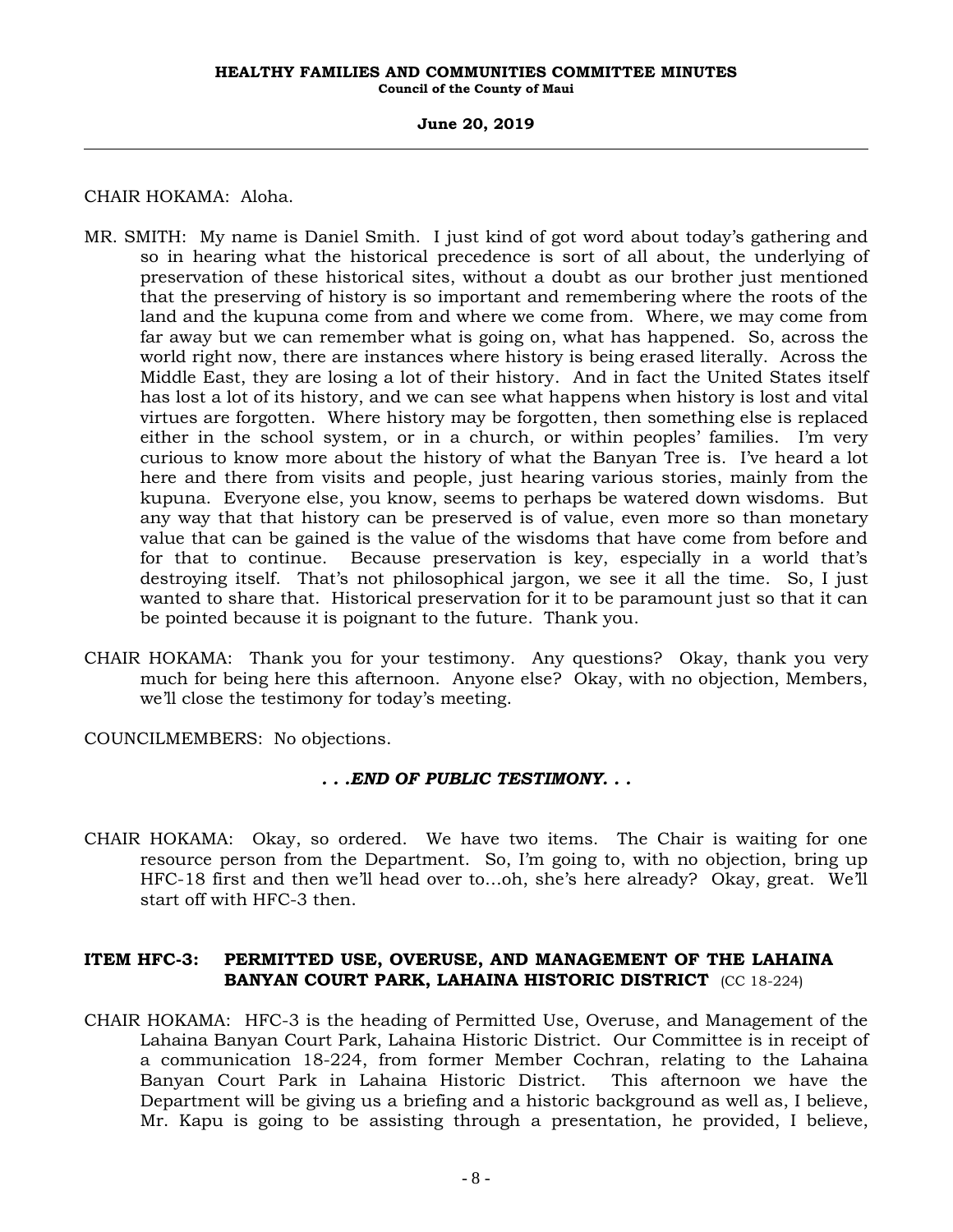# **June 20, 2019**

through the Cultural Resource Commission regarding the Banyan Tree. So, we thank him for his assistance. So, this afternoon we'll start off with the Director of Parks, Ms. Peters to give us the introduction on this item.

- MS. PETERS: Thank you, Chair, and good afternoon, Committee Members. Just to give you a brief history, in 2018 the Department recognized the possible over commercialization of the Banyan Tree Park. This raised concerns as the area's both culturally and historically significant. At that time, the Department scaled back the approval process in line with an upcoming paver project. As the Department began further review, additional questions and concerns were raised regarding intense commercial use of the area. With the new Administration, we have committed to aligning the use and purpose of the area with its original intent and executive order.
- CHAIR HOKAMA: Okay. So, Members, I don't know how much you know about this park issue, it's kind of decades old, but the executive order is very old. From my understanding is 1910 was the original. And if you read that old carbon photo print of what was approved was at that time what they understood was public and park purposes in 1910, not in 2019. Okay? That's what they approved, park purposes as they understood it back then, yeah? We have had adjustments made by the Department of Land and Natural Resources through the years making certain adjustments ending up where we are today. So, I'm going to have some historical review so you folks are all understanding of where we are, and then the Chair will tell you at this time, I'm open to all options of how to address this issue. Including returning the land back to the Department of Land and Natural Resources. Okay? Ms. Kama, you have a question before we start?
- COUNCILMEMBER KAMA: Yes, Chair. Thank you. I just wanted to ask if you know in 1910 when they said was for park use, what was…how do they use the parks in 1910?
- CHAIR HOKAMA: I was…I would say it was very traditional, right? What was…and again, there was some interesting brought up. You and I know about the Pi`ilani history, the taro patches, and everything else, yeah, Ms. Kama. So, I think that is part of the history we should be informed, educated on, and understood so we can put it in the proper perspective of how we look at policy of this area and what is its role with Moku`ula and Mokulele. Okay, so, we need to be open regarding this subject, yeah?

COUNCILMEMBER KAMA: Thank you.

- CHAIR HOKAMA: Okay. Ms. Peters, you want Mr. Kapu to present his thing now? Yeah, so, Mr. Kapu, thank you for being here this afternoon and assisting the Committee.
- MR. KAPU *(PowerPoint Presentation)*: Aloha, Councilmembers. Ke`eaumoku Kapu from Lahaina.
- CHAIR HOKAMA: Aloha.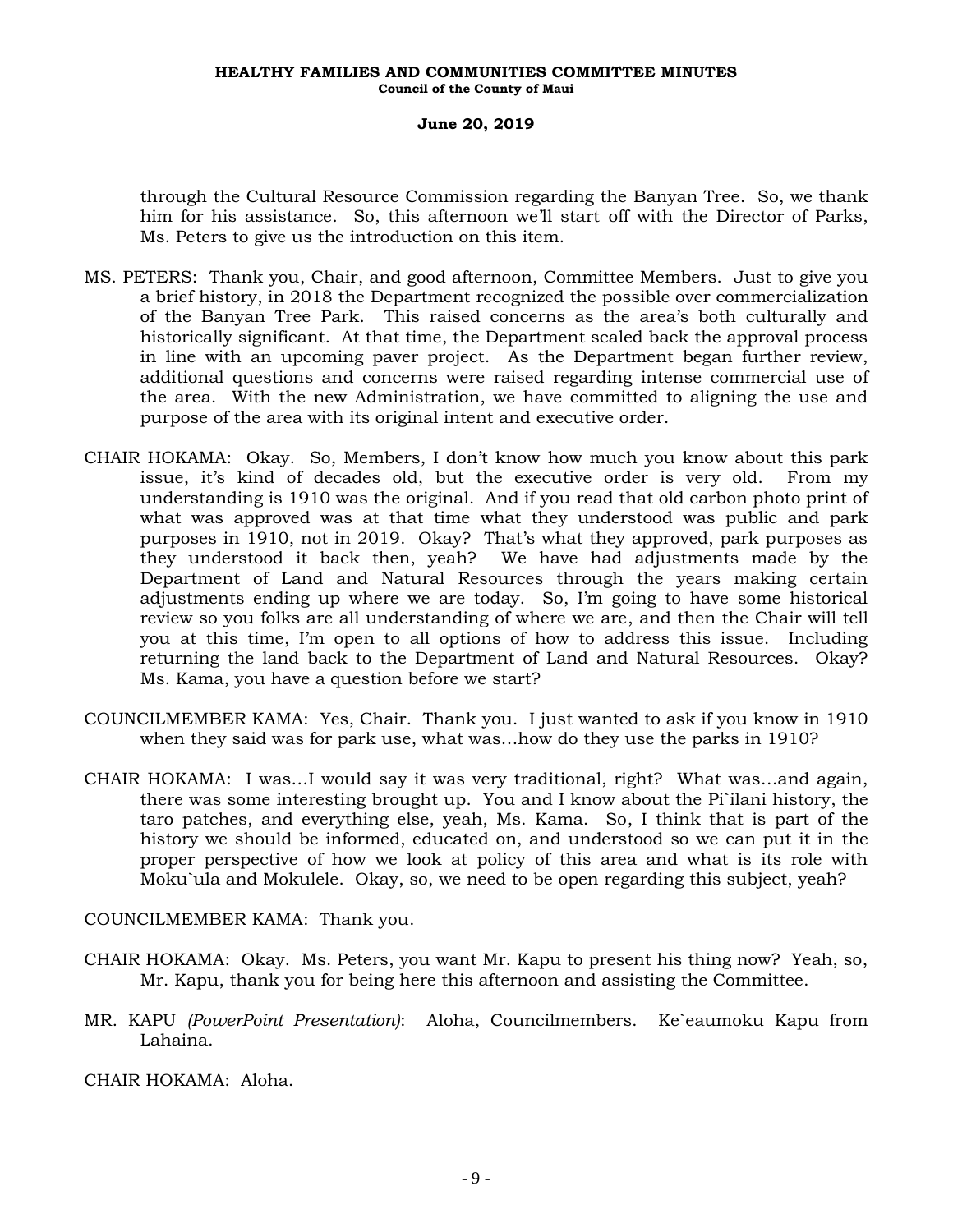### **June 20, 2019**

MR. KAPU *(PowerPoint Presentation)*: Before you, my presentation is based upon, I would say, about 12 years of incorporating this with our center. I run Na `Aikane o Maui Cultural Center that's right next to the Shigesh tennis courts. It's the building under the care-ship of the State and now, right now under the care-ship of us, Na `Aikane of Maui, I'm the Cultural Coordinator. And for years, I've been doing this presentation for, like, a lot of the new teachers that come to our town that put in their three-year tenure at the schools, all the schools, high schools, intermediate, elementary schools, even working with the Punana Leo programs, Kula Kaiapuni. And this was just basically a thought to remind people of the place that they coming into. So, if you can…yeah. So, basically it talks about Mauna Kahalawai. This picture is a picture that was taken about the '30s and '40s of Lahaina Town. So, you can keep going, yeah, Mauna Kawahine, Mo`o Ahia, you have Moku`ula, then Pa`upa`u, and Pu`u Kahili was dominant areas that I tried to educate a lot of the teachers from the Department of Education as well as docents that come from the hotels. A lot of docents get hired to talk about something that is cultural in a town but they kind of missing the point. So, my presentation was based upon talking about Kauikeaouli, his importance of what he's done, his sister Nahienaena, and Kamehameha, when Kamehameha came to this area through feudalistic means, and the prominence of Ka`ahumanu which is buried at Waiola Church, and also David Malo, who is buried up on Pa`upa`u. Not very many people understand that David Malo actually petitioned the government to be buried on Pa`upa`u from foreign invasion. So, those are the kind of historical things that people kind of…it goes over everybody's head. And everybody say, well, Lahaina is the capital of the Kingdom of Hawaii. Why? So, my whole year of trying to point directives to everybody as to why this town is important became kind of a passion of mine. At the same time, looking at how the town is really turning into an unmanageable resource because that town…the iconic area is kind of missing from the whole component. So, when we look at the next, yeah, this is the historic district basically that is cut off into three sections. So, from Prison Street all the way to Shaw Street is Historic District One, the harbor is Historic District Two, then further on is Historic District Three. When one of the testifiers came up and said that, you know, it's placed on the National Historic Register, it made me think, okay, what is a National Historic Register. So, you look at the town and it says Shaw Street, Front Street, Prison Street, and all these streets that basically…the naming of these areas was literally trying to turn our little town into little USA. But the…where I come from and how we can kind of look at why this place is important, we got to go back as pertaining to the original names. So, Shaw Street literally was Alanui ka mamo, the way of the people. Then you had Front Street, Alanui ka mo`i. Then you have other streets in this area, yeah, Ala pi`ilani. All these areas, Hoapili, Alanui papu which is Prison Street, papu meaning fortress. Then you have Alanui panaewa, Luakini Street actually was named Alanui o Nahienaena, the day that when she passed, they cut the roads for her funeral procession to lead it to Waiola Church. So, all these things basically changed in our town. Even Panaewa and Lahainaluna, those two streets was kind of interesting that they took Panaewa, they went switch it with Lahainaluna because now Lahainaluna goes all the way straight up. But the original place where Lahainaluna was was right alongside the Baldwin House, that road just until the Baldwin House went into the cane fields and went up towards Lahainaluna. So, my whole passion was to try to educate people to say that we losing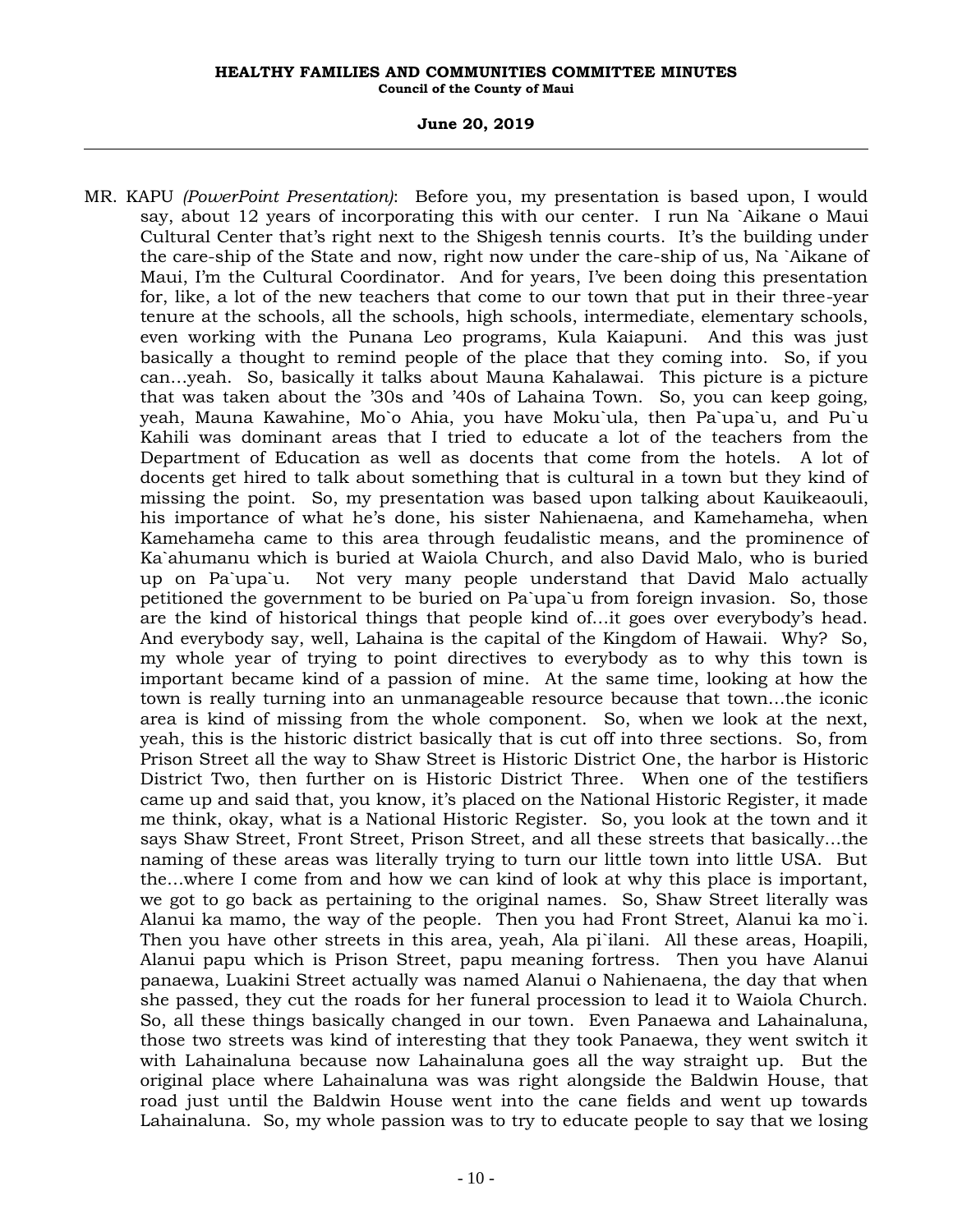### **June 20, 2019**

our integrity and our character of our town all based on names that was given to our town all because people, our visitors, couldn't pronounce Alanui ka mo`i, Alanui ka mamo, so they just called it Front Street. They call it Shaw Street. They change the names, so fixing all these kind of things is important for us because our children. When I ask our kids what is the name of the park across the street, they say 505 Park. And that's our kids, our mo`opunas, not realizing that that area is known as Pakala, yeah, the place where the sunrays hit first. And also remind them of these kind of areas, yeah, like Moku`ula, the island of Moku`ula. Where is it at this point? That was the most biggest important iconic era where the State as well as the County knew it was important so everybody said, okay, you know what, let's work on the restoration and revitalization of this pond, or this island. What was basically on these islands was the mausoleum that held the iwi kupuna. Nahienaena's compound, which is right across the street from that. Then you have…and it's within the area of Mokohinia loko i`a, the biggest fish pond, inland fishpond in the State of Hawaii that no longer exists now. Then you had the most important area, which was the Hale Piula at this place they call Kamehameha Iki, which is the original name of that place is Pakala. So, okay. Then you have, there it is, Alanui mamo and Alanui mo`i. So, my whole desire was to make sure that we don't lose the name places of the town, because if we do then it's a part of the National Historic Register to make sure that we compliant to protecting these areas of importance but looking at how we going do that. You know, I always had suggestions so mahalo to the Annalise with the Cultural Resources Commission, they're allowing me present in front of the body on why these areas are really important and we need to protect the integrity of that town. Because if we lose the National Historic Register, then that town basically will turn into a chaotic mess of commercial tourism. So, where the important area, iconic area…can switch, okay. This is an old map, 1823, identifying an era where there was the whole population of the town was all Native Hawaiians. Soon as came about the early 1900s, you had about seven non-Hawaiian living in that town. Then soon as it came to about the '40s and '50s, you had dominance over 200 foreigners living out in our town and a lot of our Native Hawaiians have been displaced. Okay, next. A lot of important things I'd like to identify, the prophetic vision of Keopuolani, the things that happened in that town, the funeral processional, the sacred Chiefess that was once a part of our legacy and our history that was loved by many. Not only the people of Lahaina, but the people throughout the State of Hawaii know that this place was iconic because of the relationship of that so-called sacred Chiefess Keopuolani. Okay, next. And the funeral procession that was held in this town also, where the women in the building of the Hale Kamani, which is across the street right behind the Protestant church, where the women carried the stones and the men carried the kahili. In respect for the wahines due diligence and, you know, a lot of people can say that the wahines was the one that held the mana within our town. I believe that. I also tell everybody, I'm the man that wears the pants in my family but my wife is the one get the belt. So, we got to remember that because they're the iconic area, yeah. Our job is to make sure that everything flows smooth. Next. So, also Kauikeaouli, when he died [*sic*] January 10, 1855…you can just keep flipping. These are the kind of things that happened in our town, yeah. The funeral processions that had happened. This one actually happened in Oahu in 1855 when Kauikeaouli passed away but through Luakini Street, yeah, coming up from Front Street, a similar procession was held by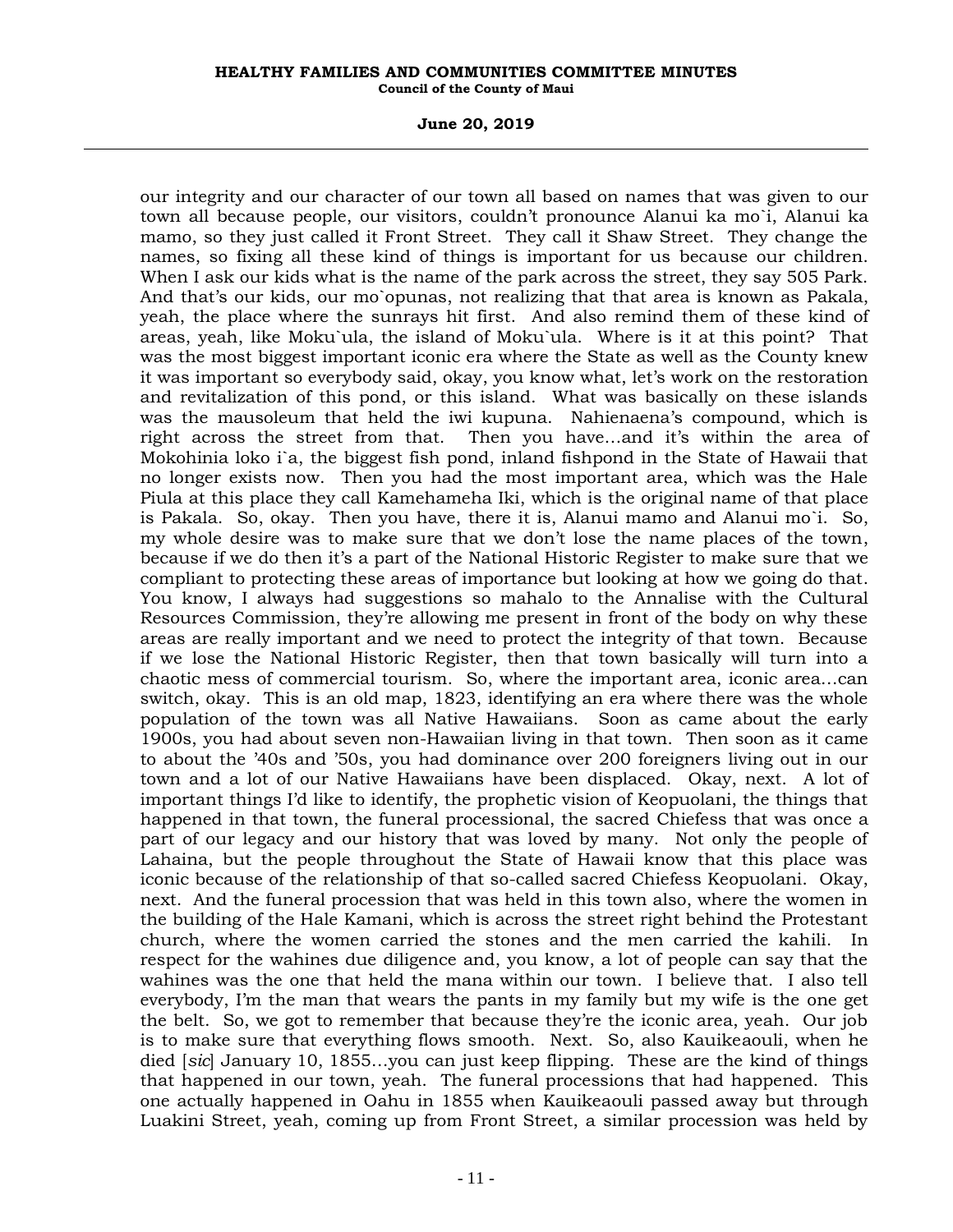### **June 20, 2019**

two iconic eras, Kamamalu as well as Nahienaena led the way all the way to Waiola Church, okay. The most important factors we got to consider that Lahaina was the original capital of Hawaii. And that it became the epicenter for politics, innovation, and trade. It also, Hawaii was led…creating the and adopting the first constitution, the bill of rights as well was signed by his majesty Kamehameha III, Kauikeaouli, here in Lahaina. These few basic facts are practically unheard of by the average person, much less the many tourist that come to our shores. Okay. This is the only thing that reflects in our town, especially the Historic District One, the hale that we built, yeah. Kind of simultaneously when they rebuilt the hale up in `Iao Valley, I went to that, I was in the ceremony with the Mayor at the time was Alan Arakawa, and upon receiving my cup I kind of said, *. . .(spoke in Hawaiian). . .* that the people of the West Side have been staring at the stars for too long, what is the possibility of us having a halawai on the West Side? So, with graciousness in members of the County Planning as well as the Mayor, they set aside an item to build a hale halawai, which is the only reflection of something cultural in an iconic area known as the capital of the Kingdom of Hawaii, Lahaina. Okay. So, we need to start to think a little bit wide and broad and maybe possibly putting the original names--can go back--of the streets, like Alanui mo`i. I did this as a pilot thing to think how a lot of the students and a lot of the docents and people felt when they walked through our town, instead of seeing Front Street, maybe they might want to see something like Ala [*sic*] ka mo`i. Seeing the original name of Shaw Street, Ala [*sic*] ka mamo. The original names of Prison Street, Papu. What is the possibility of boosting up the National Historic Register criteria by implementing these kinds of things that is really important. So, we're not going into an era as to where we might possibly lose the criteria, where now all of a sudden you get this project coming from Canada or the mainland comes inside and try to manipulate the process by finding a glitch within the Historic National Register to be allowed to change sign guidelines, ordinances, colors of the town, all these kind of things. So, we start from here, okay. Then we also start on…oh, we going backwards, yeah. Then we'll also start on cleaning up our town. This area was really important for us because it's adjacent to our cultural center. It was covered by like, by ply board and all because some guy was drunk Halloween night, drove his car inside, and the result of that was they covered it up. But not realizing that they covered up history, that this canal once fed the loko of Mokuhinia. So, for years and years I've been asking the County, what's the possibility of opening it up, bring in the revitalization of a lot of the fish that comes to our hale. So, with the graciousness of the collaboration of the State and the County, they allowed me and my son to go clean it up and we cleaned it up ourselves. It didn't cost anybody anything. We pulled all the ply boards and everything up, which literally was rotting away where people actually stepped on it and they fell through, yeah. We put fences on both sides reminding people to help protect our pristine resource by not littering in these areas and we can put, you know, this…we can have a lot of the fish that come up, aholehole, anae, you know, all those kinds of things that people never realize that the fish came that inland. Now that you can see when you walking down the street, people actually stop over there and they take pictures and they want to know a little bit more. Okay, yeah, so we cleaned it and we starting to grow. This is another project, mahalo to the Lahaina Restoration Foundation for hearing my plea for years about the restoring of the taro patch, yeah. This is the town of Pi`ilani, but when it comes to Kamehameha, he had to prove to his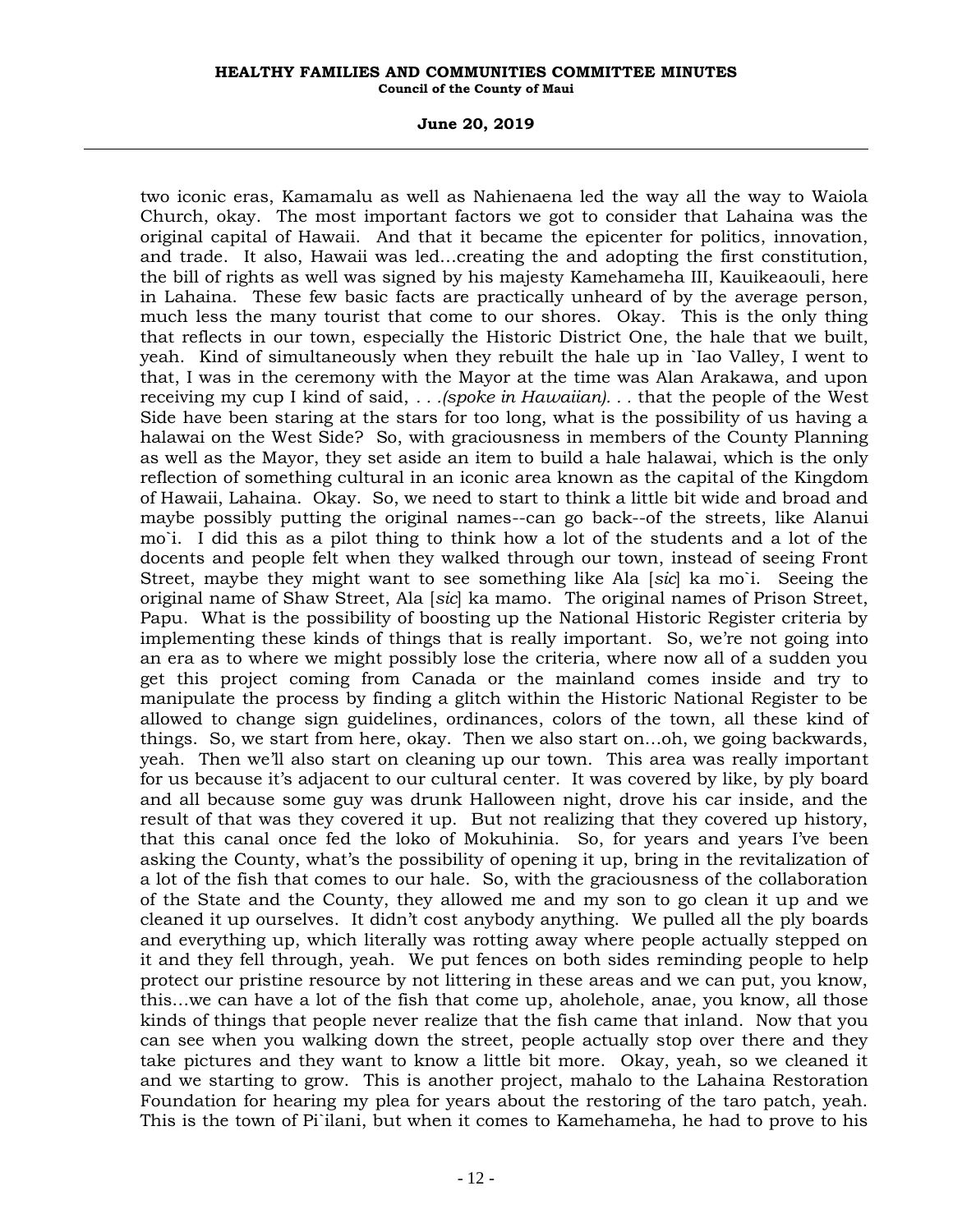people that he was a chief that was compassionate. So, this area, because I've walked this town with Akoni Akana, the Executive Director and founder of Moku`ula, to talk about the historic-ness of why these iconic areas were important. So, now this area is being restored. It's being restored to its full capacity where now the Punana Leo and Kula Kaiapuni programs can come down and we can actually do different varieties. We're looking at about 12 different varieties to plant in the area to boost up the culture of that area.

COUNCILMEMBER KING: Where is that?

MR. KAPU *(PowerPoint Presentation)*: And this is one of the most important things that I always try to…yeah?

COUNCILMEMBER KING: No, I was just wondering where that was?

MR. KAPU *(PowerPoint Presentation)*: Oh, it's at the Lahaina Library, yeah. And that's Market Street where the wall was. Trying to talk about the history and story of that place by pointing out the ruins to a lot of tourist that come from the cruise ships and a lot of schools, yeah, it's kind of wrenching for me to say that, yeah, this was once the taro patch of Kamehameha, which was recognized…because Kamehameha actually went ku no, and for one chief to bend over in one lo`i in the presence of commoners, that's unheard of. But he did it just to show his due diligence that he is a compassionate chief that is willing to feed his people. That's why it's important, okay. So, also on a Statewide level as well as the County level trying to get some ideas possibly of a code of conduct through signs. `Olelo Hawaiian and `olelo English, the hotel, Sheraton Hotel, actually bought into the idea. I talked to them, a few \_\_\_\_\_ about it. Oh, here \_\_\_\_\_. Can I pass this? It's just some information, the information that I providing up over here, that's the code of conduct signs. So, a lot of this, this is a fisherman's code of conduct and I was the model for the fisherman's code of conduct because I do a lot of those things, yeah, the making of makamae, and to provide a consensus to everybody to say that when you come to these areas there is a code of conduct. And the code of conduct is to make sure that, you know, during the seasonal change, you got to consider, okay, this is the time for the rebirthing of fish, you got to place kapus in certain areas, what kind of gear that you're going out to. So, this is a fisherman's code of conduct. Then we have a land code of conduct, yeah, `olelo Hawaiian, `olelo English. It's all about educating a lot of people that come to our shores and how we going educate them. Everybody come to Hawaii, they want to learn a little bit about Hawaiian. Well, let's put all our signs in `olelo Hawaiian, not just don't do this and don't do that but give them meaning and substance to these kind of things. Even the ordinances and rules we can incorporate that into `olelo Hawaiian. Because when you put one sign to tell people stay off the wall, they go on the wall. That's been proven already. So, our whole mission literally because I'm the CEO for Aha Moku o Maui is to try to \_\_\_\_\_ this idea in our government on how we can collectively find ideas and how we can actually protect the integrity and criteria of our town. At the same time, talk about ways of allowing certain things to do, to be done within the historic district, but at what level. Okay. Yeah, so, the only area, you know, I'm looking at this area as being the iconic area because this was the place of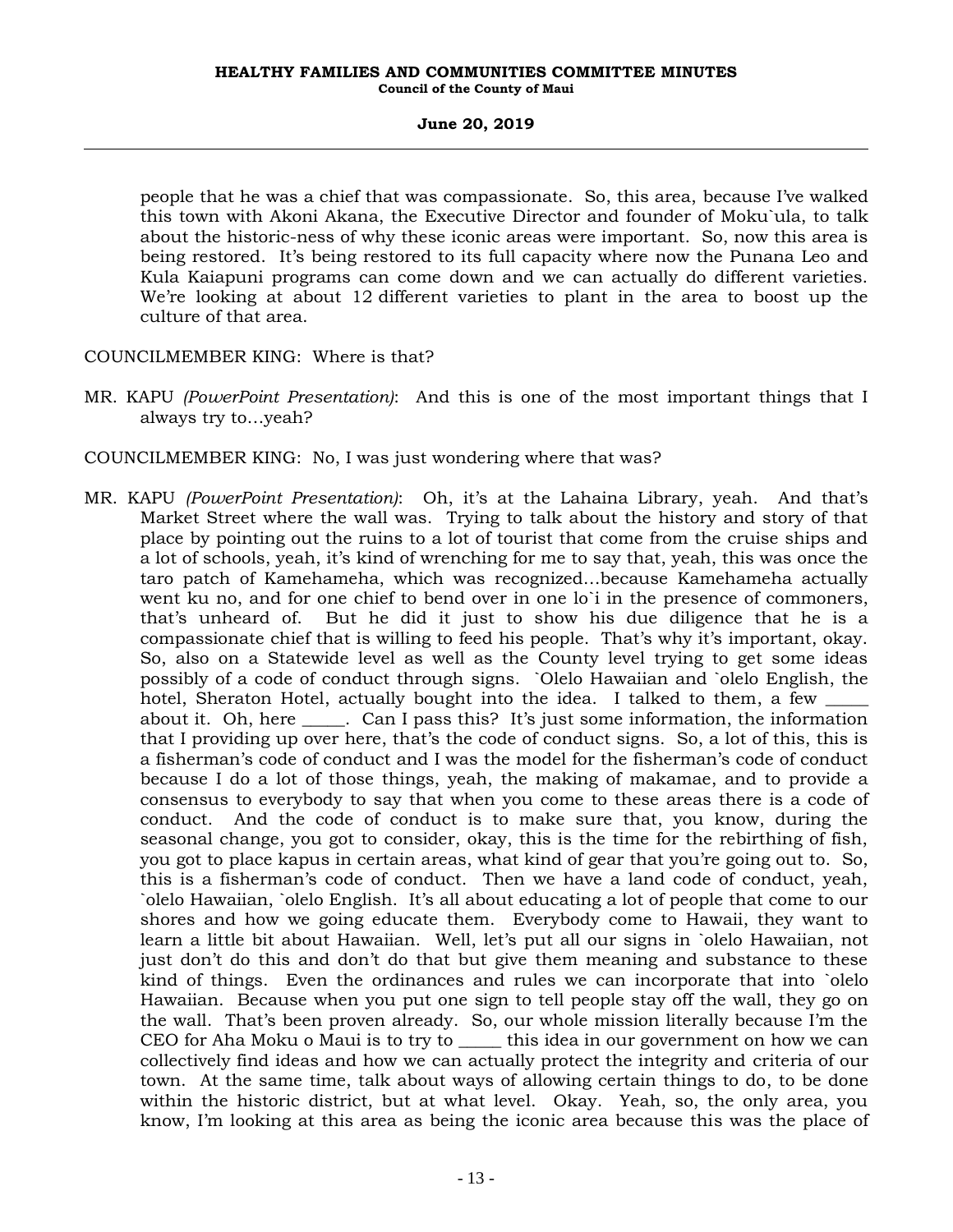### **June 20, 2019**

the Hale Piula, the house of the iron roof, which is 525 Front Street. Now the home of Hui o Wa`a Kaulua and the building of the canoe. And this is what I kind of suggested in the Cultural Resources Commission, okay. Yeah. What's the possibility of putting, you know, one sign up over there. A big sign, actually. A flagpole monument at Kamehameha Iki Park, which flies over his majesty King Kamehameha III, Kauikeaouli's personal standard would draw in locals and visitors alike to learn more about Lahaina, the historical, political, and cultural information of the flag at the flagpole monument can easily become a major stop for visitors both domestic and foreign who crave a deeper understanding of Hawaii. The influx will galvanize local businesses in a short and long-term, increase Lahaina's appeal as a must-see historic town, pave the way for many more historical site monuments, and most likely even create new jobs in response. So, all these kind of things, so you can click on the one last one. There you go. You know, just that alone it kind of brings up the level of a code of conduct. Not just for this area but for the whole area. The whole Lahaina Town area, the Historic District One, Historic District Two, Historic District Three. The people going more know that when you come to this area of our town you need to be more respectful, yeah, no more drinking in public. No more lewd behaviors. All these kind of things. So, this is what I brought to offer to this body. Something really simple and something really doable. So, I wish you all luck in the management of our resources in our town and this is what I have to offer. There's more to it but I figure this is a good place to just stop my presentation. So, mahalo everybody, thank you for allowing me to provide this testimony for you.

- CHAIR HOKAMA: Mahalo, Mr. Kapu, for your presentation this afternoon. The Chair will allow a one-round of question if the Members have any regarding the presentation up to this point and then we'll continue with the discussion. Ms. Sugimura, any questions --
- VICE-CHAIR SUGIMURA: I was wondering…
- CHAIR HOKAMA: --for Mr. Kapu?
- VICE-CHAIR SUGIMURA: Yeah, thank you. I was wondering if you had a…I don't think it's in Granicus, if we could get a copy of your presentation just for information?
- MR. KAPU: Yeah, see Karla.
- VICE-CHAIR SUGIMURA: Thank you.
- MR. KAPU: Yeah, definitely.
- VICE-CHAIR SUGIMURA: And you said you do these presentations to groups that ask you for it. Do you also conduct tours?
- MR. KAPU: I used to do that before with the Friends of Moku`ula, we used to do Maui Nei Walking Tours. Me and Akoni Akana. I was one of his first docents to go through the historic district. The whole map that I provided in the beginning to try to cover the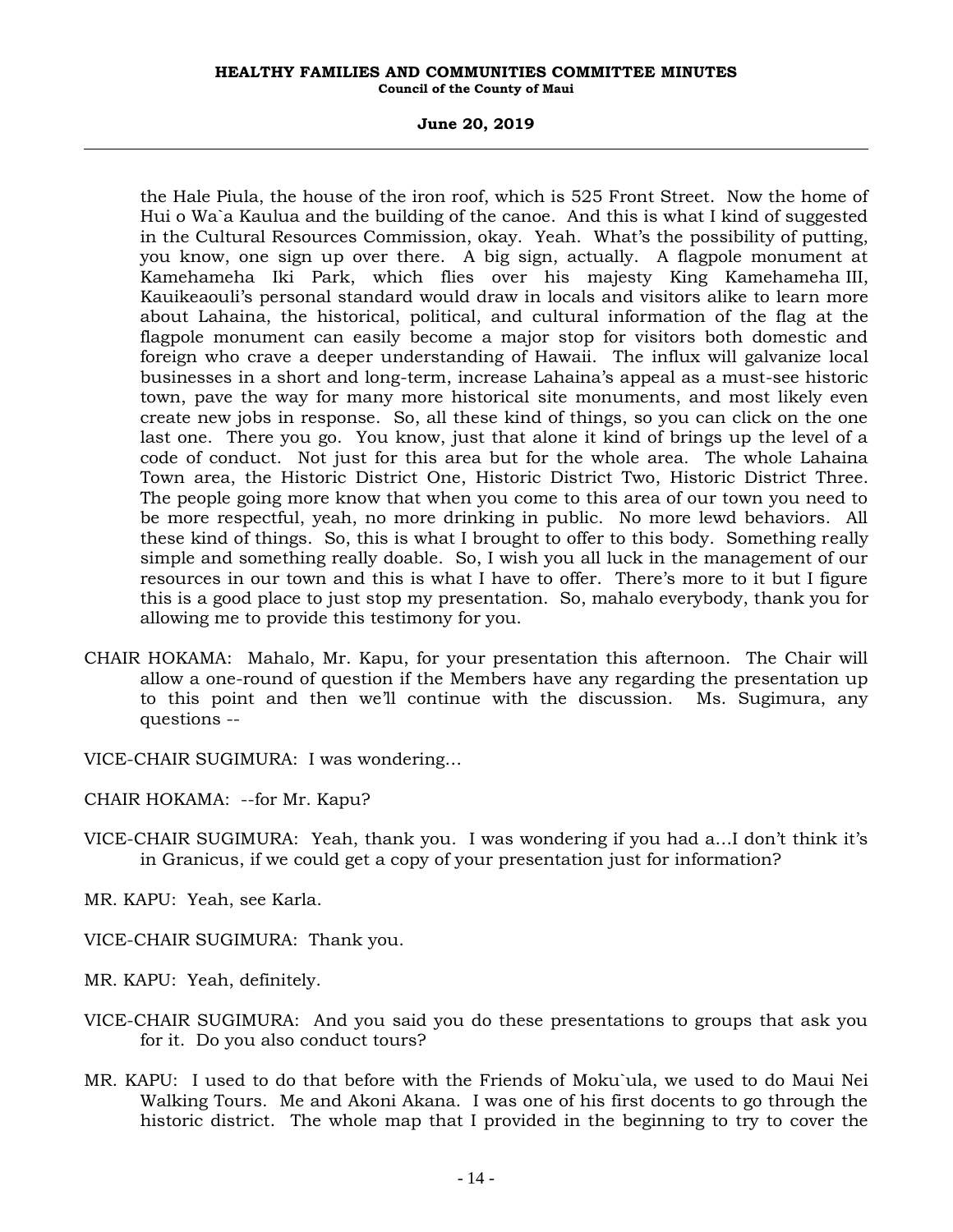basis of the whole town as to why the town was important, yeah. But right now under our cultural center if the hotels through the docents of different hotels want me to provide some kind of input on historics of the town I always make sure that I'm available to provide that for the towns, the schools. Before a lot of the old principals of the schools thought it was a good idea to gather the new teachers that came to educate in our town that it was important that they come through some kind of cultural presentation. So, I was always the guy they picked on.

- VICE-CHAIR SUGIMURA: I guess I want to know what's happened to Friends of Moku`ula, but that's probably a whole other agenda item.
- CHAIR HOKAMA: Yeah, we'll deal with that on another day. We'll deal with that on --
- VICE-CHAIR SUGIMURA: Okay, thank you.
- CHAIR HOKAMA: --another day. Thank you. Ms. Kama, anything you would like to ask at this time?
- COUNCILMEMBER KAMA: Not at this time, Chair. Thank you.
- CHAIR HOKAMA: Thank you. Mr. Molina?
- COUNCILMEMBER MOLINA: Thank you, Chairman. Thank you, Mr. Kapu, and I appreciate the history lesson. And, yeah, many moons ago I used to teach at Lahaina Intermediate and I wish you were around for, to educate me on that.
- MR. KAPU: Oh, mahalo.
- COUNCILMEMBER MOLINA: You know on the flag, can you just give us a brief background on the symbols and I take it the red, white, and blue stripes was that related to the British…
- MR. KAPU: Oh, that's the other flag.
- COUNCILMEMBER MOLINA: Right, right.
- MR. KAPU: That flag was adopted by, during Kalakaua's dynasty as being recognized as a, you know, the flag was important, especially coming into foreign harbors, yeah. Hawaiians never had flags, we had kahilis. So, the kahili standard was what recognized the different ranks of royalty and when all of a sudden, you know, democracy based upon foreign trade and all those kind of things came in, that's where the importance of the flag came in. Every ali`i had a different color, but you had the coat of arms. Queen Emma's flag was exactly like that but no stripes, it was pure white, yeah. Other flags was yellow but still had the coat of arms representing different ali`i lines. This one just so happens to be the flag of Kauikeaouli, Kamehameha III at that time. Yeah.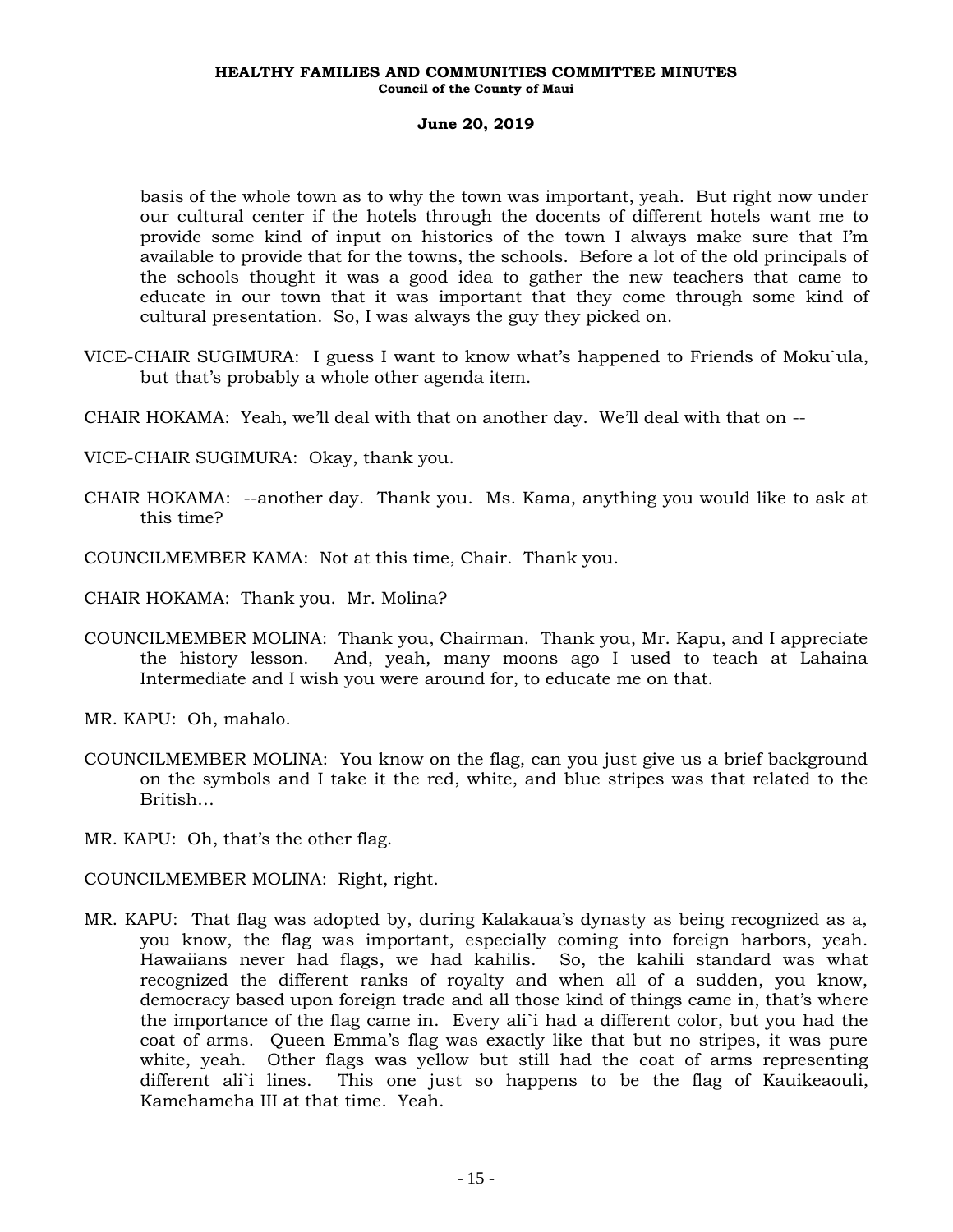CHAIR HOKAMA: Okay, thank you. Ms. Rawlins-Fernandez, any questions?

COUNCILMEMBER RAWLINS-FERNANDEZ: Mahalo, Chair. Aloha, Mr. Kapu.

MR. KAPU: Hi.

COUNCILMEMBER RAWLINS-FERNANDEZ: Mahalo for your presentation, very educational. I would love to work with you and the area Councilmember on restoring the names of the streets. That's not on the agenda today but I just wanted to…that's what we're doing on Molokai too --

MR. KAPU: Oh, mahalo.

COUNCILMEMBER RAWLINS-FERNANDEZ: --bringing back the…

MR. KAPU: The original inoa?

COUNCILMEMBER RAWLINS-FERNANDEZ: Yeah, of all the wahi. And I guess I'm relatively new to this subject, this issue. Would you mind sharing a little bit how your presentation is connected to the agenda item?

MR. KAPU: Sure.

CHAIR HOKAMA: Yeah, you can be a little bit concise, yeah, please, Mr. Kapu, because we have --

MR. KAPU: Okay.

CHAIR HOKAMA: --other resources, yeah, I would like you to hear from --

COUNCILMEMBER RAWLINS-FERNANDEZ: Okay.

CHAIR HOKAMA: --our various components this afternoon.

COUNCILMEMBER RAWLINS-FERNANDEZ: Okay.

CHAIR HOKAMA: Yeah?

COUNCILMEMBER RAWLINS-FERNANDEZ: Okay.

MR. KAPU: Okay, okay.

COUNCILMEMBER RAWLINS-FERNANDEZ: Mahalo, Chair. Mahalo, Mr. Kapu.

CHAIR HOKAMA: Ms. King?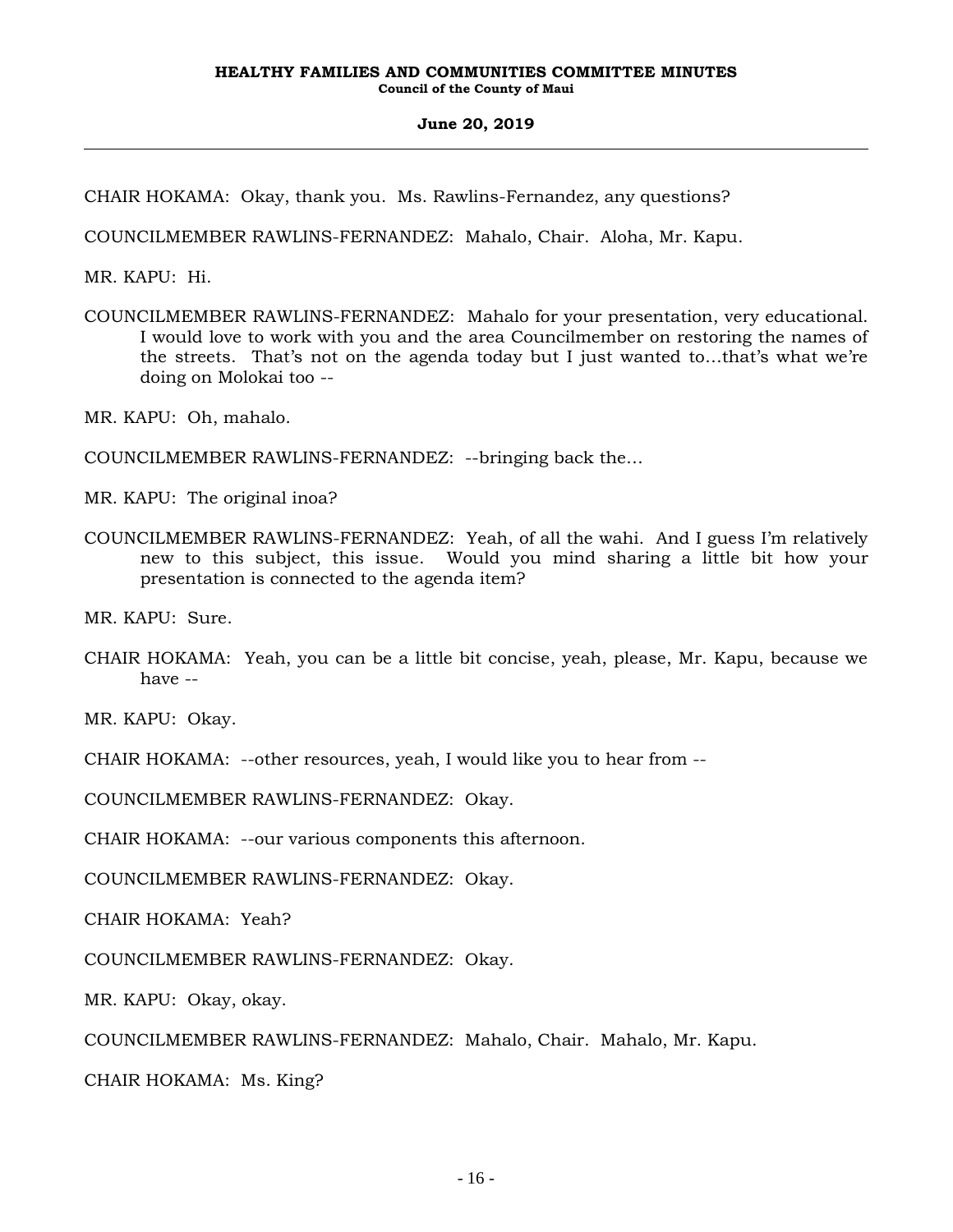- COUNCILMEMBER KING: Okay. Thank you, Chair. So, thank you for your presentation. It was really eye-opening. I spent a lot of time up in Lahaina in my earlier days but I knew very little about what you were, you know, about those historic sites and the signage, so I'm glad you're working on that. This really is great, I think this code of conduct. do you have one of these for, like, general, you know, something that you could use for, as a code of conduct to hand out to tourists when they get off the plane or when they get on the plane?
- MR. KAPU: I think the most easiest way to do it, like, for the harbors the fishing code of conduct, there's harbors in Oahu, Molokai has a big sign, it's a metal sign, yeah, that has that code of conduct.
- COUNCILMEMBER KING: Do these get handed…this looks like a postcard. Do these get handed out or sold somewhere?
- MR. KAPU: Yeah, yeah. When we did, like, workshops on different islands for conferences we made this just to pass the idea to other people that, you know, wherever you from there should be a code of conduct. Because not just Lahaina or Maui is going through, you know, these similar problems but throughout the State of Hawaii they going through problems too. In fact, with Vernon Kalanikau on the ahupua`a signs, that's actually initiative that comes from Aha Moku but he took it upon himself, Vernon Kalanikau, to start doing the ahupua`a signs.

COUNCILMEMBER KING: Right.

- MR. KAPU: With the ahupua`a signs, supposed to be a code of conduct sign to tell people you're in the ahupua`a of so and so and these are the kind of things that you need to be aware of. So, I've been working with…
- COUNCILMEMBER KING: So, that should come with something like this possibly that explains what the signs are about as well.
- MR. KAPU: Yeah, it would be a good idea so people know that they coming within this area and what is the stipulation of code of conduct by coming into these areas. And it doesn't only help out with people that are foreign to the area, but it also helps out with people that are from the area to know that back then in the ahupua`a, you no just go somebody else's fishing grounds and go fish over there without asking.

COUNCILMEMBER KING: Yeah.

MR. KAPU: So, that was the whole idea of why the code of conduct was important.

COUNCILMEMBER KING: Okay. Thank you.

MR. KAPU: Thank you.

CHAIR HOKAMA: Thank you. Ms. Paltin?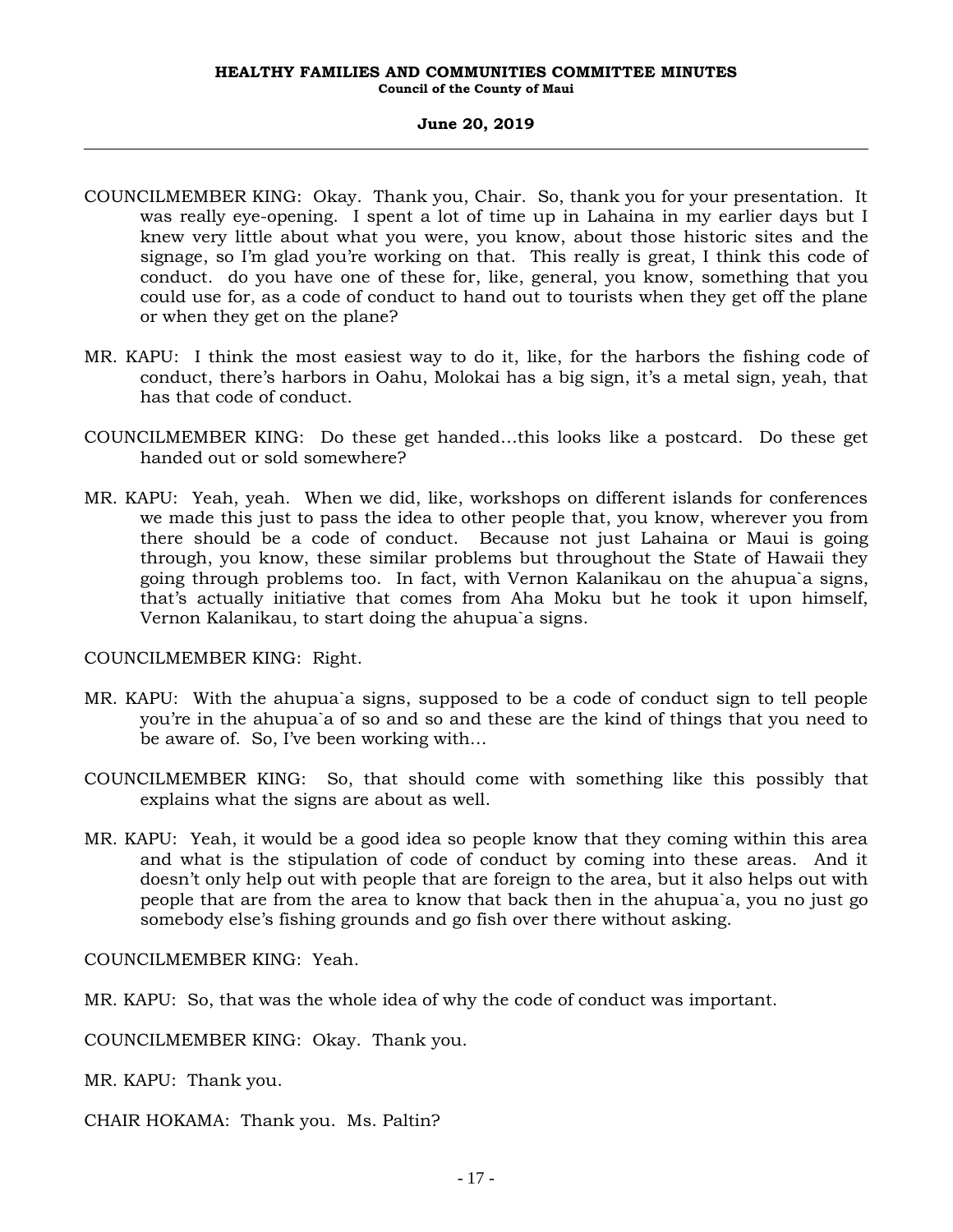COUNCILMEMBER PALTIN: Thank you, Chair. Thank you, Mr. Kapu, for being here today. I guess my questions is being that the Banyan Tree Park is, I guess, considered ceded lands, do you support the County still having the executive order with the State?

MR. KAPU: Do I support it?

COUNCILMEMBER PALTIN: Yeah?

MR. KAPU: As a kanaka --

COUNCILMEMBER PALTIN: Yeah.

- MR. KAPU: --I got to kind of put myself in both sides of the fence to say yeah and no. I think what needs to happen is maybe some kind of collaboration effort between the State and the County as well as organizations out there that may possibly have some good ideas on how…and this is one of the good…well one of the ideas that I place forward in front…and mahalo for the Karla, Parks Director for allowing me to come and share this mana`o with everybody as well as Annalise and the Cultural Resources Commission just to build that idea on how we are all responsible of protecting that National Historic Register criteria. So, starting with something small or starting with something big, something small would be the signs. Changing, letting people know, especially our kids know that it's not necessarily Front Street, it's Ka ala ka mo`i. And, you know, the flag is another area to say once the flag is risen then it talks about the whole criteria and character of the whole town. Doesn't mean you talk just because the Hale Piula was situated in this area. It brings a more beacon to everything that is related around Nahienaena's compound, the Courthouse where Kauikeaouli actually did the proclamation when he wrote the bill of rights and the constitution. Those are the missing elements that we need to add to the equation when it comes to tourism, when it comes to the education of our people.
- COUNCILMEMBER PALTIN: So, what is your overall vision for the Banyan Tree Park, like, if it's a park, do you think it should have a restroom? And is the commercial uses what direction we should be going?
- MR. KAPU: I sat on the Cultural Resources Commission back in the past and my kuleana literally as the representative from Lahaina was to make sure that everybody was in kind of compliance, that a lot of things that they sold under the Banyan Tree was things that was made here. And I don't know where that went. That kind of went side wards. So, there was kind of a management arm with the Cultural Resources Commission to look at ways of making sure that that area falls into compliance to be allowed to do certain things. But Na Kupuna o Maui got involved with a lot of the crafters in the beginning, they talked…started looking at this types of code of conducts of having a review committee to look at certain things that are being sold in that area. I don't know where that is now. If there was a possibility where you could bring certain organizations together to look at the overall of how we going allow to have people manage in those areas, I think that should be a kakou thing. Not just for the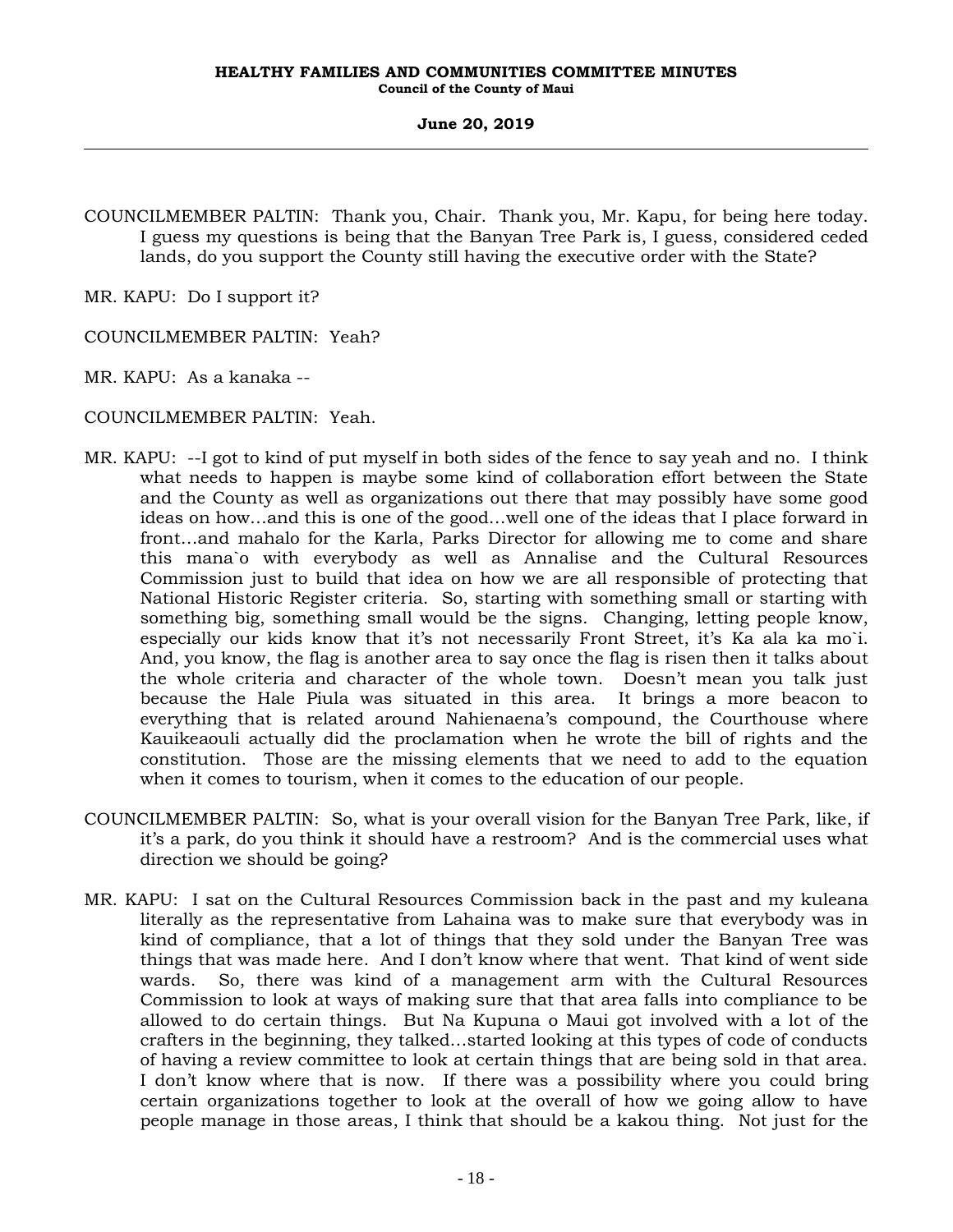### **June 20, 2019**

County to come in with ordinances and as well as the State to look at making sure that the County is in compliance of the National Historic Register. There's guidelines, I know. And with the help of, you know, community organizations such as myself and some other organizations, maybe including a lot of people that came to testify to sit at the table and look at the feasibility of bringing back something that is really Hawaiian so when those cruise ships stop off over here, they're not buying trinkets that they selling from Philippines or Taiwan. You know, we can bring back the economic stimulus and bring back the pride within our people to make sure that we are selling things or marketing things that going educate people that come to our shores.

- COUNCILMEMBER PALTIN: I think too, like, you know, if you come into this and not know anything, like, and you just see the thing saying Banyan Tree Park, State executive order and that it was a park since 1910, like, maybe your mindset doesn't automatically go to commercial activity or think about vendors like you're thinking park and what does a park mean. And then, you know, it just kind of I guess evolved over the years into what it has been which is, you know, because of all the tourists in Lahaina that everything gets commercialized and, like, you know, if it's a park and it's a education and there's vending going on like maybe they can have people doing the authentic, like, handicrafts, or…
- MR. KAPU: Yeah, caring, all those kind of things.
- CHAIR HOKAMA: You know what, Ms. Paltin, we'll not get in --
- MR. KAPU: Yeah.
- CHAIR HOKAMA: --because again yeah, commercial activity per se is not an allowable use in this district, in this area. That is not part of the executive order that allows commercial use per se. They allow certain activities that by qualified vendors, which basically has to be a non-profit charitable institution that demonstrates a public need. It's very precise on what kind activity is allowed in that district. Commercial in general is not allowable use in that park or in that area. Okay?

COUNCILMEMBER PALTIN: Oh, for real?

- CHAIR HOKAMA: That is what we going to clear up because we are going to go by facts, findings of facts and this Chair will recommend a conclusion of law. Okay? That is what we're going to do.
- MR. KAPU: I just wanted to say in closing that people look at Lahaina as being an area where profit is most definitely possible. You know, when I sat on the Cultural Resources Commission and reviewing these kind of applications before us, they look at the development perspective on how it's going to boost the economy and not take away from the integrity of the culture and history and all those things that go about the place. The biggest downfall for me was the Lahaina festival, I mean, the Halloween festivals. I mean, if we draw in 30-40,000 people that coming from the hotels, I still say we should take the festival over there to the hotel at Kaanapali and protect our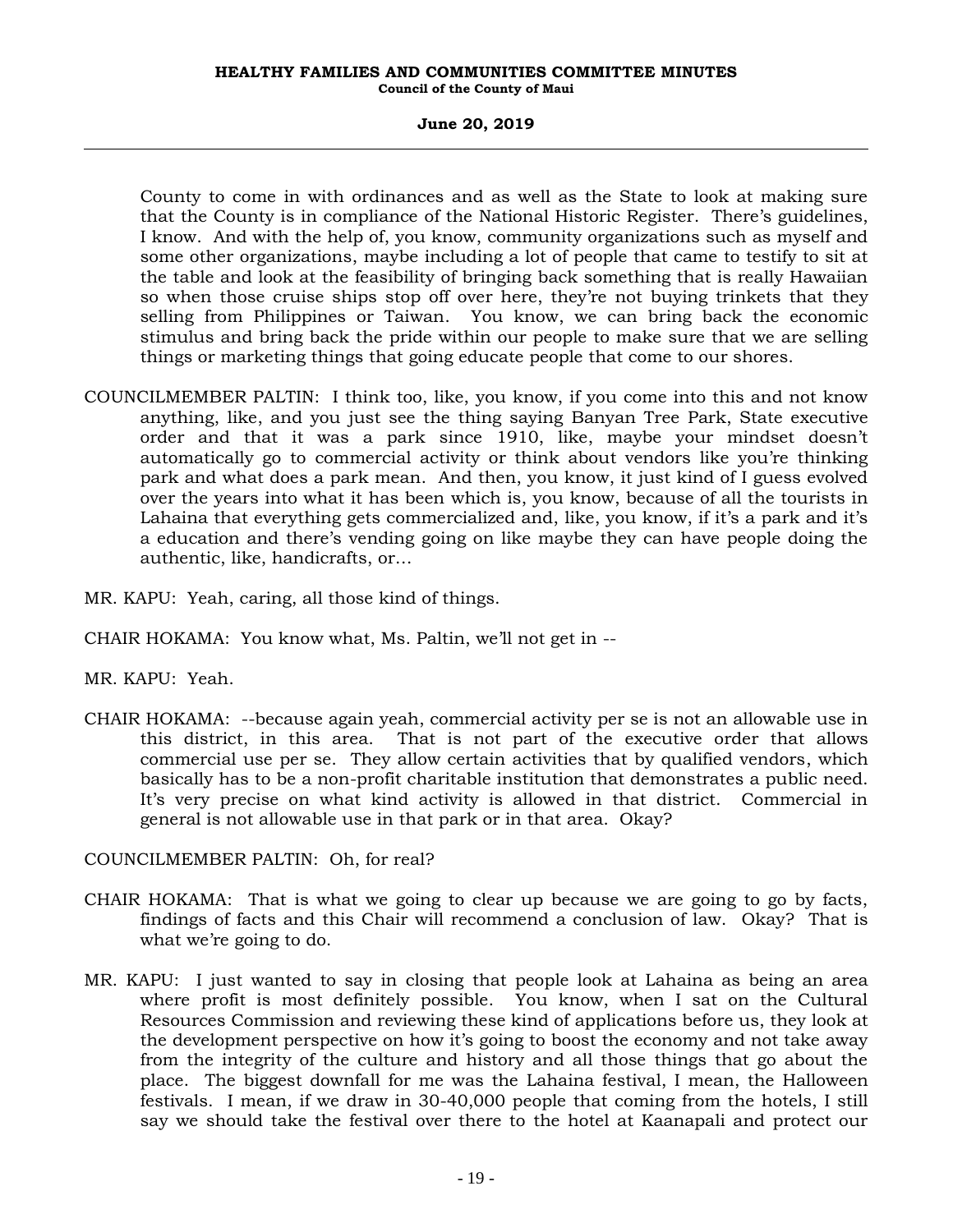town. But when we looking at that we got to be fair straight across the board, yeah, because people have a right to occupy those areas because it's a public area, it's a public domain. So, you guys are pretty much in a pickle when it comes to trying to figure out, okay, who can and who cannot just to try to see and make sure that we falling into compliance of what the State is providing on the executive order and what your fiduciary duties are as the County. So, mahalo. Thank you.

CHAIR HOKAMA: Thank you, Mr. Kapu.

MR. KAPU: Okay.

CHAIR HOKAMA: Okay. We going to move on, so thank you very much, Mr. Kapu, for your mana`o, your presentation and responses this afternoon.

MR. KAPU: Thank you, Chair.

- CHAIR HOKAMA: Yeah, okay. Thank you. So, I want you guys to hear couple components, and then eventually I'll end up with Ms. DesJardins from Corporation Counsel to give any comments from her Department area. But I appreciate…we do have Planning Department, and Planning Department has a role under cultural resources and whatnot, so we have Planning Director present. We also have Annalise, let me get this right, Kehler. Yeah? Okay. And Annalise is attached to CRC, I believe. So, ladies, we are open to any comments as regards to this subject, HFC-3, Lahaina Historic District and the Banyan Court area.
- MS. McLEAN: Thank you, Chair and good afternoon, Commissioners, or, Councilmembers. The Planning Department does provide staff support to the Cultural Resources Commission and their authority is defined in a couple different sections of the County Code. I'd call your attention most specifically to Chapter 19.52, and the title of that chapter is Regulations on Buildings and Uses, and that applies to all three County historic districts. And specifically when it comes to Banyan Tree Park, as the Chair mentioned, Subsection 19.52.090(E) is called Selling in Public Places, and it says it is unlawful for any person to carry on or solicit business in any location on any street, highway, or sidewalk. The same is also unlawful in any location in any park or open space that is owned or maintained by a government agency without the approval of the CRC, and the responsible government agency having administrative authority over the park or open space. With Banyan Park that entity is the Parks Department, and so the activities that go on in Banyan Park are applied for with the Parks Department, they come to the CRC annually with a calendar of all the events, and then the CRC takes action on that calendar. And then with the CRC's action, the Parks Department can then administer the permits. So, that's just a very broad overview of how activities in Banyan Park are conducted. And we're happy to answer questions as the discussion goes along.
- CHAIR HOKAMA: Okay. Ms. Kehler, you have anything you wish to add from your assignment to CRC? Okay, thank you. Okay, Members…Ms. Sugimura, any questions from this perspective or this component?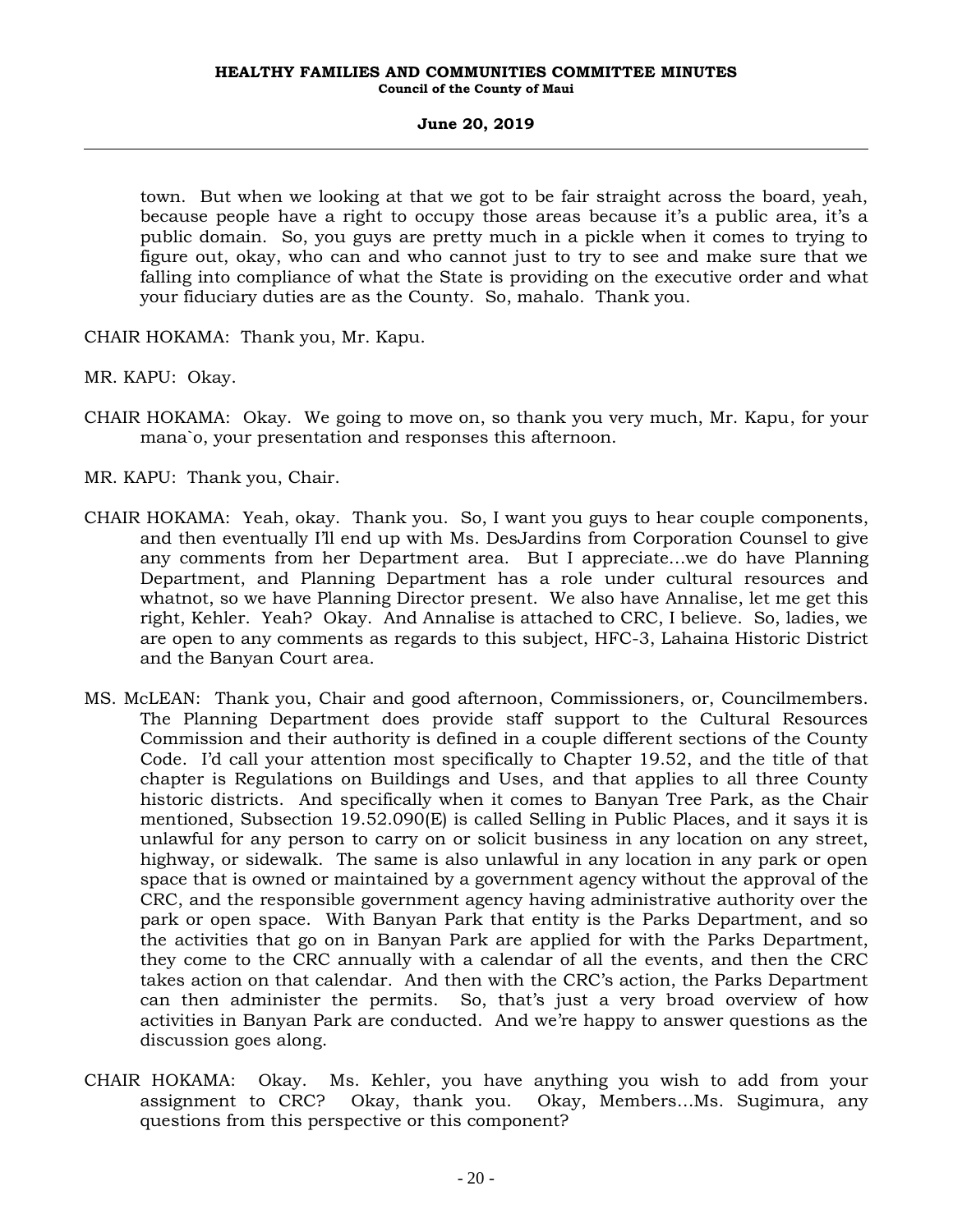- VICE-CHAIR SUGIMURA: Yeah, I'm interested to hear more. Because I think through just years I'm so used to seeing things, activity going on in the, under the Banyan Tree Park of which some I participated in when I was doing Aloha Festivals. Did it for about ten years. And we would go before the CRC, we were required to get a permit, I don't remember all the details, I think there's probably more. And it would tie to Parks, but we had to get CRC approval. We were required to have cultural entertainment, which we did all day. And we had some crafters, but I think they were a lot of existing crafters that set up tables there, you know, I don't know if they're there every Saturday or so, but they kind of tied in. We were not allowed to collect money under the Banyan Tree. That if we did do a, not we, but if a vendor did a sale, they would have to take their receipt or invoice into the, what is it, the Lahaina…in the courthouse, yeah, where they have the visitor center, and then do a transfer there. And then, do some…we could never do money under the Banyan Tree. So, there were certain guidelines. But I look forward to hearing, you know, what is supposed to have been happening, if it needs to be corrected I want to hear that. I never thought it was abusive or anything because it was cultural, I didn't see anything from, I don't know, another country being sold. It looked like craft items that were made here or artwork.
- CHAIR HOKAMA: The intent today is trying to have us all understand all of the different ping-pong balls that are floating in the air and how it all relates to this subject, yeah. So, you going to hear from a lot of different components --

VICE-CHAIR SUGIMURA: Yeah.

CHAIR HOKAMA: --today of their perspectives.

- VICE-CHAIR SUGIMURA: I'm looking --
- CHAIR HOKAMA: So, this is just one --
- VICE-CHAIR SUGIMURA: --I'm open to hear…
- CHAIR HOKAMA: --component, yeah. Mr. Ornellas from DLNR that will give you the State's perspective.
- VICE-CHAIR SUGIMURA: Perspective.
- CHAIR HOKAMA: We have Ms. Morrison who will give you Lahaina Town Foundation's perspective. Okay, so, you will hear from varied --
- VICE-CHAIR SUGIMURA: Yeah.
- CHAIR HOKAMA: --all the different components and then we'll work on options of adjustments.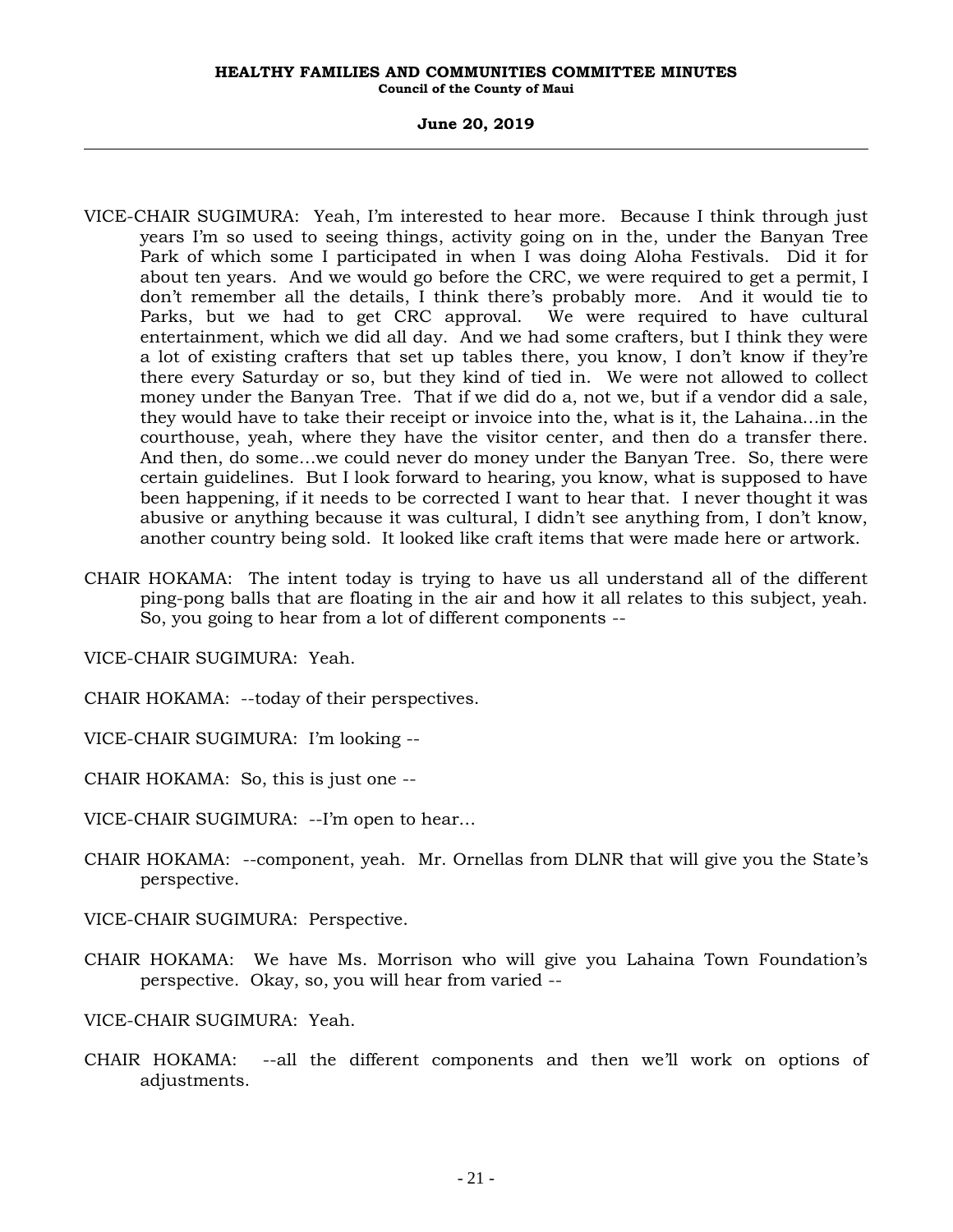VICE-CHAIR SUGIMURA: Oh, will we also hear from the merchants? Because there's a lot of merchants that kind of surround the park area.

CHAIR HOKAMA: Yeah, and that's why today, it is the start of the discussion, yeah?

VICE-CHAIR SUGIMURA: Okay.

- CHAIR HOKAMA: The Chair already intended that no decisions or no recommendations will be made. We'll start the information gathering and discussion. Because the Chair has found that there's a lot of balls floating in the air. And this is a longstanding issue we need to address.
- VICE-CHAIR SUGIMURA: Thank you.
- CHAIR HOKAMA: Yeah?

VICE-CHAIR SUGIMURA: Thank you.

- CHAIR HOKAMA: Okay. So, Ms. Paltin, anything for Planning at this time you want to ask? With their perspective, I mean, their role in this area?
- COUNCILMEMBER PALTIN: I just was wondering what kind of problems there's been in regards to why it's a longstanding thing that's not…that we need to make a decision on, like…
- CHAIR HOKAMA: Well, for me, the things we're going to need to decide on is a couple of things, yeah. What is appropriate use under the agreement with the State executive, revised State executive order…

COUNCILMEMBER PALTIN: Oh, when was the executive order revised?

CHAIR HOKAMA: I have one dated February 25, 2000, signed off by Mr. Phil Ota, who was the then land Agent and chairman was Tim Johns, who I know personally. So, we'll ask Mr. Ornellas if that is still the understanding of the Department, or the Board of Land and Natural Resources that those conditions as set forth upon Mr. Ota's transmittal, is it still the outstanding terms of the executive order, yeah --

COUNCILMEMBER PALTIN: So…

- CHAIR HOKAMA: --which they list what can be done at the courthouse and at the Banyan Tree.
- COUNCILMEMBER PALTIN: So, that's our main thing is, what is the appropriate use of the Banyan Tree and the courthouse?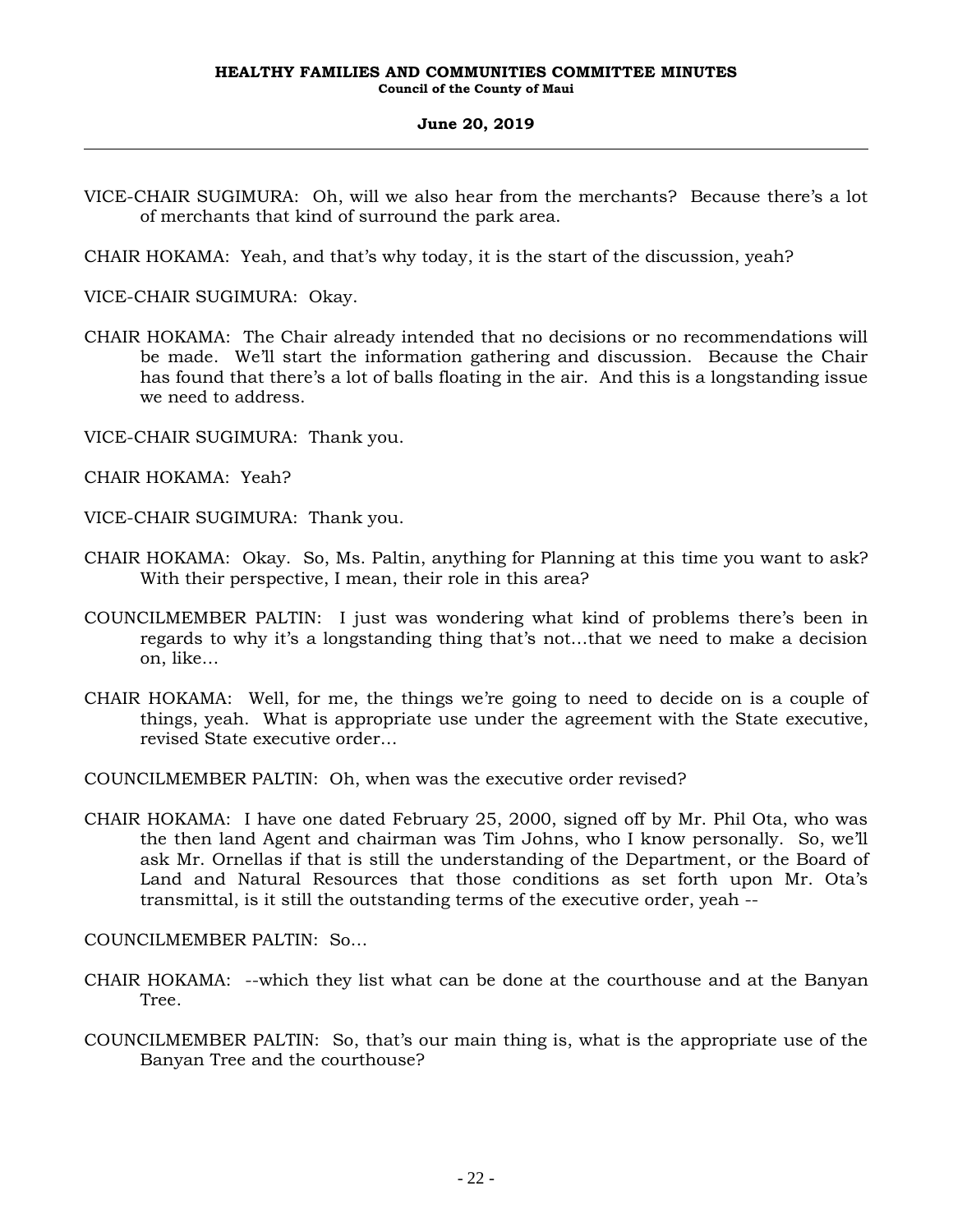CHAIR HOKAMA: And whether or not we need to set certain things. Because one thing I couldn't find and yet, I believe the Banyan Tree is designated a special or exceptional tree. So now there's another component of statute because of it's --

UNIDENTIFIED SPEAKER: We have to protect the tree.

- CHAIR HOKAMA: --designation of the tree, there's other governmental impacts, yeah, of factors we got to take. So, does the arborist come, because I cannot find a protective or management plan on the tree. So, if it is an exceptional tree, what are our responsibilities to the tree.
- COUNCILMEMBER PALTIN: So, I guess, can you tell me the 1.94 acres, what district is that under? One, or two, or…
- CHAIR HOKAMA: Planning Department, please?
- COUNCILMEMBER KING: Historical district.
- MS. KEHLER: Hi, Annalise with the Planning Department. It is in Historic District One. That's its zoning.
- COUNCILMEMBER PALTIN: And Historic District One does let people vend in Historic District One?
- MS. KEHLER: No, what it says in, I think it's 19.52…is it 100(E), or 090(E), is that selling is prohibited on public property in the County historic districts unless the Cultural Resources Commission and the agency that manages that public property have approved that selling. Whatever it might be.
- COUNCILMEMBER PALTIN: And does the Code say what…for what reasons that they can approve the selling?
- MS. KEHLER: It does not get specific about criteria.
- COUNCILMEMBER PALTIN: Okay, thank you.
- CHAIR HOKAMA: Okay, thank you. Ms. King, any questions at this…
- COUNCILMEMBER KING: Yeah, well, first I wanted to thank you, Chair, for allowing that presentation that Mr. Kapu did because I think it puts what we're trying to do here in a broader context and opened a lot of eyes to what the actual code of conduct is for the entire districts. But I just wanted to follow up on Councilmember Paltin's question to the Planning Department. The Code that you were talking about 19.52.090, that bans commercialism for all historic districts? It doesn't matter, it doesn't have a differentiation between one, two, or three?
- MS. KEHLER: Chair?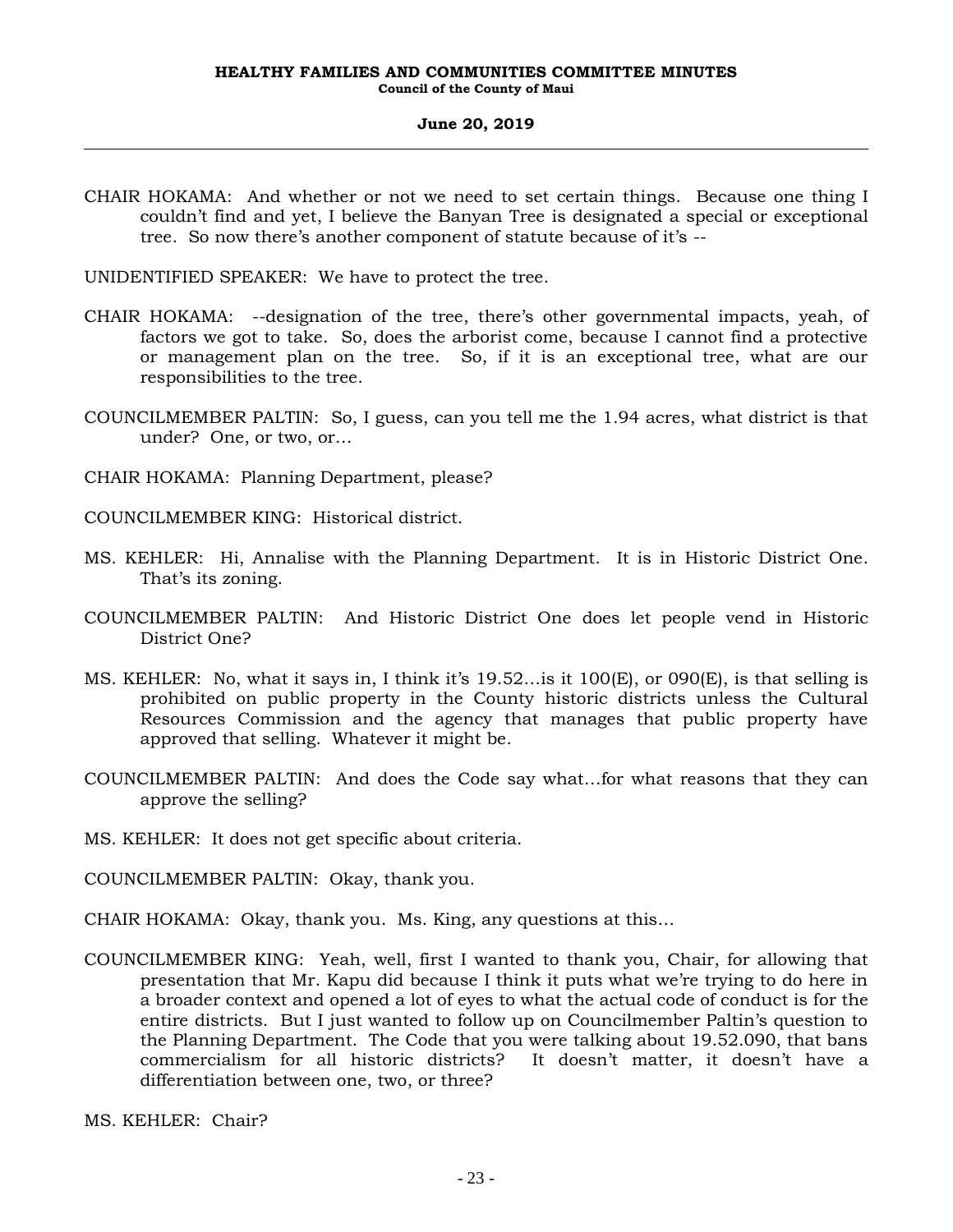CHAIR HOKAMA: Department?

MS. KEHLER: So...

- COUNCILMEMBER KING: Yeah I know there's exceptions but, I mean, basically what, are all the historic districts treated the same as far as that part of the Code?
- MS. KEHLER: So, that Code section that you just referenced, that's for Historic Districts 1and 2 --

COUNCILMEMBER KING: Oh.

- MS. KEHLER: --which are in Lahaina.
- COUNCILMEMBER KING: Okay.
- MS. KEHLER: And then District 3 is in Wailuku and there's another code section in that chapter that talks about Historic District 3 --
- COUNCILMEMBER KING: Oh, okay.
- MS. KEHLER: --and selling.
- COUNCILMEMBER KING: So, that's specific to one and two in Lahaina, in West Maui. And then, so, I'm assuming that her question earlier about there not being standards, basically the standards are being set by the CRC because they have to pass CRC, whatever activities, whatever sales are going on have to pass the CRC before it comes to Parks. So, it seems like they're setting the standards but we don't have an actual list, a code of standards, is that correct?
- MS. KEHLER: There was policies implemented by the Commission in the past on what they wanted to see at the tree, yes.
- COUNCILMEMBER KING: Oh, okay. So, do we, is that relevant then in this discussion? Is it current?
- MS. KEHLER: It is, it's…it would be better if it was codified, though.
- COUNCILMEMBER KING: Okay. It wasn't codified? You said it was policies but it was just verbalized?
- MS. KEHLER: Yes.
- CHAIR HOKAMA: Okay, so, you need to tell us has this been promulgated as a rule under the Administrative Procedures Act? Because rules have standing of law if you did it through public review. Is this a rule? Would you know, Corporation Counsel?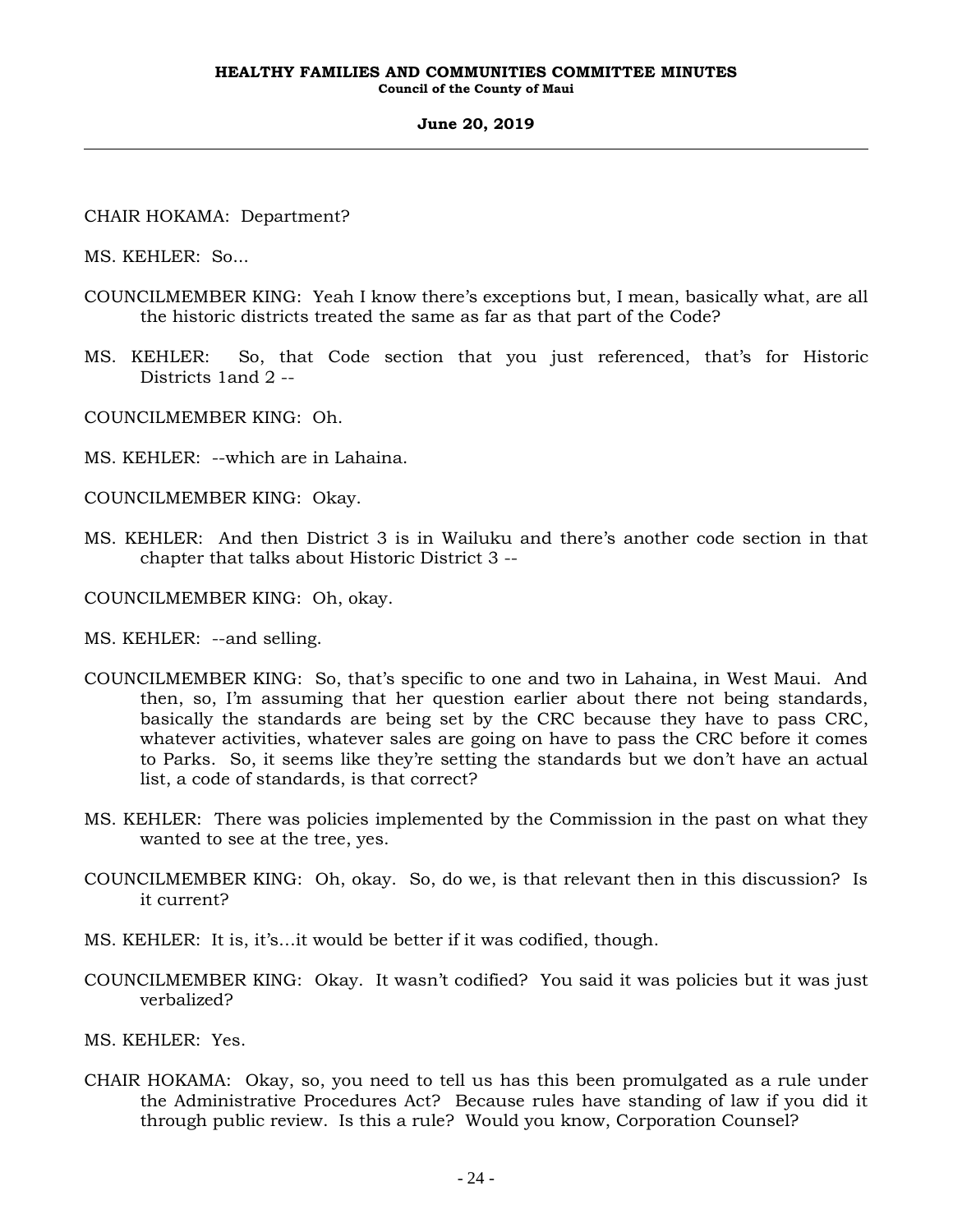MS. DesJARDINS: So, I can answer that.

CHAIR HOKAMA: Okay.

MS. DesJARDINS: The best way to look at this is to go back to the original executive order which was dated, I think it's in 1912. And from there, the purpose of it was for public use. The EO designated and gave the land for public use. And then there were a couple of pivotal meetings that occurred in front of the BLNR. One was in 1997, then again in 1999. In 1999, the BLNR was asked by the County of Maui to allow some additional uses under the…for the Banyan Tree Park other than public use. And those additional uses included arts and crafts exhibits and sales, cultural demonstrations, community events, and other related activities. So, from there, my understanding from reading the historical documents is that's sort of where we are at. In 2004, there was a discussion in front of the CRC exactly like this, concerned about the overuse of the tree and the area, and so the CRC came up with a collection of suggested rules and regulations to help sort of regulate the use of this area. And those rules and regulations have never been codified, but they would be part of a rulemaking process, they could be for the CRC to adopt additional rules to really sort of lay out specifically the types of things that you would like to see happen --

COUNCILMEMBER KING: Okay, so right now --

MS. DesJARDINS: --in this area.

COUNCILMEMBER KING: --they just exist basically in the minutes of a meeting? Or…

MS. DesJARDINS: So, right now it's just in the minutes of the meeting --

COUNCILMEMBER KING: Okay.

MS. DesJARDINS: --and then what happens, recently the CRC had a meeting where I also counsel that Commission so I was there, and basically we were discussing the different cultural events that the Parks Department wanted to give permits for and the most important consideration was how many vendors will we, will the Parks Department allow, and wanted some help from the CRC as to how many of these they should be giving out, or give permission for vendors, and what is a vendor. Is it an educational component or somebody selling something? Part of the reason why you have to pay for things in the courthouse is because I saw that as one of the criteria, I think, that CRC had also put in their letter. So, I think that's probably where that came from, to not have the exchange of money under the tree. So, there is some codification or rulemaking that could make that clearer. I think that's one of the things that would be good to have some public input as to what would be, you know, useful. But the EO itself was not amended but what was amended was some of the things that BLNR that has jurisdiction to give permission for this. That was amended.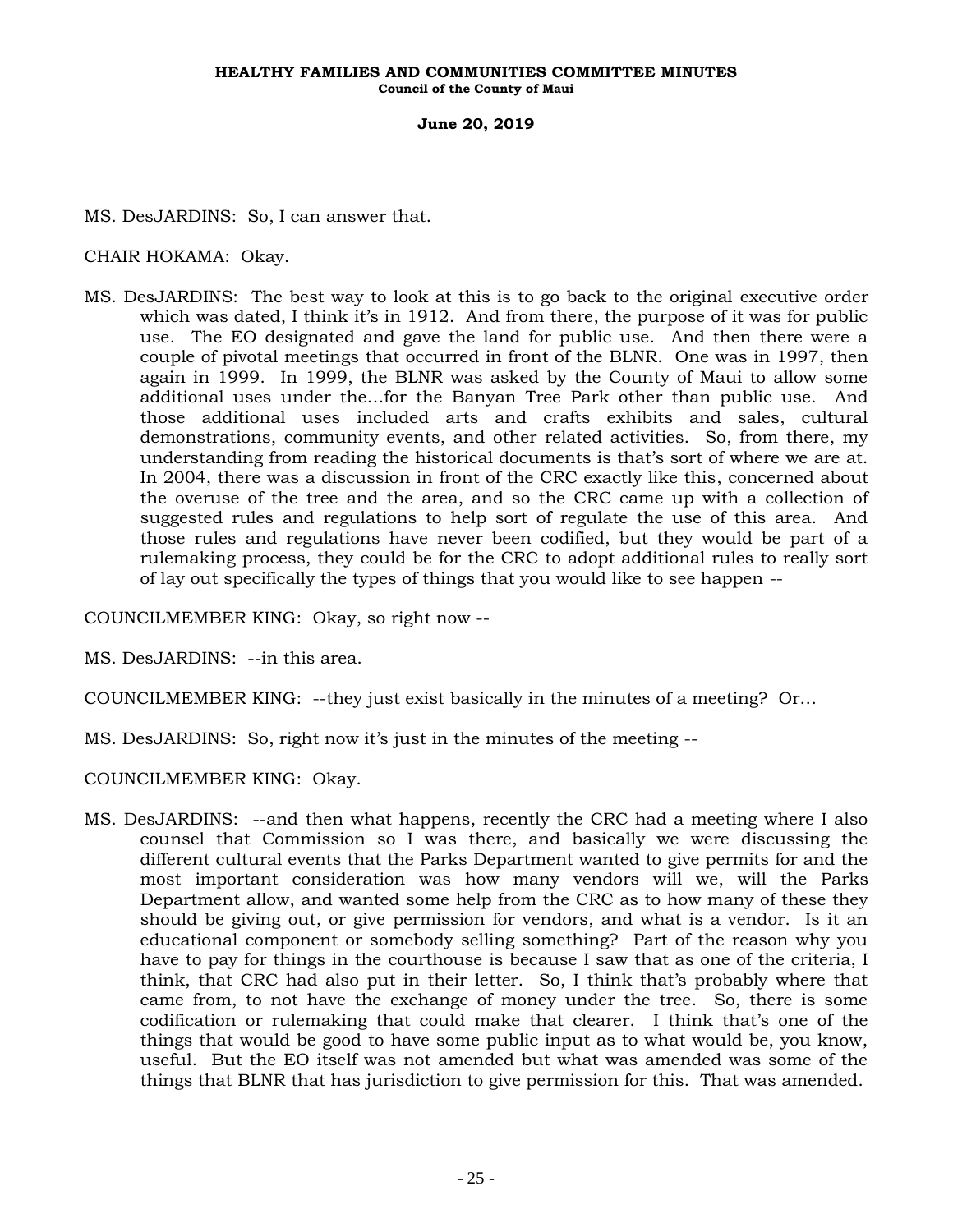- COUNCILMEMBER KING: Okay, so, is it in the Council's purview then? Or is it the CRC's purview to…
- MS. DesJARDINS: Well, you could certainly pass and ordinance stating more specifics. Or it could be through rulemaking through rules and regulations that are defined by the CRC who sort of has the jurisdiction to determine the commercial nature of things that are occurring.

COUNCILMEMBER KING: Right.

MS. DesJARDINS: But the arts and crafts thing was included because it doesn't really fall under HRS 171-11 which is the public use of lands.

COUNCILMEMBER KING: Okay.

MS. DesJARDINS: And that's why that was added by BLNR with…Maui County sought permission to do that because they realized it really wasn't a public use.

COUNCILMEMBER KING: Okay, but that's not happening anymore?

- MS. DesJARDINS: Well, what is happening is that the Parks Department is giving out permits for activities that involve sales because under Chapter 19, the CRC has to approve that. So, the Parks can't just give a permit, they have to get permission from CRC. So, that's why it runs through CRC.
- COUNCILMEMBER KING: Okay, and are we still doing that arts and crafts show thing in the park. Because I thought it was…
- MS. PETERS: Chair?
- CHAIR HOKAMA: Ms. Peters?
- MS. PETERS: Yeah, Chair King, no. Nothing is being done as far as arts and crafts or any kind of craft fair. What we are allowing and we came up with this because we were getting a, you know, a lot of inquiries is, okay, what are we doing now at the Banyan Tree area. So, we looked through the annual calendars over three years and we saw there were culturally significant activities that were annual events. And so, those are the four events that we said, okay, we would permit it, we'd allow it to go to CRC, and those were the Prince Kuhio Day Festival, the Kamehameha Day Parade and Ho`olaulea, the Emma Sharpe Hula Festival, and the Festivals of Aloha.

COUNCILMEMBER KING: Okay.

MS. PETERS: So, those did go through CRC, I believe in May and got approval, and the first two have already taken place.

COUNCILMEMBER KING: Okay, thank you. Thank you, Chair.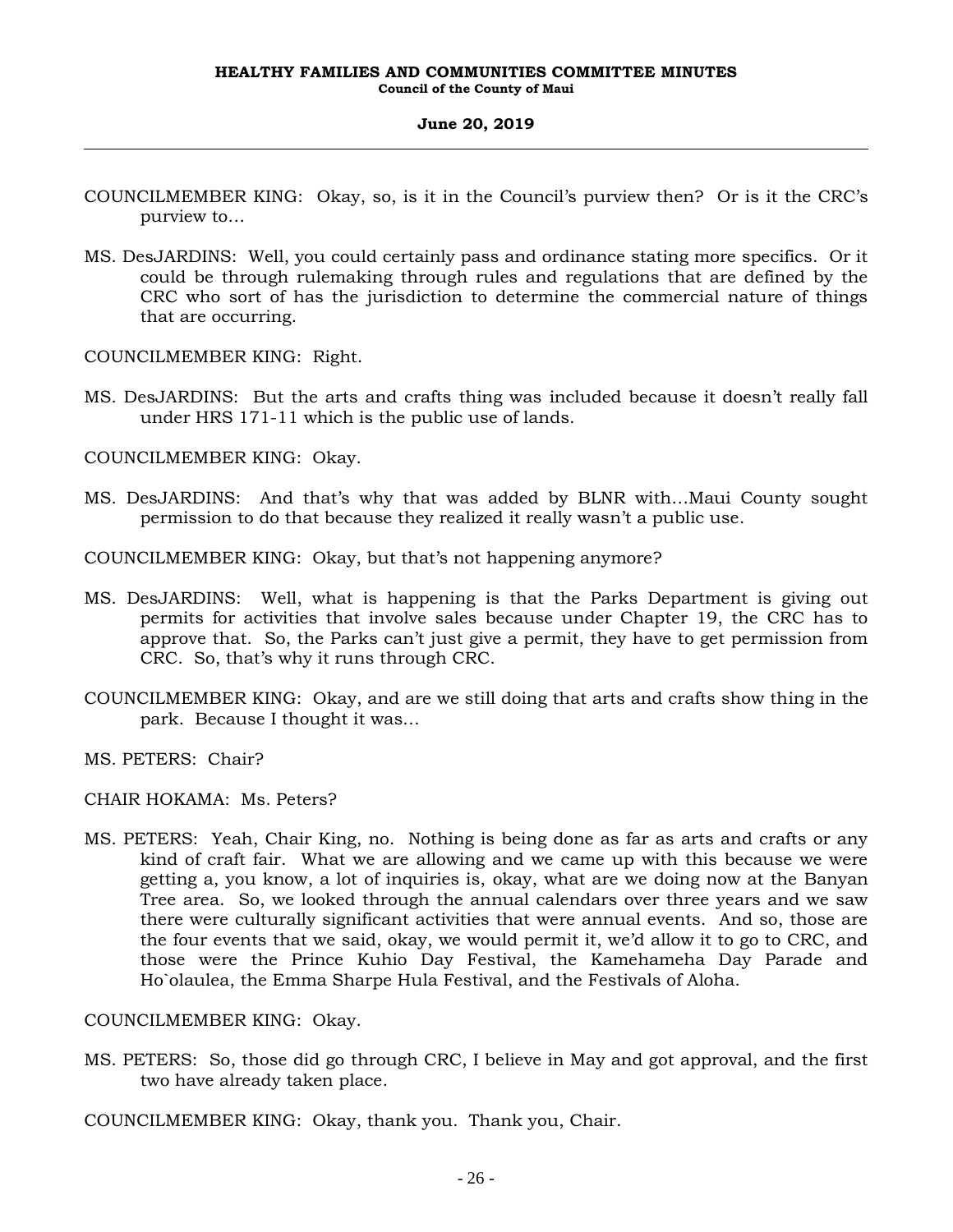CHAIR HOKAMA: Okay, thank you. Ms. Rawlins-Fernandez, any questions at this time?

- COUNCILMEMBER RAWLINS-FERNANDEZ: Mahalo, Chair. And mahalo for initially laying out or explaining the intention of today's meeting. This is super complicated. So, I guess, my understanding is there's a lot of layers to this and I appreciate you inviting Mr. Kapu to do the presentation he did to set the foundation as the original layer of malama and I think I was trying to write as quickly as I could as Corp. Counsel explained what sounds like a timeline with agreed upon uses. I don't think I was fast enough.
- MS. DesJARDINS: Chair?
- CHAIR HOKAMA: Yeah, Corp. Counsel?
- MS. DesJARDINS: So, if you look in Granicus --
- COUNCILMEMBER RAWLINS-FERNANDEZ: Okay.
- MS. DesJARDINS: --you will find a copy of the transmittal from former Councilmember Cochran --

COUNCILMEMBER RAWLINS-FERNANDEZ: Okay.

MS. DesJARDINS: --that has attached to it some exhibits and one of those exhibits is the February 25, 2000 meetings of BLNR, which are stamped approved at the bottom. So, that, I think, is…I assume that means that the recommendations were approved. And that will give you an indication of what occurred in terms of the history of the executive order and how it went from pure public use --

COUNCILMEMBER RAWLINS-FERNANDEZ: Okay.

MS. DesJARDINS: --to what we're dealing with now.

COUNCILMEMBER RAWLINS-FERNANDEZ: And that's the October 9, 2018 document?

- CHAIR HOKAMA: Ms. Peters [*sic*], is that the right document?
- MS. DesJARDINS: I believe so.

CHAIR HOKAMA: Yeah, okay.

COUNCILMEMBER RAWLINS-FERNANDEZ: Okay.

CHAIR HOKAMA: Ms. Peters?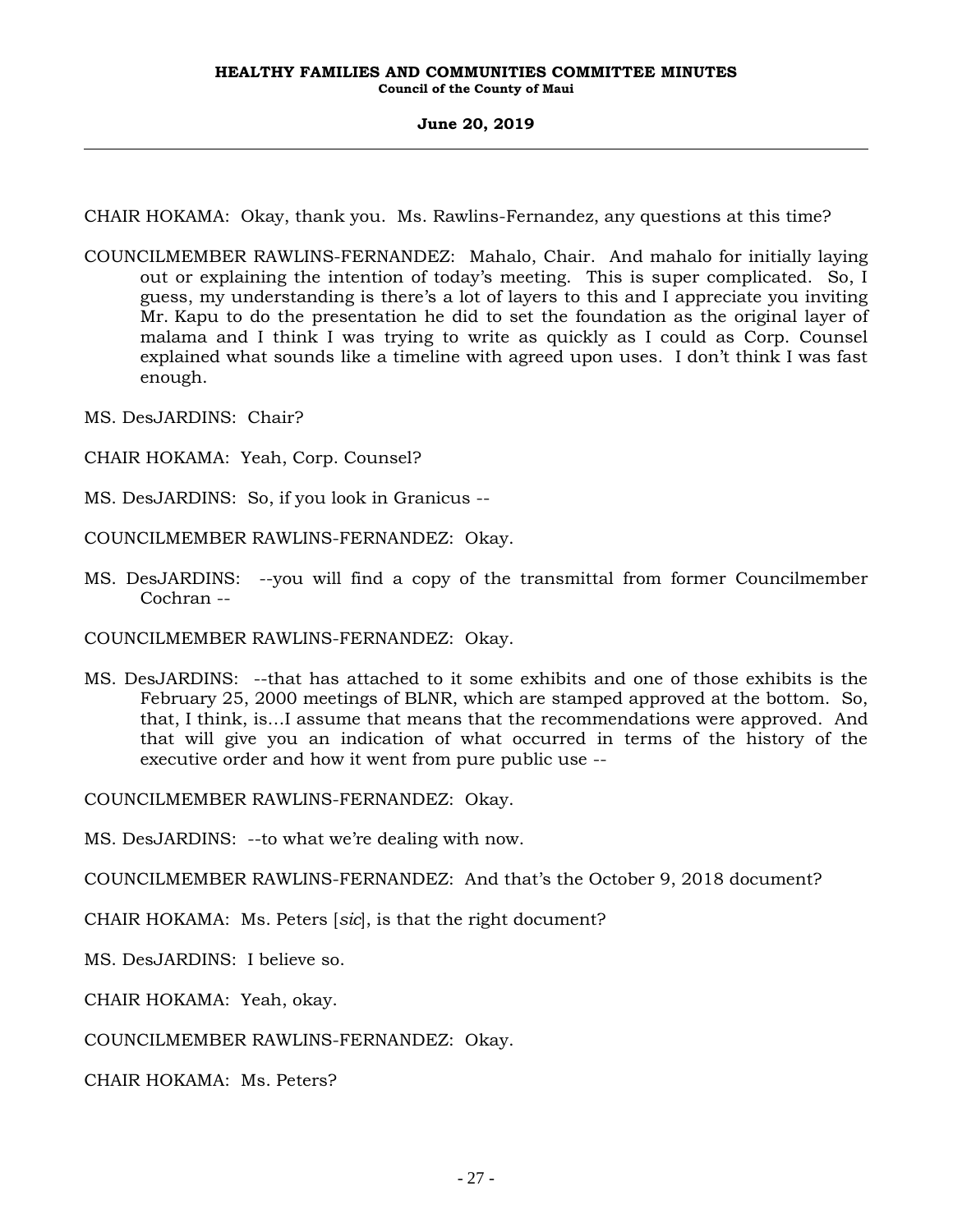- COUNCILMEMBER RAWLINS-FERNANDEZ: And that was the…it starts off with the, what looks like a consent to lease of lands under Governor's executive order to Lahaina Restoration Foundation.
- MS. DesJARDINS: That's correct, and attached to that is a copy of EOs 16 and 80, which are relevant to that particular lease. And then it also included there, if I'm not mistaken, is the minutes from that board meeting February 2000.
- COUNCILMEMBER RAWLINS-FERNANDEZ: Do you have what page number that is?
- MS. DesJARDINS: You know what, I think it's attached to Exhibit 6, which is a July 22, 2004 letter from the DLNR, and I think it's attached. So, it's almost the very last document, I think, in that October 8<sup>th</sup> transmittal.

COUNCILMEMBER RAWLINS-FERNANDEZ: You said on the August 11, 2004?

- MS. DesJARDINS: This is…okay, so it's in the October 9, 2018 transmittal --
- COUNCILMEMBER RAWLINS-FERNANDEZ: Yeah.
- MS. DesJARDINS: --from Ms. Cochran. And then at the very last document attached to that should be that.
- COUNCILMEMBER RAWLINS-FERNANDEZ: Is that the Exhibit 6, you said?
- MS. DesJARDINS: Yes. So, if you look at Exhibit 6…
- COUNCILMEMBER RAWLINS-FERNANDEZ: Okay, Exhibit 6 which is Page 48 of 51.
- MS. DesJARDINS: Right, and then attached to that letter --
- COUNCILMEMBER RAWLINS-FERNANDEZ: Yeah.
- MS. DesJARDINS: --which is the July 22nd letter, is a two page February 25, 2000 DLNR. Those are sort of recommended minutes from that meeting. And that's where you see the history of the two sort of salient meetings that occurred. One on December 12, 1997 and then another one on October 8, 1999 that had significant changes to the original EO.
- COUNCILMEMBER RAWLINS-FERNANDEZ: Okay. So, that would just cover the State's agreement with the County?

MS. DesJARDINS: So, the State gave the land over in the 1912 EO --

COUNCILMEMBER RAWLINS-FERNANDEZ: Right.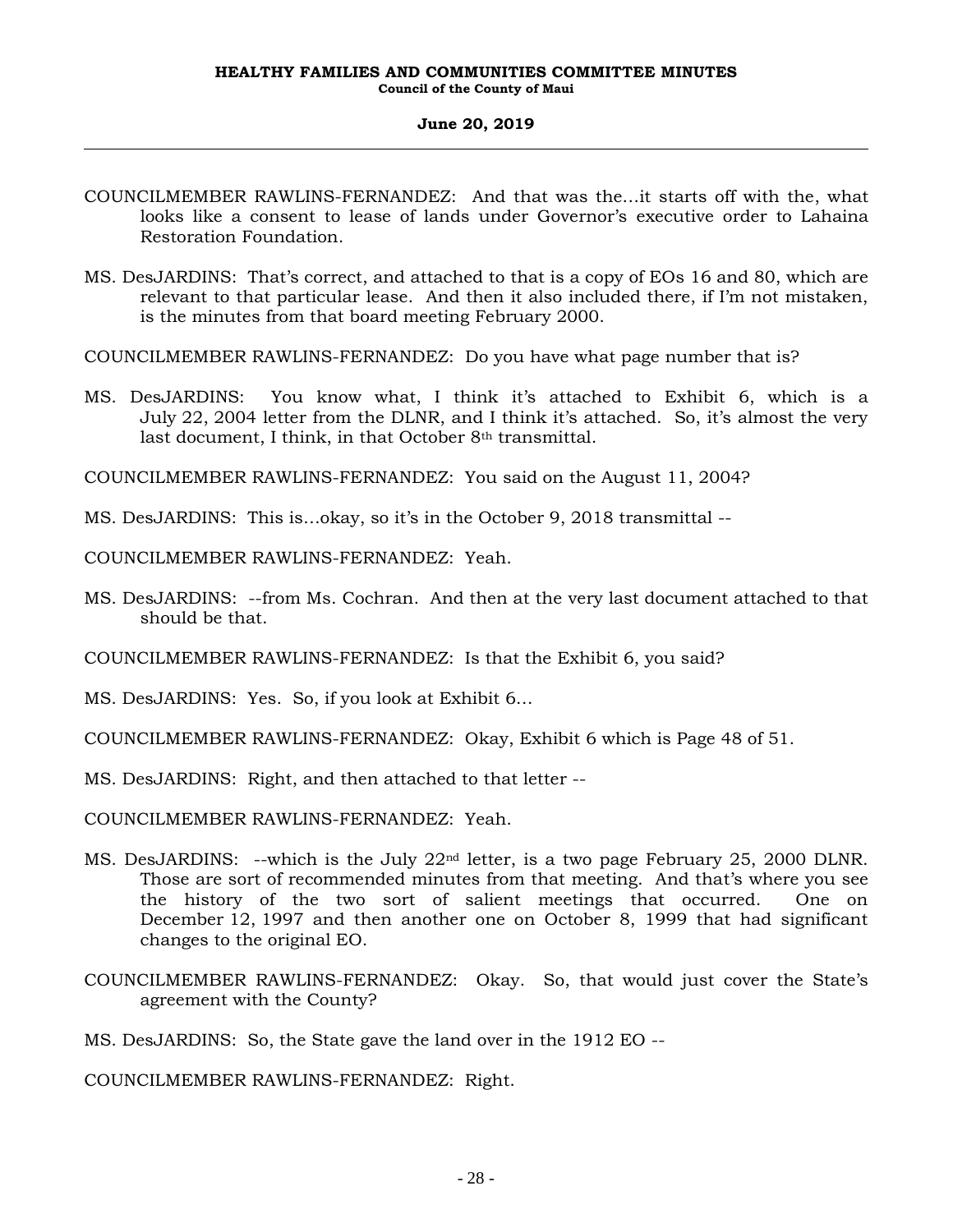MS. DesJARDINS: --with certain expectations. So, since the original expectation was only public use --

COUNCILMEMBER RAWLINS-FERNANDEZ: Right.

- MS. DesJARDINS: --the County felt it had to come in to get more…
- COUNCILMEMBER RAWLINS-FERNANDEZ: Additional uses and that was…okay, and so, this would only provide the timeline up to 2000 and not after 2000 to 2019 where we're at now?
- MS. DesJARDINS: Right. So, I'm…my understanding is, and Mr. Ornellas can probably clarify, I don't think anything else has occurred since then.
- MR. ORNELLAS (from the gallery): Since 2000
- MS. DesJARDINS: Right, and…
- CHAIR HOKAMA: Yeah, we'll bring you down so you can participate, Mr. Ornellas, speaking for the Department. So --
- COUNCILMEMBER RAWLINS-FERNANDEZ: Okay.
- CHAIR HOKAMA: --okay --
- COUNCILMEMBER RAWLINS-FERNANDEZ: And so…
- CHAIR HOKAMA: --can we get him a chair, please?
- COUNCILMEMBER RAWLINS-FERNANDEZ: Okay, and then, so, Chair, if I may, one more question --

CHAIR HOKAMA: Okay.

- COUNCILMEMBER RAWLINS-FERNANDEZ: --okay, for Corp. Counsel. So then, you said that in 2003 CRC developed additional rules which weren't promulgated and then after that the County leased this land that was EO'd to the County to Lahaina Restoration Foundation in 2018. So, that's what I mean by activity and timeline. I understand that the historic timeline that you're pointing out in Exhibit 6 on Page 48 of this document, but as far as, like, the activity and additional rules and agreements, that's not outlined anywhere in any of the documents that we have, is that correct?
- MS. DesJARDINS: So, I don't know exactly what's been uploaded to Granicus, but there's two other documents from 2004 actually, not 2003. One is from the Arborist Committee, which seems to sort of parrot the same discussion that the CRC had about what kind of criteria should we place there. There's, and so the CRC's description of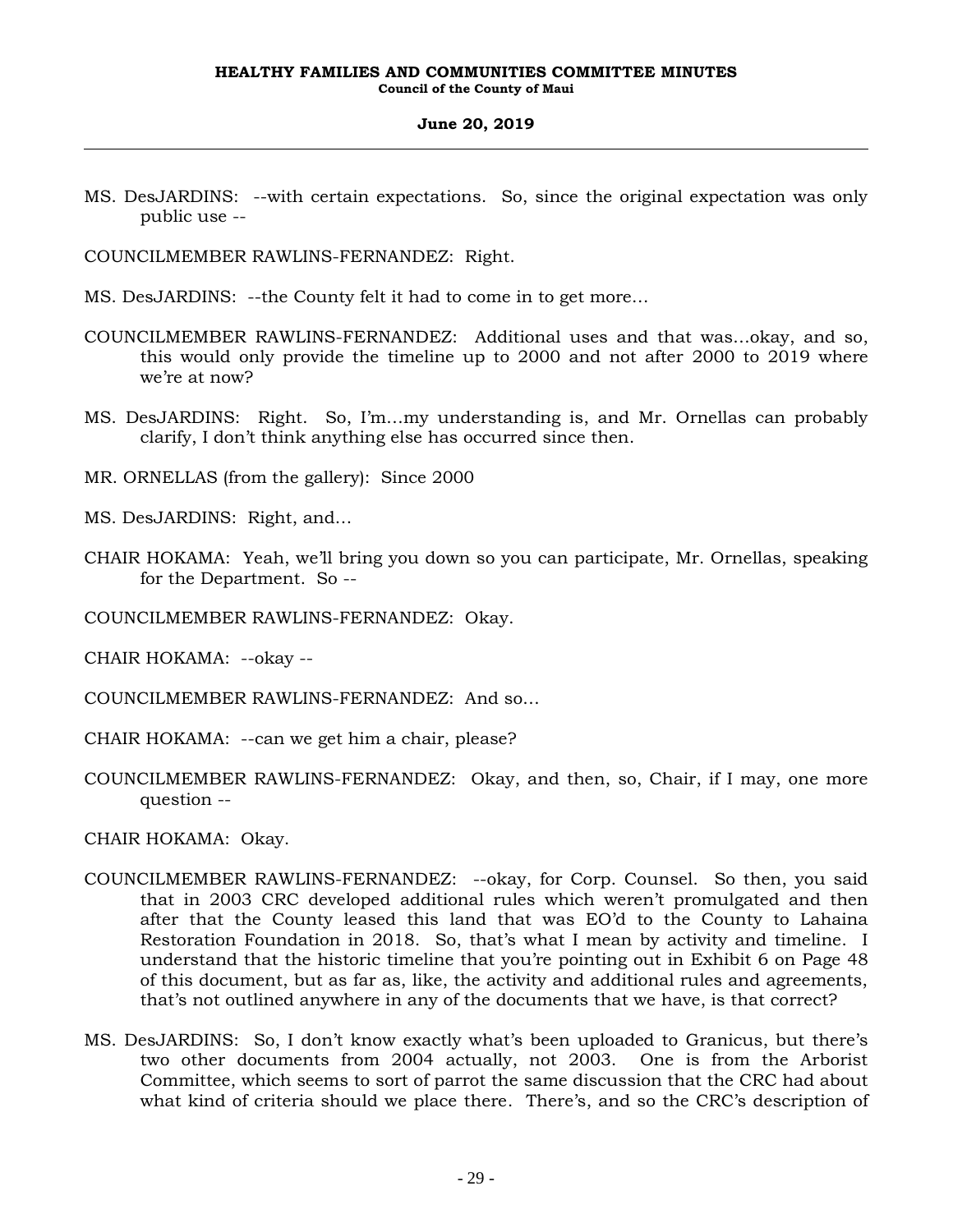what they went through during their March 2004 meeting is, I think, memorialized in a memo from former Director Foley.

COUNCILMEMBER RAWLINS-FERNANDEZ: Yeah, it's all here.

MS. DesJARDINS: Is that in there?

COUNCILMEMBER RAWLINS-FERNANDEZ: It's in 2004.

MS. DesJARDINS: Okay.

COUNCILMEMBER RAWLINS-FERNANDEZ: Yeah.

UNIDENTIFIED SPEAKER: *. . . (inaudible). . .*

COUNCILMEMBER RAWLINS-FERNANDEZ: Yeah.

- MS. DesJARDINS: But those are the things that have not to date been actually formally codified.
- COUNCILMEMBER RAWLINS-FERNANDEZ: Okay. I think it would be really helpful for me and probably the rest of the Committee to have, like, some kind of a document outlining just the timeline and all the agreements and, I don't know, additional rules, maybe, so that it's all in, like, one clear document. Okay, those are all my questions. Mahalo, Chair.
- CHAIR HOKAMA: And again, I appreciate, you know, again, this…we're trying to put our hands around this issue, yeah, Members. So, the Chair is going to be patient about it. You have anything you wanted to add, Ms. Peters?
- MS. PETERS: Chair, I just wanted to say that we would be able to put a timeline together for the…when this does come up so that it's easier for everyone to understand what was going on along with the appropriate documents.
- COUNCILMEMBER RAWLINS-FERNANDEZ: That would be so helpful, mahalo, Ms. Peters. Mahalo, Chair.
- CHAIR HOKAMA: So, I will say, I appreciate you folks' difficulty, if I can put it that way, Ms. Rawlins-Fernandez. Because we've had boards and agencies work on this, the arborist group, CRC, recommendations came out but not all recommendations turn into action or rules. And so, that was part, that is what I see as part of the dilemma. But it was discussed, 2004 a lot of discussion, Arborist Committee, CRC Commission, okay. And again, they have recommendations. We're going to take that and consider whether or not it's something we can utilize to formulate a new position, okay? Mr. Molina, any questions regarding this component at this time regarding the CRC and Planning Department?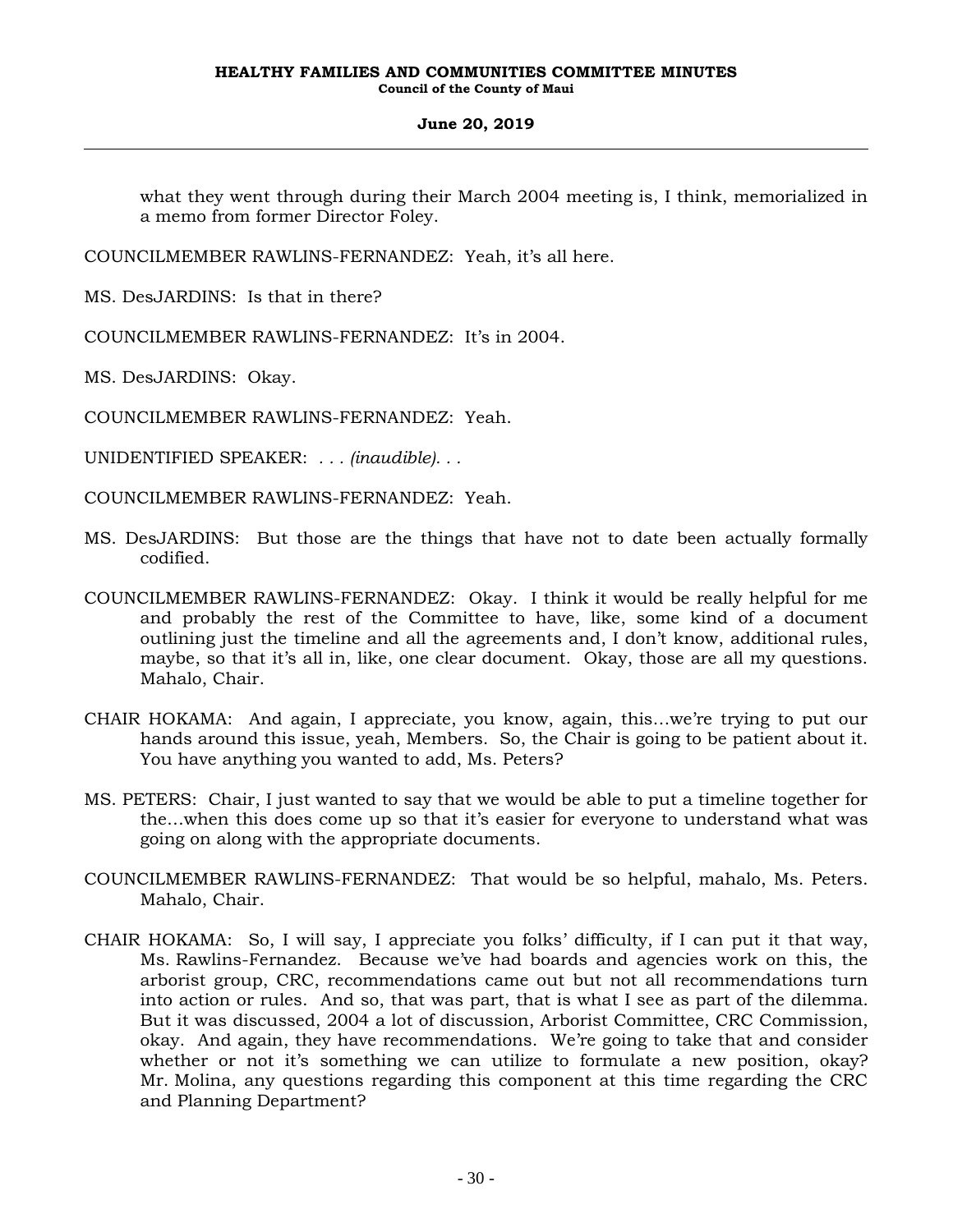### **June 20, 2019**

- COUNCILMEMBER MOLINA: No, not at this time for this particular topic, but I just appreciate you bringing the topic up and I think with Mr. Kapu's presentation the mention of the Halloween parade and looking at its role in the district or the town, how we're going to…what direction this County will take in, you know, resurrecting, I guess, reminding people the significance of the history of Lahaina, I think, will certainly be interesting and look forward to more, future discussions on this. Thank you.
- CHAIR HOKAMA: Thank you. Ms. Kama, any questions you like to pose?
- COUNCILMEMBER KAMA: I just wanted to ask if, so what I'm looking at is the August 11, 2004 Department of Planning communication to the CRC from Mike Foley. So, I understand this to be the policy that they would have wanted to institute had it actually gone to full fruition. And so, the conversation we're having now is that it hasn't gone quite all the way there and that's where we're at, is that correct? So, we have policy but not codified?

CHAIR HOKAMA: Yeah --

COUNCILMEMBER KAMA: Okay.

CHAIR HOKAMA: --it was never meant…implemented to what I would call the full legal status --

COUNCILMEMBER KAMA: So, I just want to ask --

CHAIR HOKAMA: --of a policy.

- COUNCILMEMBER KAMA: --how come?
- CHAIR HOKAMA: That's a tough one to ask because those people are not here to answer the question, Ms. Kama.

COUNCILMEMBER KAMA: Okay.

CHAIR HOKAMA: The key is though, yeah --

- COUNCILMEMBER KAMA: Okay.
- CHAIR HOKAMA: --we are providing you as best we can --

COUNCILMEMBER KAMA: Okay.

CHAIR HOKAMA: --the information.

COUNCILMEMBER KAMA: So, now we…so, now it becomes our kuleana to --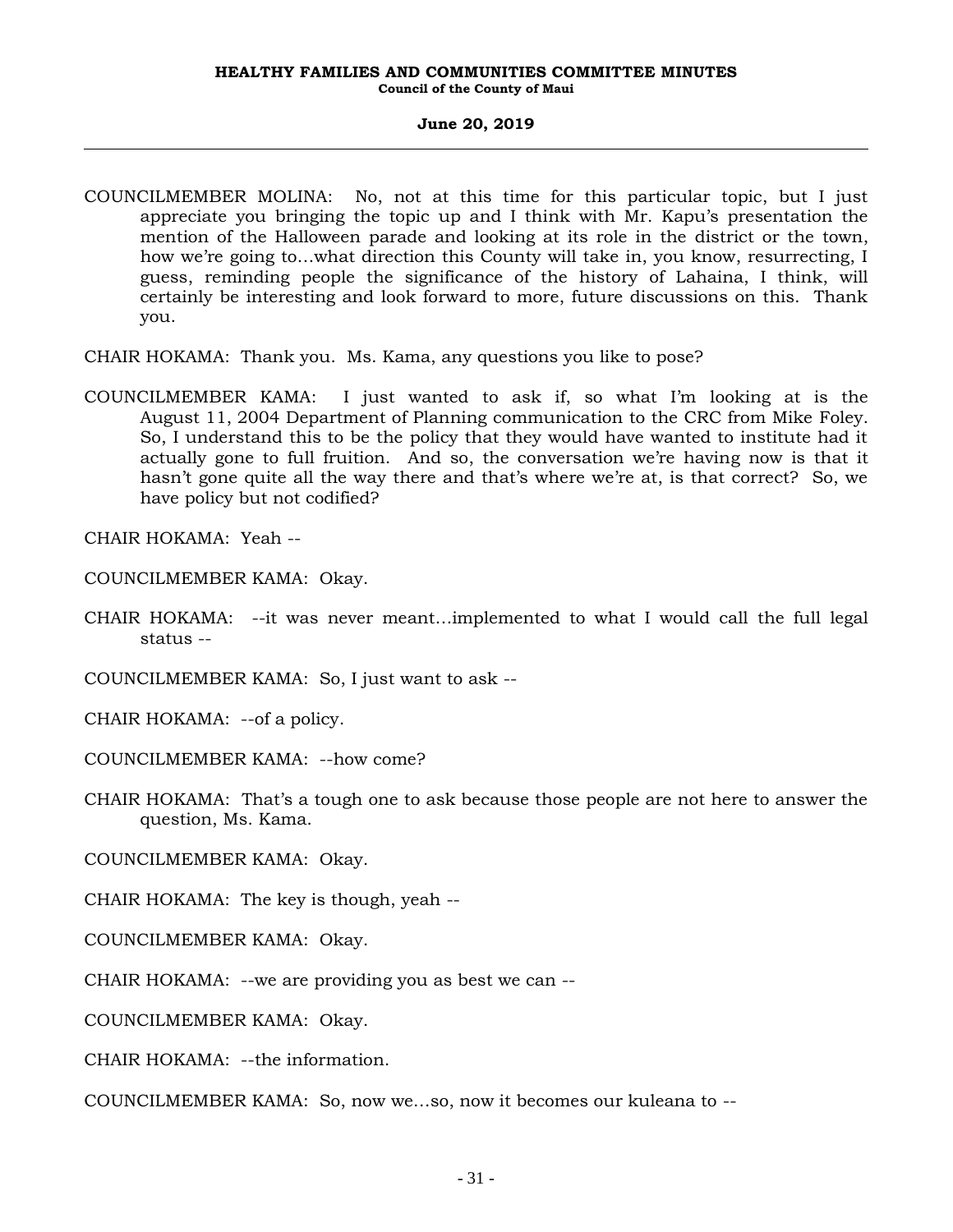CHAIR HOKAMA: We will do our best --

COUNCILMEMBER KAMA: --do that. Okay.

CHAIR HOKAMA: --to make the appropriate adjustments for the area.

COUNCILMEMBER KAMA: So, I was trying to look for the original EO through this, is it somewhere in here?

CHAIR HOKAMA: I believe we can get you a copy.

COUNCILMEMBER KAMA: Okay.

CHAIR HOKAMA: But you should be able, 'cause I read it, the original --

COUNCILMEMBER KAMA: Okay.

CHAIR HOKAMA: --Executive Order from the Territory. Yes, Ms. McLean?

MS. McLEAN: If I could briefly respond to that, I can only comment for the time that I've been with the Planning Department. We found that there have been a number of practices of the CRC that weren't codified or that were outdated, and that's a very long process to get those things codified. First, we identify the problem and then we get input on how to address it, and then we have to have the public hearings and interaction with the CRC. The CRC typically meets only once per month and so one of the biggest challenges was regulations on structures in the historic district, and the CRC's authority to approve plans. That was a very big deal. So, that was one of the first ones that we tackled, and that required a Code amendment. So, that was one of our first priorities. And then after that it was signs in the historic districts, and so, again, that was a big undertaking to come up with sign design guidelines to get adopted by the CRC. And this will be another one on the to-do list but we've kind of gone in the order of priority. But because this also involves the Parks Department and then also involves legal concerns, we've had a number of meetings over the years to figure out how to address it. And actually what has happened was a little more than a year ago when the Parks Department came to the CRC with their calendar, we were hearing from different vendor groups who were all struggling to get their time at Banyan Park and the CRC said, enough of this, we're just going to allow these cultural events, the ones that the Parks Department described, until we can really understand what should and shouldn't be allowed. So, there hasn't been that kind of activity allowed for a little while. So, the Council's absolutely correct, it does need to be codified, whether it's in CRC rules or in the Code, but we've gone step by step with what we feel are the priorities that are threatening the character of the district.

# CHAIR HOKAMA: Okay. Ms. Kama?

COUNCILMEMBER KAMA: So, I was just alluding to the health of that tree and as we are trying to take care of business the way we think it should be done, that the tree is not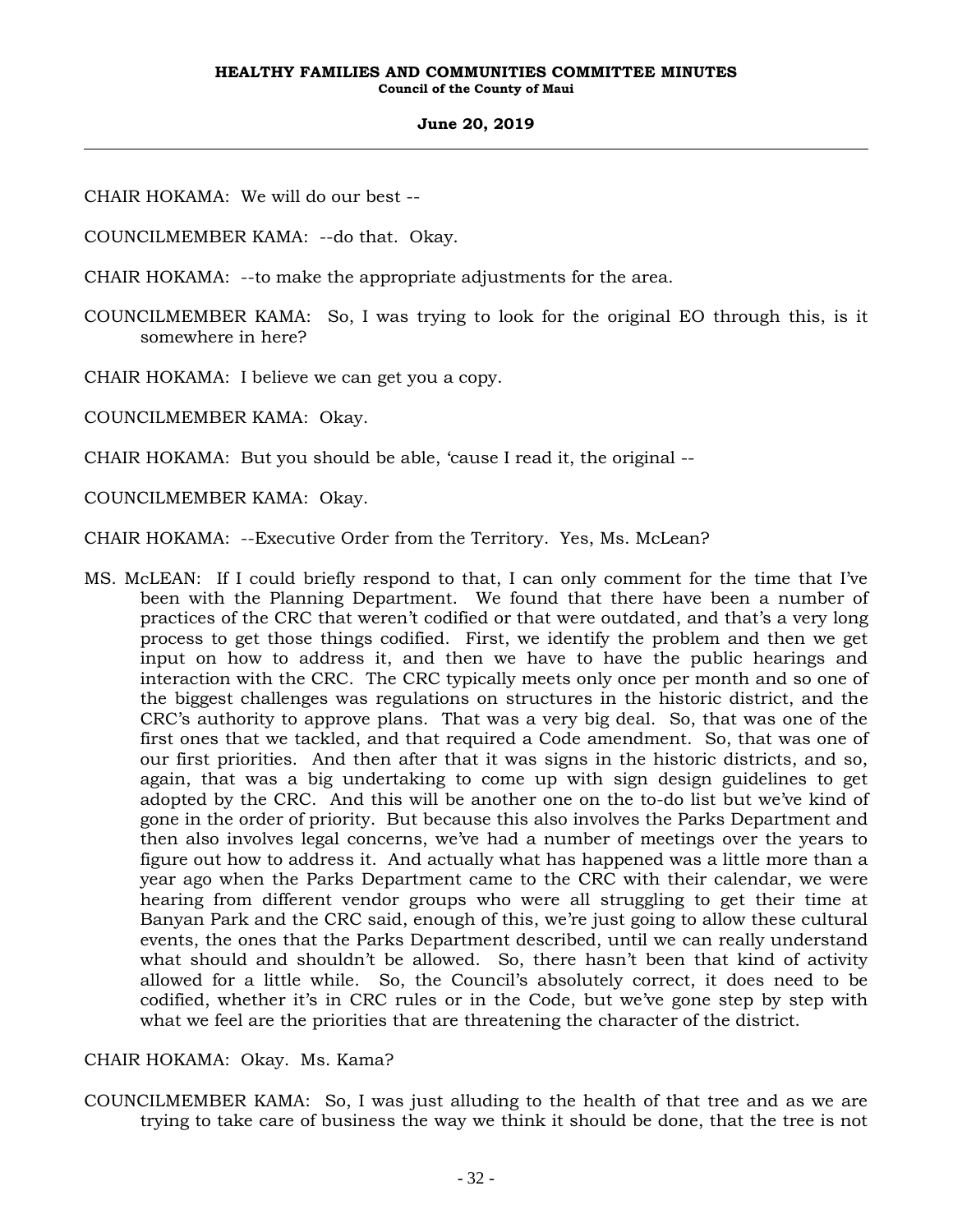### **June 20, 2019**

going to live forever, I don't know. But we should take care of it while we are trying to figure out what to do about it. So, thank you, Chair.

- CHAIR HOKAMA: Yeah, thank you, and again, I think that was part of the Arborist Committee's comments. And, again, because of the original decision that the County was not required to do an Environmental Assessment, again yeah, your Chair could not find any type of management plan on the care of this designated exceptional tree and what it takes as far as our responsibility of such public designation in a historic district as well. Okay, at this time I'm going to ask Mr. Ornellas if…to share some comment because I know my neighbor gave me the eyes when I said no commercial per se, and I'll give you the components, yeah. The original agreement, or, the revised agreement allows museum, art gallery, visitor center, community center, office administrative space at the courthouse. As Corp. Counsel mentioned, the Board adjusted to allow arts and crafts exhibits and sales, cultural demonstrations, community events, and other related activities. But the Board also added another, well, condition which says the potential users for both the courthouse and Lahaina Banyan Tree Park must meet the following characteristics, and they list four. It doesn't say one of the four, it says must meet the following four characteristics. A, the organizations are tax-exempt non-profit; two, the occupancy in the courthouse or the park must provide a demonstrated public benefit to the Lahaina community and the citizens of Maui County; third, activities of the organization shall have a significant educational component, and the Board added that word, significant education component; and the fourth, any other criteria as may be determined by the County of Maui, and that includes your Council to create policy. So, Mr. Ornellas, is that a good understanding of the County's use and responsibility for this property?
- MR. ORNELLAS: Daniel Ornellas, District Land Agent, State Department of Land and Natural Resources. Simply, yes, to reiterate the significant components of the guiding documents, again, 1912, the set-aside of lands from the Territory at the time to the Board of Commissioners, I guess it used to be called, now County of Maui. And basically it was simply put, now used mainly for courthouse and park purposes. That's it. So, pursuant to HRS 171, for set-asides of land to other government agencies, the Board of Land and Natural Resources reserves the right to consent to third-party agreements and the responsibility over maintaining character of use. That is what I believe led to the board action of October 8, 1999, that Chairperson just reiterated establishing uses as well as criteria to help guide decision making related to users that have received this consent from the Board to use pursuant to the set-aside. So, again, uses outside of courthouse and park use would include museum, art gallery, visitor center, community center, office administrative space, and users…so that's the uses, the physical uses. The users, would meet the other four basic criteria, tax exempt, demonstrated public benefit, significant educational component, and other criteria as determined by the County. And I agree with the Chairperson that it doesn't say one or two, it says shall comply, yeah. So, does that mean every user has to meet each of those criteria? I believe that's up for discussion.
- CHAIR HOKAMA: Well, thank you for that, Mr. Ornellas. So, I open it up to the Committee Members. One thing I wanted to have the Planning Director give you a quick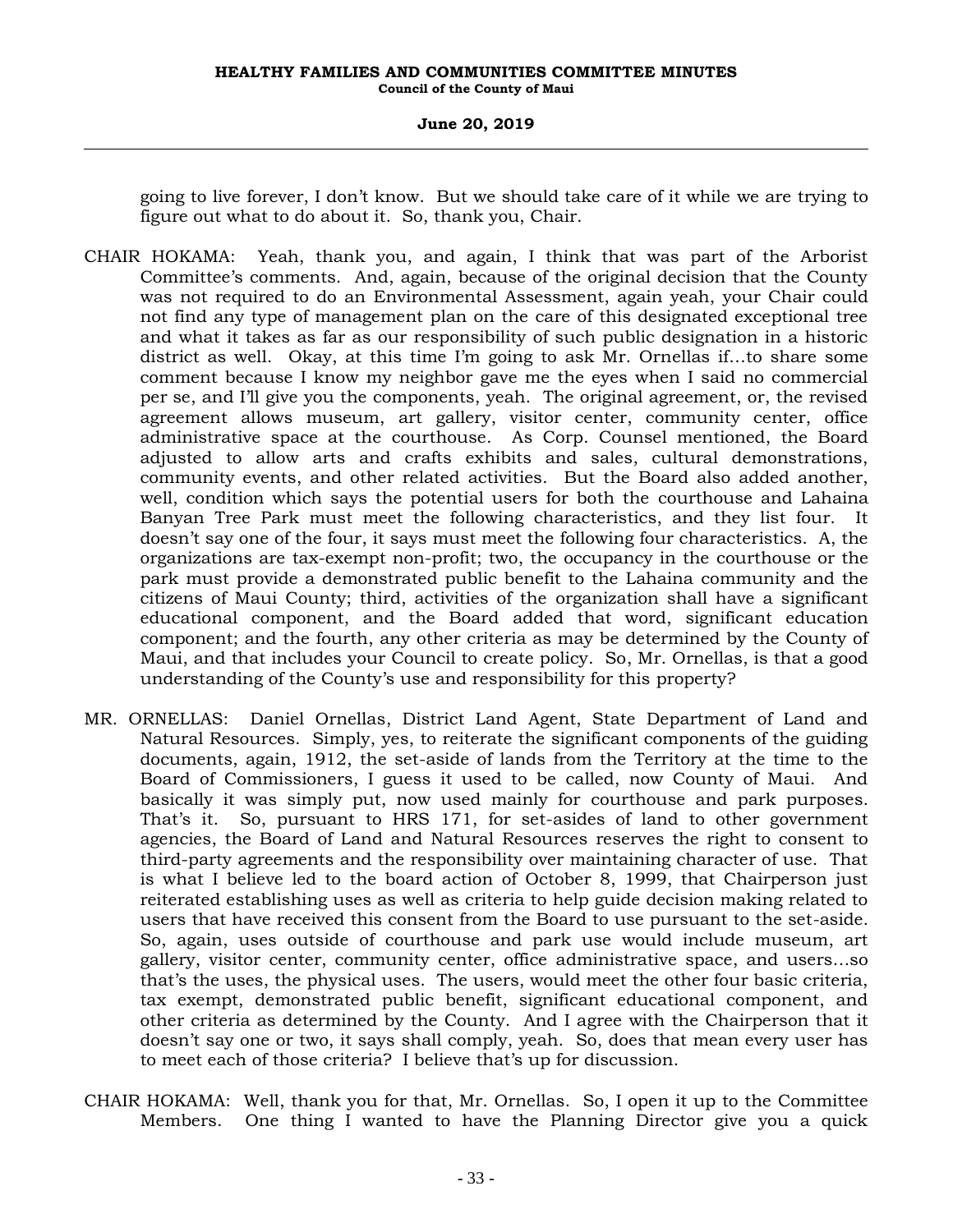comment, any other type of use whether it's a minor or major, does your Department have any additional requirements like SMA because of the proximity of the Banyan Tree to shoreline management?

MS. McLEAN: Yes, the Banyan Tree Park is within the Special Management Area, so SMA review is required and for, you know, any of the provisions in the Code section --

CHAIR HOKAMA: Right.

- MS. McLEAN: --would also be applicable. So, there may be historic district permits that are needed. So, yes.
- CHAIR HOKAMA: Okay, thank you for a clarification of that. Ms. Sugimura, any questions for either Mr. Ornellas or our other resource?
- VICE-CHAIR SUGIMURA: Yeah, so, very interesting. So, when you…from your perspective because you represent, you know, the greater body. When you see what's happening at the Banyan Tree Park and the list of events that are being approved, I guess, by the CRC, do you have an opinion as you know what the requirements are? So, it's Kuhio, Prince Kuhio, Kamehameha Day Parade, Emma Sharpe Hula Festival, I guess, and Festivals of Aloha.

CHAIR HOKAMA: Mr. Ornellas?

MR. ORNELLAS: If you were to do a strict analysis based on the four approved uses, it doesn't meet those identified uses. However, if those activities are considered reasonable park uses, that would be under the character of use of park, yeah, so I understand that the County does allow those types of uses in parks.

VICE-CHAIR SUGIMURA: So, it would be okay.

MR. ORNELLAS: Yeah.

VICE-CHAIR SUGIMURA: One last question, because Aunty Patty was, I think she's still here.

CHAIR HOKAMA: Yeah.

- VICE-CHAIR SUGIMURA: But I'm just wondering…
- CHAIR HOKAMA: I know she's listening.
- VICE-CHAIR SUGIMURA: Oh, okay. So, I'm just wondering then, how does…I remember she had her own craft or I'm not too…cultural events that she would have at the Banyan Tree Park. So, how does her group fit into what is happening now? Or are they being excluded? I'm concerned about that, I…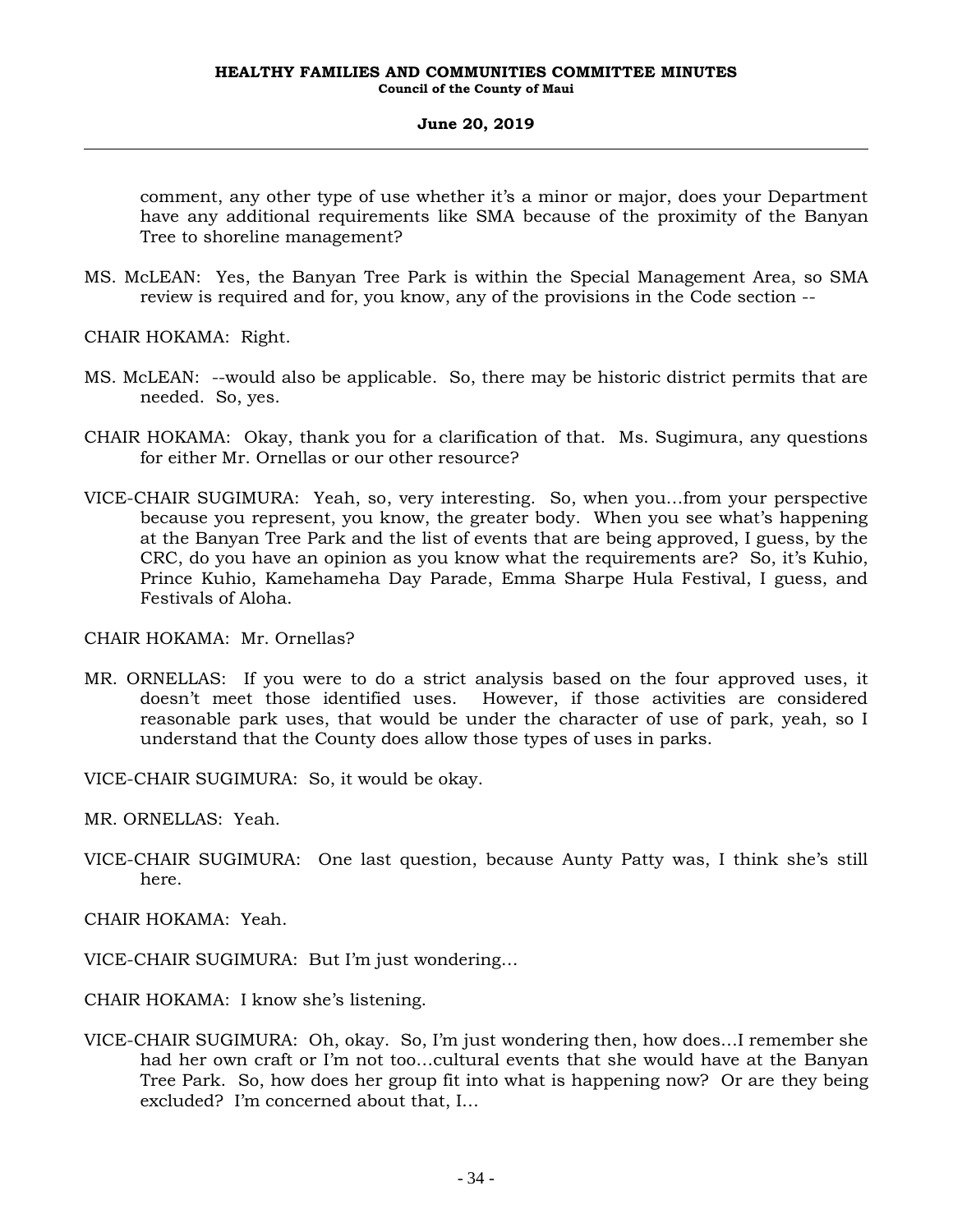CHAIR HOKAMA: That would fit under the cultural demonstrations component.

VICE-CHAIR SUGIMURA: So, they still are able to participate?

MS. PETERS: Chair?

CHAIR HOKAMA: Ms. Peters?

MS. PETERS: Thank you, Member Sugimura. So, to date, we have not received any requests for a permit from the Na Kupuna, so I did…I am in communication with Aunty Patty and they're doing other things, just not there. So, the whole intent was these culturally significant activities and just trying to not have all of that commercial going on in the area. Again, we went back to say, let's look at the calendar, let's look at what was annual, and then…so, moving forward in work, we want to work together with DLNR and CRC, as well as the community in coming and collaborating and coming up with, again, and with you folks on what is, or what we should be doing out there, and looking at what Mr. Kapu had provided to us in being able…in having people see the significance of the area.

VICE-CHAIR SUGIMURA: Thank you.

CHAIR HOKAMA: Okay, thank you. Ms. Paltin, any questions for this group of resource?

COUNCILMEMBER PALTIN: Sure, I just was wondering if you did have any, like, a collaborative stakeholder meeting since the vending had stopped with the various vendors, with the lessee, with the CRC, like, have you got everyone together in a room and discussed, like, what we want to all try to find a common ground?

CHAIR HOKAMA: Ms. Peters?

- MS. PETERS: Chair. Thank you, Member Paltin. To date, we have not. We have been meeting with DLNR to go over the history and kind of identify what had been going on. We did meet with DLNR and with the Lahaina Restoration Foundation, along with DLNR and Mr. Kapu and their organization. We have not yet met with individually with the Hui o Wa`a Kaulua, and we were hoping that there was somebody here to be a resource if…okay. So, we can also call them up as well. I wasn't told that there was someone here. So, that is the intent, to bring it to this body and then collaborate together to figure out what is and what will be the new management plan, I guess, under the Banyan Tree.
- COUNCILMEMBER PALTIN: And, so, like, those criteria, is government considered a tax-exempt non-profit?

# CHAIR HOKAMA: Corp. Counsel?

MS. DesJARDINS: Thank you, no, I think what is intended here is, has to do with who the lessee is going to be for that property, and then the sub-lessee. So, the BLNR gave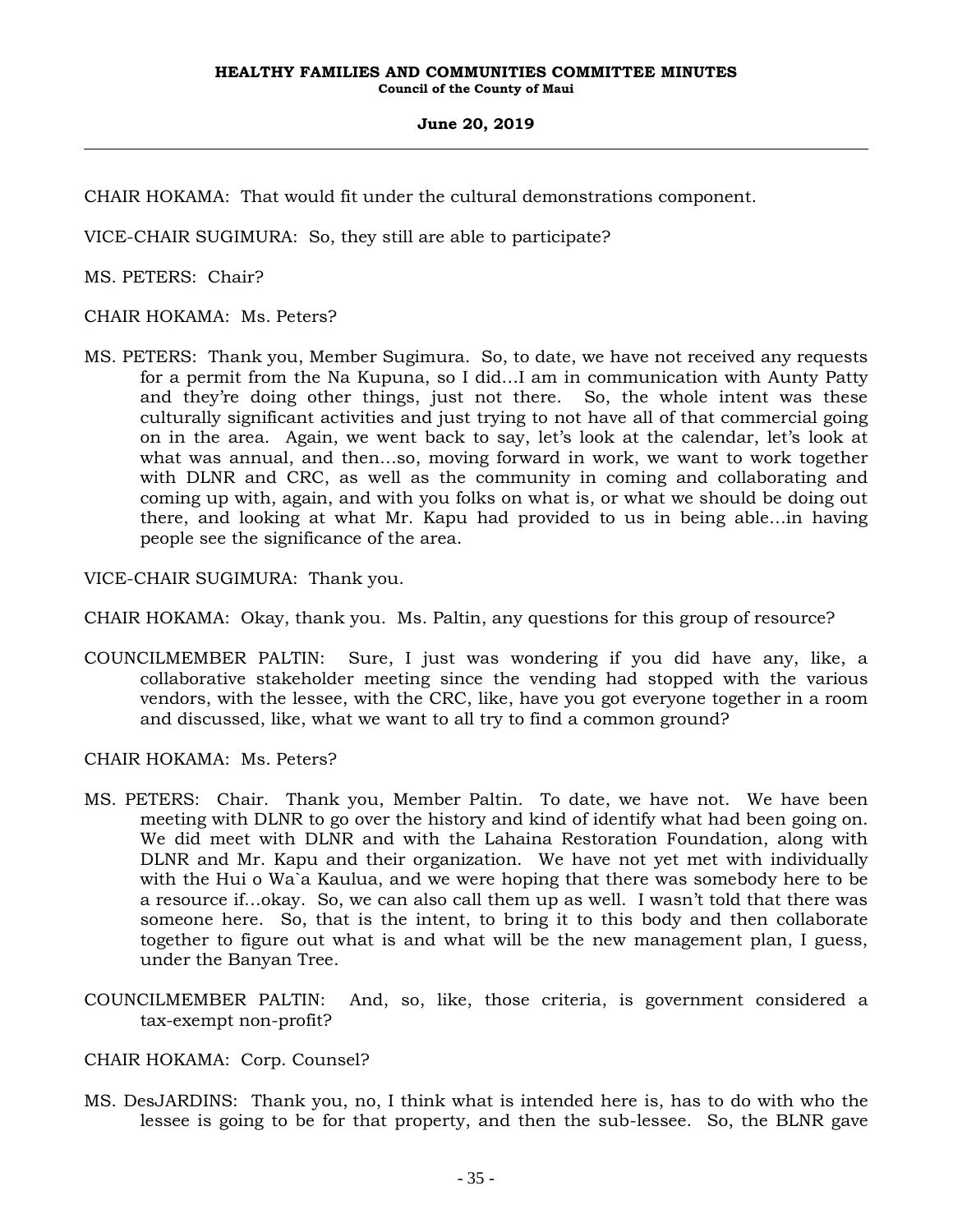permission for the leaseholder to also enter into some sub-leases. And so, the way that I read that last page is that those folks, not only the lessee but all of those other people, and I think that right now there are two sub-leasers. I do want to step back and say that this most current lease has not actually been entered into yet. That was presented, I think there's some things that need to changed out in it. But that was my understanding of what that, the intent of that was not the County of Maui.

- COUNCILMEMBER PALTIN: So, the County of Maui is already a lessee from the executive order is what you mean? Or, like, I mean, say West Maui doesn't have a district office, could it be a possibility?
- MS. DesJARDINS: I don't think that was…the intent of the discussion in front of the Board was how to handle those folks who will be entering into the…who the County of Maui is going to enter into a license or lease agreement with for the management of the courthouse and the Banyan Tree Park.

COUNCILMEMBER PALTIN: So, could you put a County office in the courthouse?

MS. DesJARDINS: If it met the criteria under here I suppose that you could do that. But again, as far as these amendments go it's either the executive order allows public uses as intended, I think, in 1912, and then these changes which seem to implicate that there would be leases on the part of the County to management, not to have the County go in and use it for, I guess, office purposes.

COUNCILMEMBER PALTIN: Public testimony? No?

- MS. DesJARDINS: So, what do you mean by public testimony?
- COUNCILMEMBER PALTIN: Like how Hana and Molokai and Lanai have a district office to take testimony from the public? That wouldn't be an accepted use?
- MS. DesJARDINS: I'd have to look at it closer, but I don't think that's what was intended.
- COUNCILMEMBER PALTIN: And then Parks and Recreation just manages the leases but it doesn't manage the property? Is that how it works?

CHAIR HOKAMA: Ms. Peters?

- MS. PETERS: So, for the Banyan Park area there…the Lahaina Restoration Foundation gets a grant through the County in the Parks Department budget for the maintenance of that area. There's no lease for that area right now.
- COUNCILMEMBER PALTIN: So, the money comes through the Parks to the Lahaina Restoration Foundation and then they manage it?

MS. PETERS: Maintain.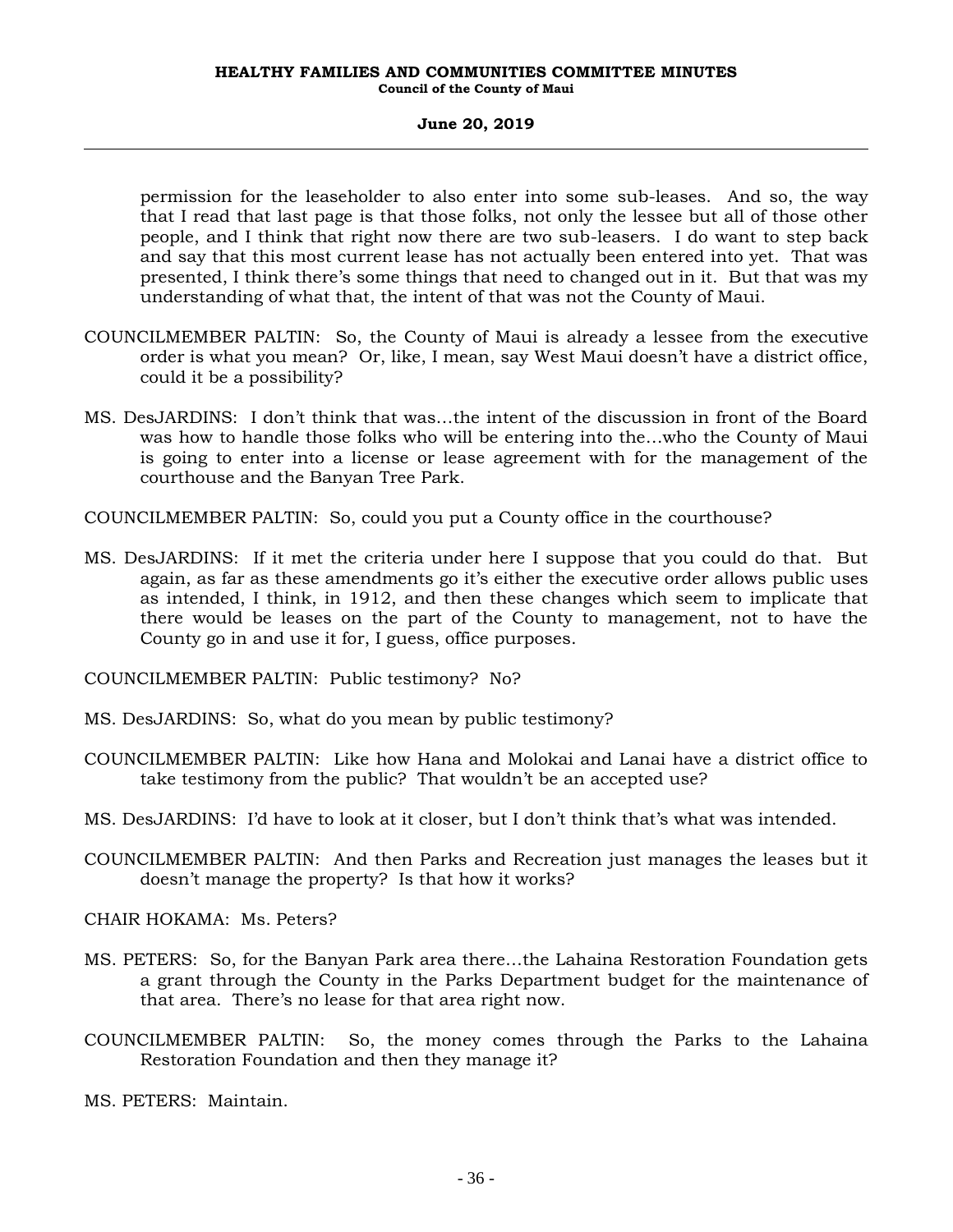COUNCILMEMBER PALTIN: Maintain it.

MS. PETERS: Maintenance, ground maintenance, they do the…

COUNCILMEMBER PALTIN: Rubbish.

MS. PETERS: Yeah, yes.

COUNCILMEMBER PALTIN: Okay, I don't think I have any other questions at this time.

- CHAIR HOKAMA: Okay, okay, yeah. And again, this is the first of additional meetings, Members. Ms. King?
- COUNCILMEMBER KING: Thank you, Chair. Yeah, it's really interesting discussion. Is the intent to focus this just on the one area or to focus on a policy for…
- CHAIR HOKAMA: My plan was one, to deal with the activities at the Banyan Tree Park. And part of that is one, figure out what is our responsibilities to protect the health and viability of the tree as an exceptional designation --

COUNCILMEMBER KING: Okay.

CHAIR HOKAMA: --two, what type of uses actually make sense.

COUNCILMEMBER KING: Okay.

- CHAIR HOKAMA: Should we just make it a public area that has walkways through it and allow no activity at all under the tree?
- COUNCILMEMBER KING: Okay. So, just --

CHAIR HOKAMA: And again, we're open.

COUNCILMEMBER KING: --referring to this handout --

CHAIR HOKAMA: Yes.

COUNCILMEMBER KING: --from the arborist that's dated 2004 in the last, I don't know if there's anyone from the Arborist Committee here. But in the last paragraph it says they're saying that they would like to pursue the development of a master plan for the Banyan Tree Park which would allow a scientific evaluation of the tree so that recommendations can be made to ensure the tree's health and to determine the impacts of activities. So, I guess they intended to do something but maybe we at some point we can get a report from the Arborist Committee as to where that recommendation, you know, looked like they intended to do something, we don't know if they actually did it. And that, this letter went to the CRC --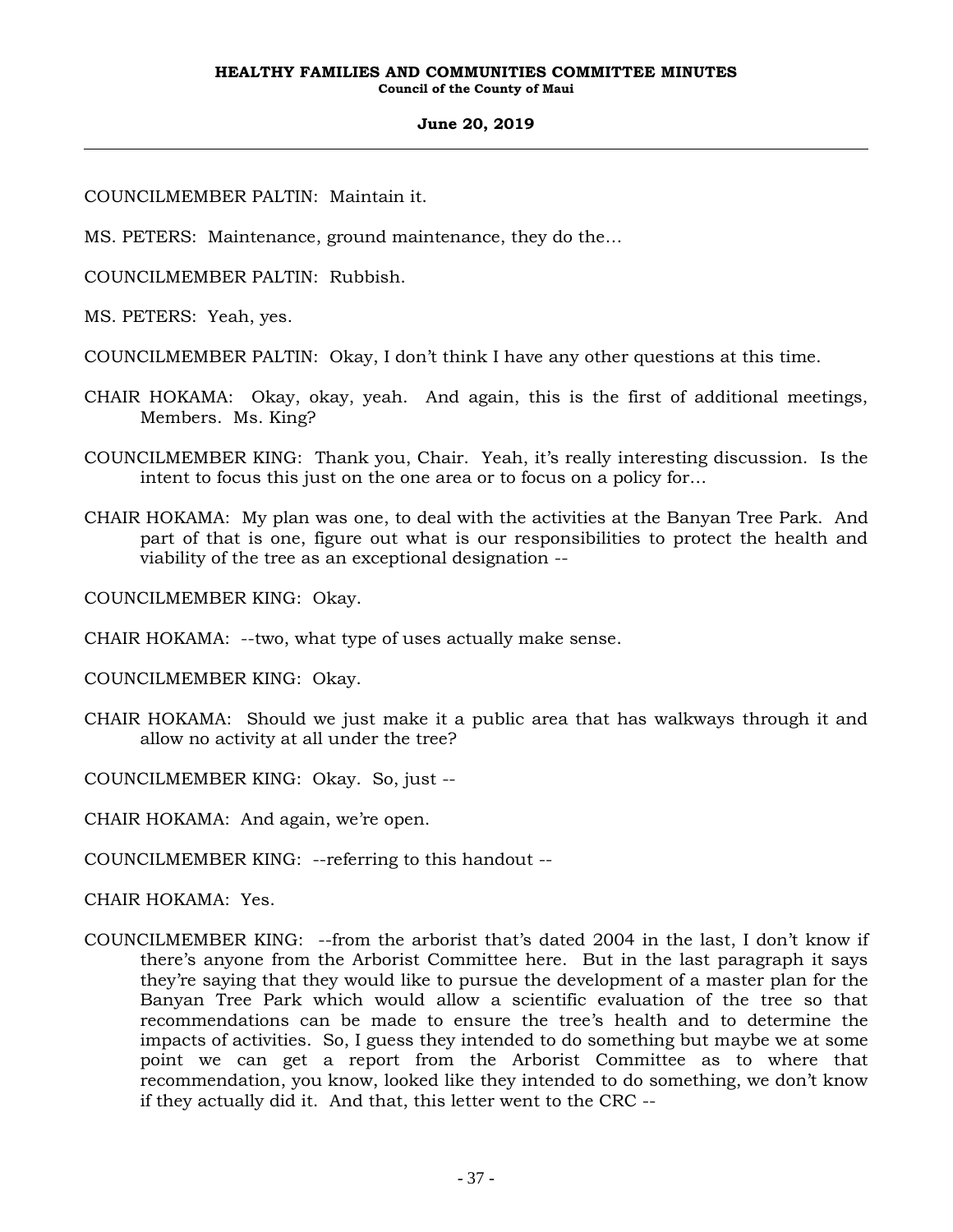CHAIR HOKAMA: Right.

- COUNCILMEMBER KING: --so, they're basically telling the CRC that we'd like to create this plan.
- CHAIR HOKAMA: No, good comment, and the Chair will write a letter to our current County Arborist or division. I don't know if it's still with her or with Public Works, but we'll send a letter for comment --

COUNCILMEMBER KING: Okay.

CHAIR HOKAMA: --of…regarding the tree itself.

- COUNCILMEMBER KING: Okay, and I know we're focused on this area but just wanted to make a note that we are discussing the courthouse uses that Ms. Paltin suggested. We got two thumbs up from Mr. Ornellas over there, so maybe it's not quite out of the question. Thank you.
- CHAIR HOKAMA: Okay. Before…you have something real quick, Ms. Sugimura, before I hit Ms. Rawlins-Fernandez? Okay, Ms. Rawlins-Fernandez, any question at this time?
- COUNCILMEMBER RAWLINS-FERNANDEZ: Mahalo, Chair. I guess my question was going to be along the same lines as Chair King's. If there was any foreseeable or intended outcome from these meetings, from these discussions. But it sounds like we're going to figure out what we need to figure out, and then figure them out.
- CHAIR HOKAMA: Well, I hope you can support me. I'm looking at this like as, you know, we have a specific item right now, which is the Banyan Tree use, overuse management. But I believe it should be part of a bigger component of the Lahaina District because I've been on and, you know, my supporting Mr. Akana with his dream of Moku`ula for over 20 years and I see how this can fit as one piece of the greater Lahaina District and how it plays a role. Because I believe one thing that Mr. Kapu said in his own way is we have living history to protect because it is still living history. So, I think we should take our stewardship very seriously and be a little bit more broader of how, again, because I think Moku`ula has a major component in this area with Pi`ilani, the Lunalilo effort also with Kamehameha V. So, you know, for me this is a pretty big thing for our islands. It's not just a Maui thing, this is about the history of our islands, so I take this as a great opportunity for us in a larger scope.
- COUNCILMEMBER RAWLINS-FERNANDEZ: I agree wholeheartedly, and mahalo for undertaking this huge task. And, yeah, protection and restoration, and lastly, I'd like to just support Member Paltin and Chair King's effort to create a district office on the West Side. Okay, mahalo.

CHAIR HOKAMA: We'll hit that another meeting too. Mr. Molina, any questions?

COUNCILMEMBER MOLINA: No, I'll just await the next meeting.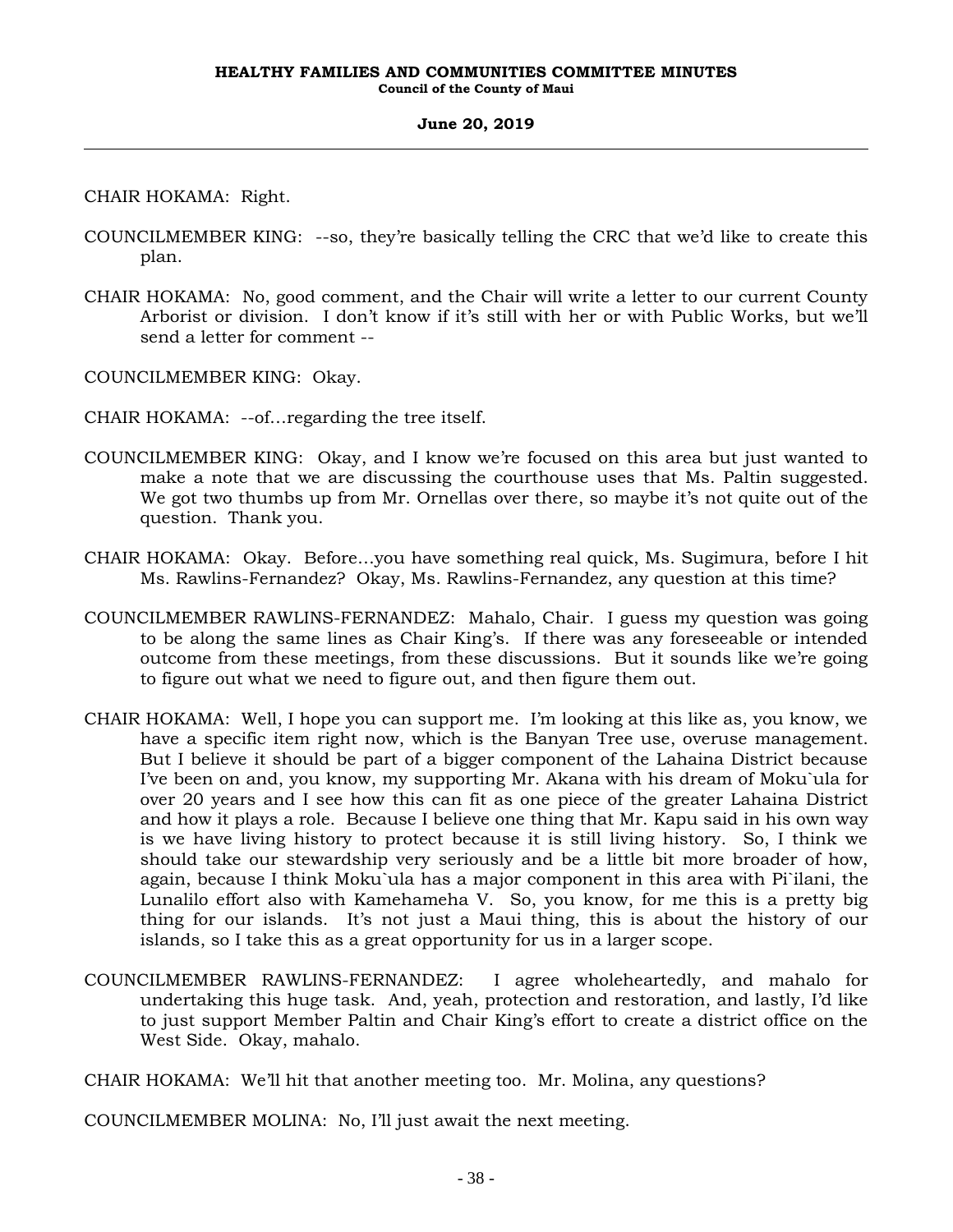CHAIR HOKAMA: Okay, thanks. Ms. Kama, anything at this time?

COUNCILMEMBER KAMA: Chair, not at this time but I've got something rolling around in my head.

CHAIR HOKAMA: Okay.

COUNCILMEMBER KAMA: Thank you.

CHAIR HOKAMA: I'm going to ask you to be patient with me a little longer, yeah, because I want to ask Aunty Patty if she has any mana`o she wants to share. I know she's getting tired and may want to go back home. But I also would like to give Ms. Morrison also after the recess an opportunity to give us her comments, because I believe she and her organization did some very good work also and we'll recognize the good work as well as the challenges that they face. So, at this time, Aunty Patty, if you would, yeah, come, come. Yeah. E komo mai. Come join us for a little bit. And, Members, you know, if you have question to ask Aunty, this would be a good time. And e kala mai, yeah, I haven't forgotten. I know we have Hui Wa`a, I believe, representative. So, yeah, after Aunty I will ask for your mana`o too, yeah, mahalo. Aunty, yeah, please.

MS. NISHIYAMA: Yes.

CHAIR HOKAMA: So, first, anything you want to share now --

MS. NISHIYAMA: Well, yes, I do.

CHAIR HOKAMA: --if not I going to have them ask you question.

MS. NISHIYAMA: I do want to share --

CHAIR HOKAMA: Okay.

MS. NISHIYAMA: --how we started out at Lahaina Banyan Tree. In 1995, Aunty Pua Lindsey, Aunty Thelma Kahaiali`i, and Aunty Ulu Kahaiali`i was the kupuna of the Banyan Tree. Their mana`o was to create arts and crafts that would teach the visitors education, and they called it cultural arts and crafts, he u`i, the beautiful, okay. And then, we were the only group there that played live Hawaiian music, that's how we were. That's how we had to be when we went to the Banyan Tree. Okay, since 1998, kupuna was making money for the Hawaiian language school in Lahaina. We first started out with Punana Leo o Lahaina. We had to pay rent for that Hawaiian language to Waiola Church. At that time, we were paying \$400 a month. And then today, Waiola Church is holding our Punana Leo o Lahaina and they're charging them \$4,000 a month to have the children learn the Hawaiian language. In the 1900s, when Aunty Pua folks was alive, they was the one that supported the Hawaiian language in Lahaina. So, that was Punana Leo o Lahaina was a preschool. Today, the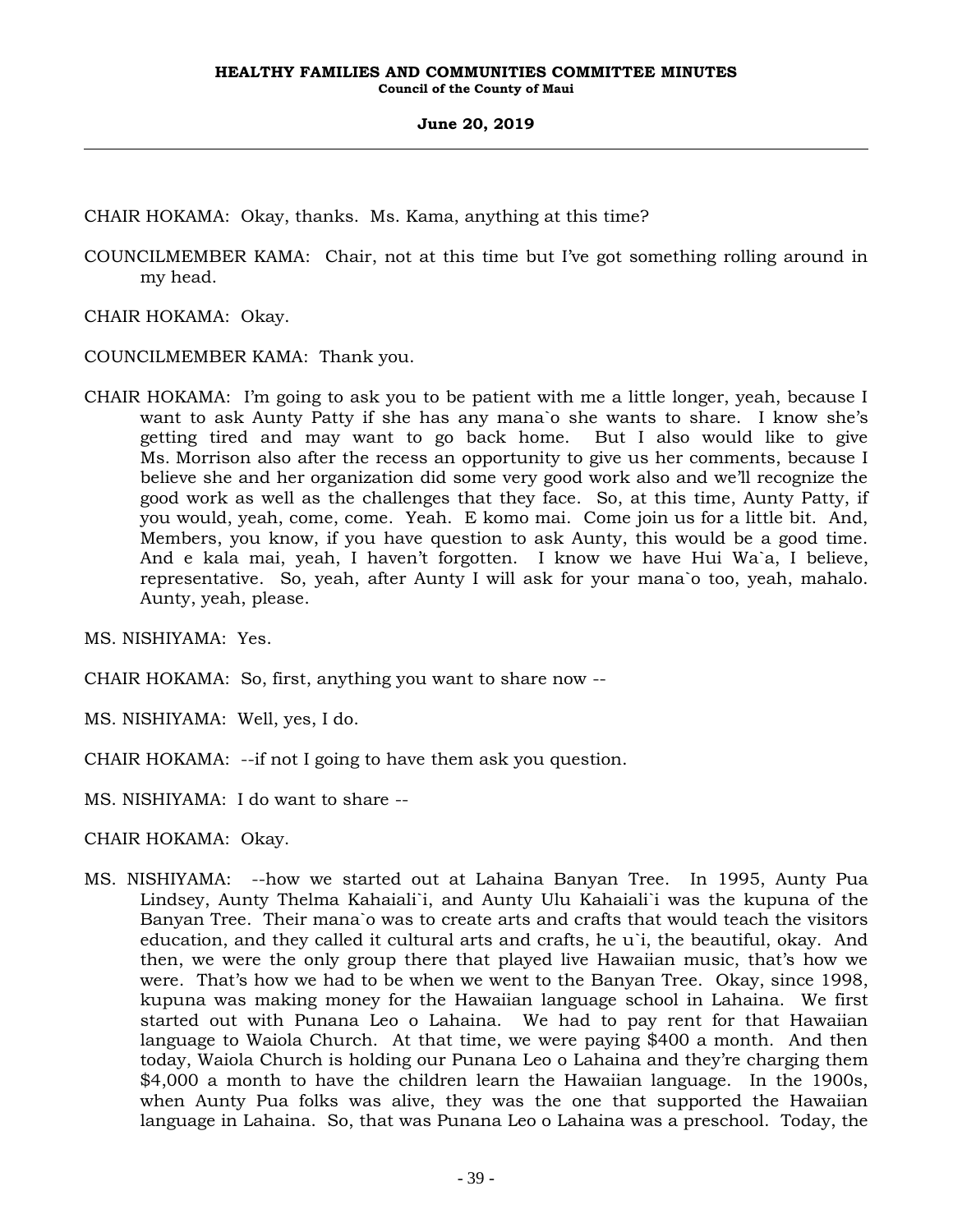Hawaiian language is up at Lahainaluna High School. And that's where our money that we made from the Banyan Tree to support the Hawaiian language. Not only the children, we also supported the language to be taught to Lahaina community. So, it was worth it being down at the Banyan Tree to help our children. I had six grandchildren `olelo Hawaii, pure Hawaiian language. They started out when they were three years old, today they're in their 20s. I'm very proud that we were part of the Banyan Tree to help our Hawaiian language move forward in Lahaina. Thank you very much, County. Mahalo.

- CHAIR HOKAMA: Mahalo, Aunty. So, yeah, we know you through Lahaina Keiki O Ka 'Aina. So, Ms. Paltin, any questions for Aunty this afternoon if any?
- COUNCILMEMBER PALTIN: No, just thank you for supporting Punana Leo and Canoe Beach no commercialization --
- MS. NISHIYAMA: Oh yes, Canoe Beach.
- COUNCILMEMBER PALTIN: --over there.
- MS. NISHIYAMA: Oh yeah.
- COUNCILMEMBER PALTIN: Mahalo for your service --
- MS. NISHIYAMA: Oh, of course.
- COUNCILMEMBER PALTIN: --to the community.
- MS. NISHIYAMA: Anything for the children.
- COUNCILMEMBER PALTIN: Thank you.
- MS. NISHIYAMA: And then Canoe Beach, my mo`opunas, they all paddle. And then they come after they pau paddle, they running to Tutu and saying, Tutu, the jet ski people, they so mean to us. Then my other grandchildren come up running to Tutu, Tutu, they swearing at us, what are they doing? They're infringing our culture. Get them out. But you know what we got to do, we got to go to the State first to get them out, okay? Because the County is all good.
- CHAIR HOKAMA: Mahalo for that, Aunty.
- MS. NISHIYAMA: It is, yeah. It's the State.
- CHAIR HOKAMA: Mahalo for that. I love that.
- MS. NISHIYAMA: The County is good because, you know, the County is in charge of the parking lot and the grassy area. But when they go into the ocean, guess who. The State. So, go after McKelvey and Roz Baker. Thank you.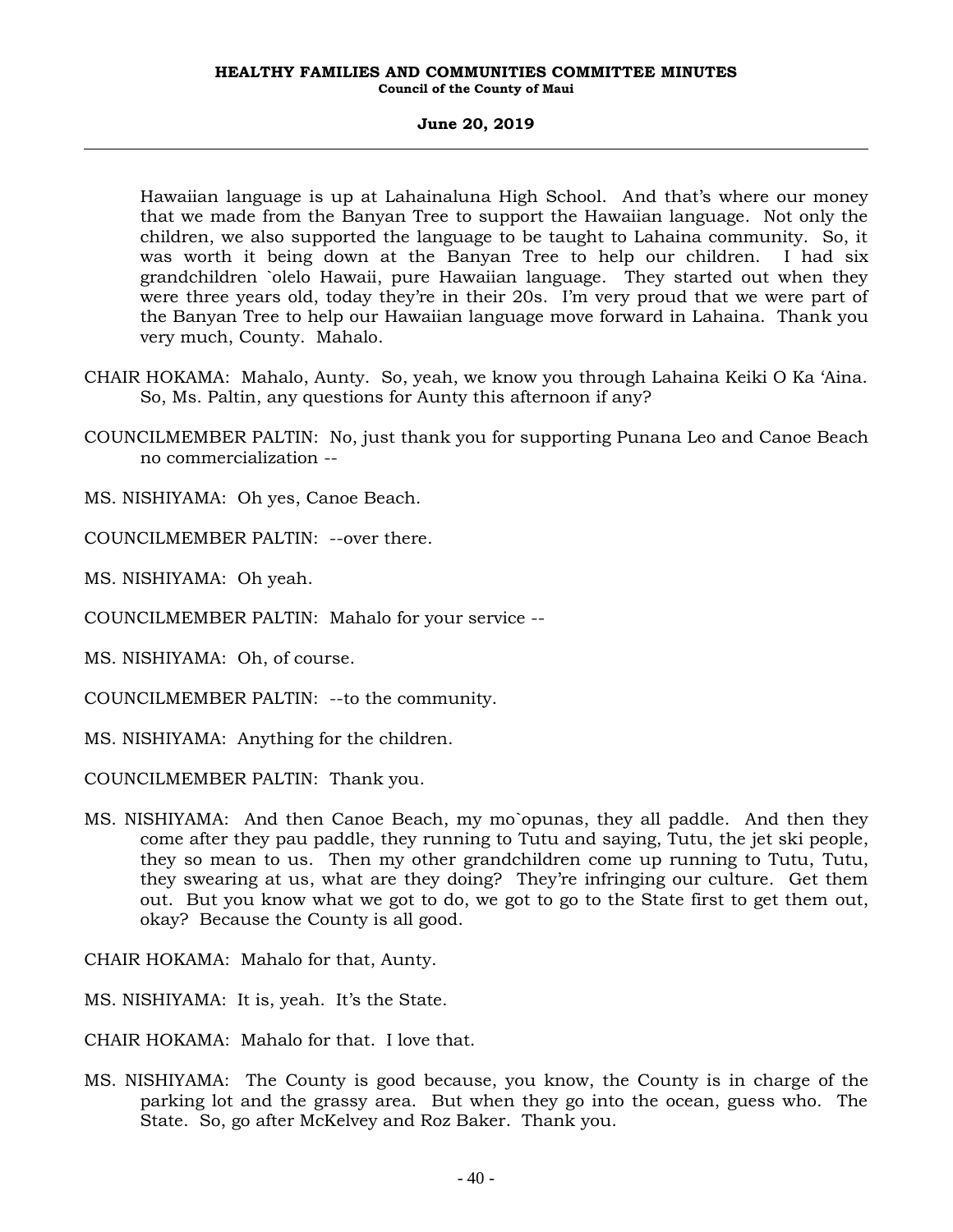### **June 20, 2019**

- CHAIR HOKAMA: Maika`i.
- MS. NISHIYAMA: You know what to do.
- CHAIR HOKAMA: Maika`i.
- MS. NISHIYAMA: I've been doing it for years.
- CHAIR HOKAMA: Yes, yes. Ms. Sugimura --
- MS. NISHIYAMA: I love…
- CHAIR HOKAMA: --any questions for Aunty?
- VICE-CHAIR SUGIMURA: You're so precious.
- MS. NISHIYAMA: Thank you.
- VICE-CHAIR SUGIMURA: Thank you very much for being here.
- MS. NISHIYAMA: I love my…I love the children. I love Lahaina, I do. Napili Canoe Club, I love you.
- CHAIR HOKAMA: Okay.
- MS. NISHIYAMA: Maika`i.
- CHAIR HOKAMA: So, any questions?
- VICE-CHAIR SUGIMURA: No, no questions.
- CHAIR HOKAMA: Okay, Ms. Kama, anything for Aunty this afternoon?
- COUNCILMEMBER KAMA: Aloha, Aunty Patty, and thank you for being here. Thank you for all your years of labor --
- MS. NISHIYAMA: Oh yes.
- COUNCILMEMBER KAMA: --and I can tell you my father's looking down on you and just smiling from ear to ear.
- MS. NISHIYAMA: And who are you, e kala mai?
- COUNCILMEMBER KAMA: I'm Tasha Kama, I'm Clarence Kama's daughter.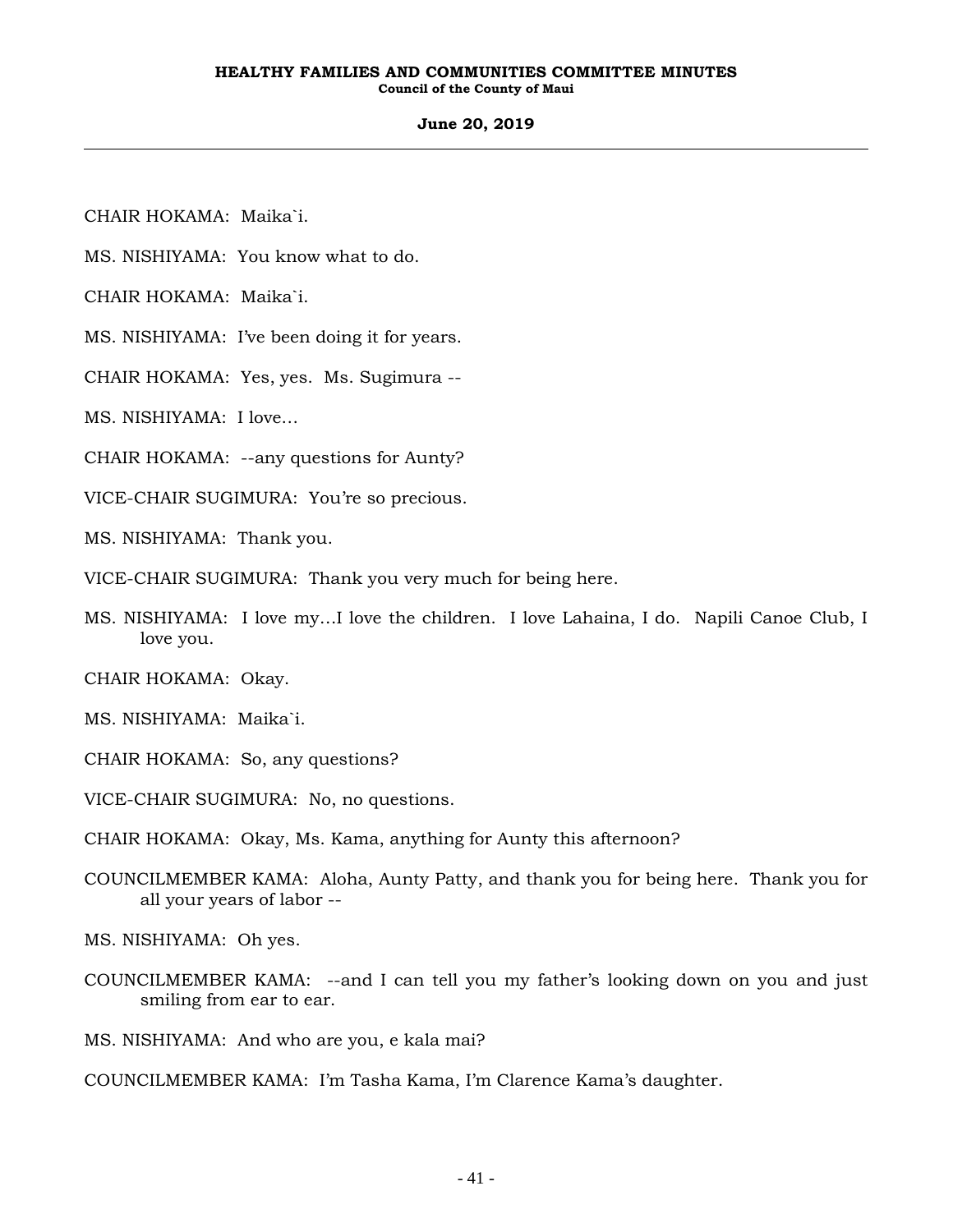MS. NISHIYAMA: Oh, of course, your father is smiling. He's the one that said to me, Aunty, you will take care of the kupuna. Okay? And so did Papa Ka`alakea. He said that to me also. And this was all done in front of the church. Praise the Lord. Amen. I'm alive.

CHAIR HOKAMA: Thank you.

MS. NISHIYAMA: Maika`i. Mahalo.

CHAIR HOKAMA: Mr. Molina? Mr. Molina, anything for Aunty?

COUNCILMEMBER MOLINA: No, no questions for Aunty. But just to say mahalo and thank you for all you do to perpetuate the culture and for the keiki and…

MS. NISHIYAMA: Oh, Mr. Molina, aloha.

COUNCILMEMBER MOLINA: Aloha, thank you. Okay, and also to Mr. Dancil…

MS. NISHIYAMA: You still here.

COUNCILMEMBER MOLINA: Still here.

MS. NISHIYAMA: Maika`i.

COUNCILMEMBER MOLINA: Mahalo.

CHAIR HOKAMA: Ms. Rawlins-Fernandez?

COUNCILMEMBER RAWLINS-FERNANDEZ: Mahalo, Chair. Aloha, Aunty Patty.

MS. NISHIYAMA: Aloha no.

COUNCILMEMBER RAWLINS-FERNANDEZ: No questions, I just also wanted to mahalo you for all you've done for our keiki --

MS. NISHIYAMA: Oh yes.

COUNCILMEMBER RAWLINS-FERNANDEZ: --and for, you know, our `olelo --

MS. NISHIYAMA: Oh yeah.

COUNCILMEMBER RAWLINS-FERNANDEZ: --and for, you know, keeping it alive.

MS. NISHIYAMA: Oh, of course.

COUNCILMEMBER RAWLINS-FERNANDEZ: --it's so important. E ola mau ke ola o Hawaii.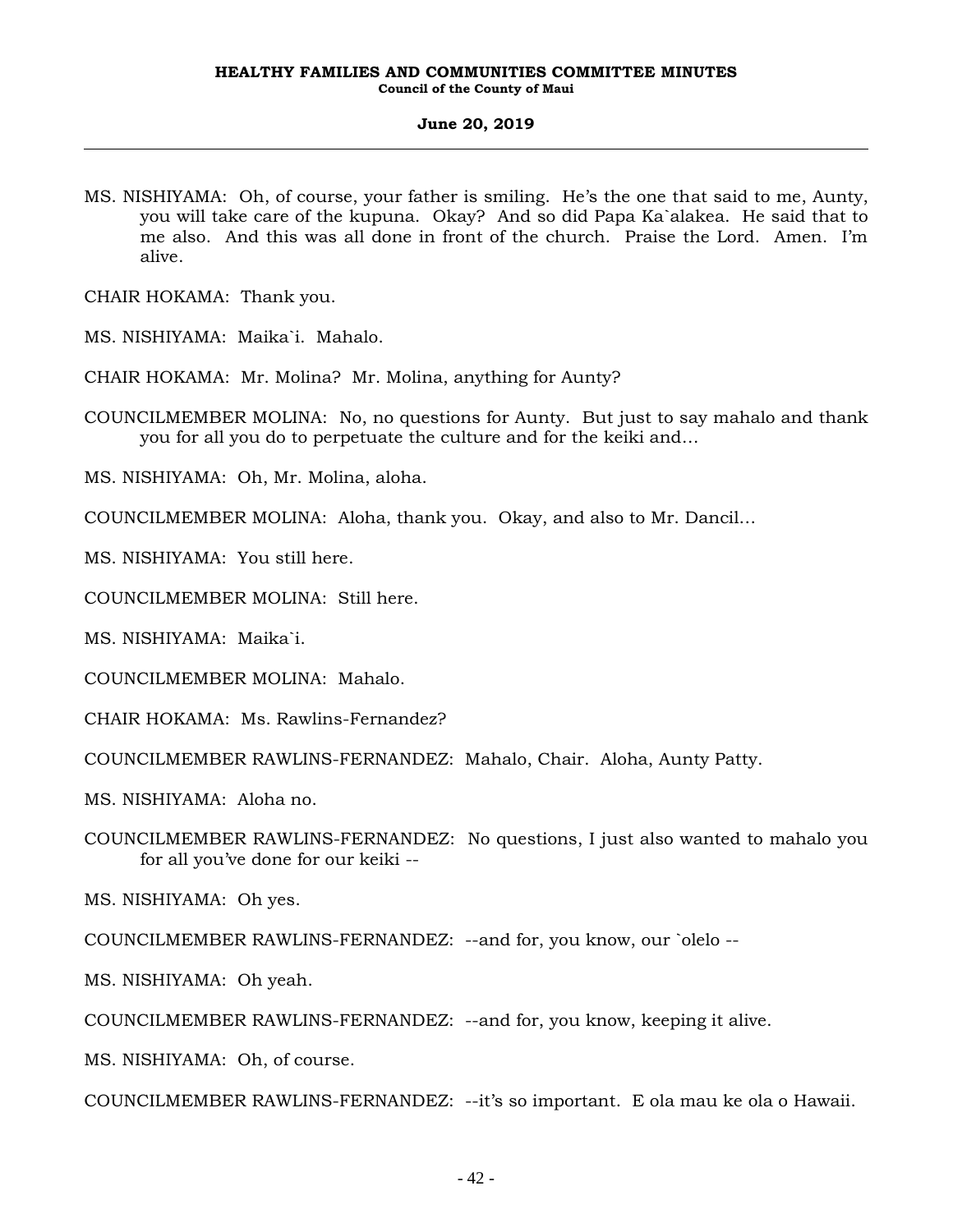### **June 20, 2019**

MS. NISHIYAMA: Hiki no.

COUNCILMEMBER RAWLINS-FERNANDEZ: And my keiki went to Punana Leo --

MS. NISHIYAMA: Ah, yes.

COUNCILMEMBER RAWLINS-FERNANDEZ: --and they're in Kaiapuni, so --

MS. NISHIYAMA: Maika`i.

COUNCILMEMBER RAWLINS-FERNANDEZ: --I'm keeping up the good work. So --

MS. NISHIYAMA: Yeah, we're up in Lahainaluna now.

COUNCILMEMBER RAWLINS-FERNANDEZ: --mahalo

MS. NISHIYAMA: Maika`i.

COUNCILMEMBER RAWLINS-FERNANDEZ: Mahalo.

MS. NISHIYAMA: Oh, yes. Mahalo.

COUNCILMEMBER RAWLINS-FERNANDEZ: Mahalo, Chair.

CHAIR HOKAMA: Thank you. Ms. King?

COUNCILMEMBER KING: Thank you, Chair. I just wanted to reiterate the mahalo and congratulate you on how far Punana Leo has come. Because they were fledgling when I was with the Board of Education in the late '90s --

MS. NISHIYAMA: Oh, yeah.

COUNCILMEMBER KING: --so, I'm very proud of where you've gotten to. And I also wanted to thank you for your support of the County Council.

MS. NISHIYAMA: Oh, of course. Yes.

COUNCILMEMBER KING: Thank you.

MS. NISHIYAMA: Thank you so much, mahalo.

CHAIR HOKAMA: Yeah, mahalo, everyone. Aunty, thank you for being here this afternoon.

MS. NISHIYAMA: Oh, thank you. Thank you and keep up the good work.

CHAIR HOKAMA: With you watching us we will.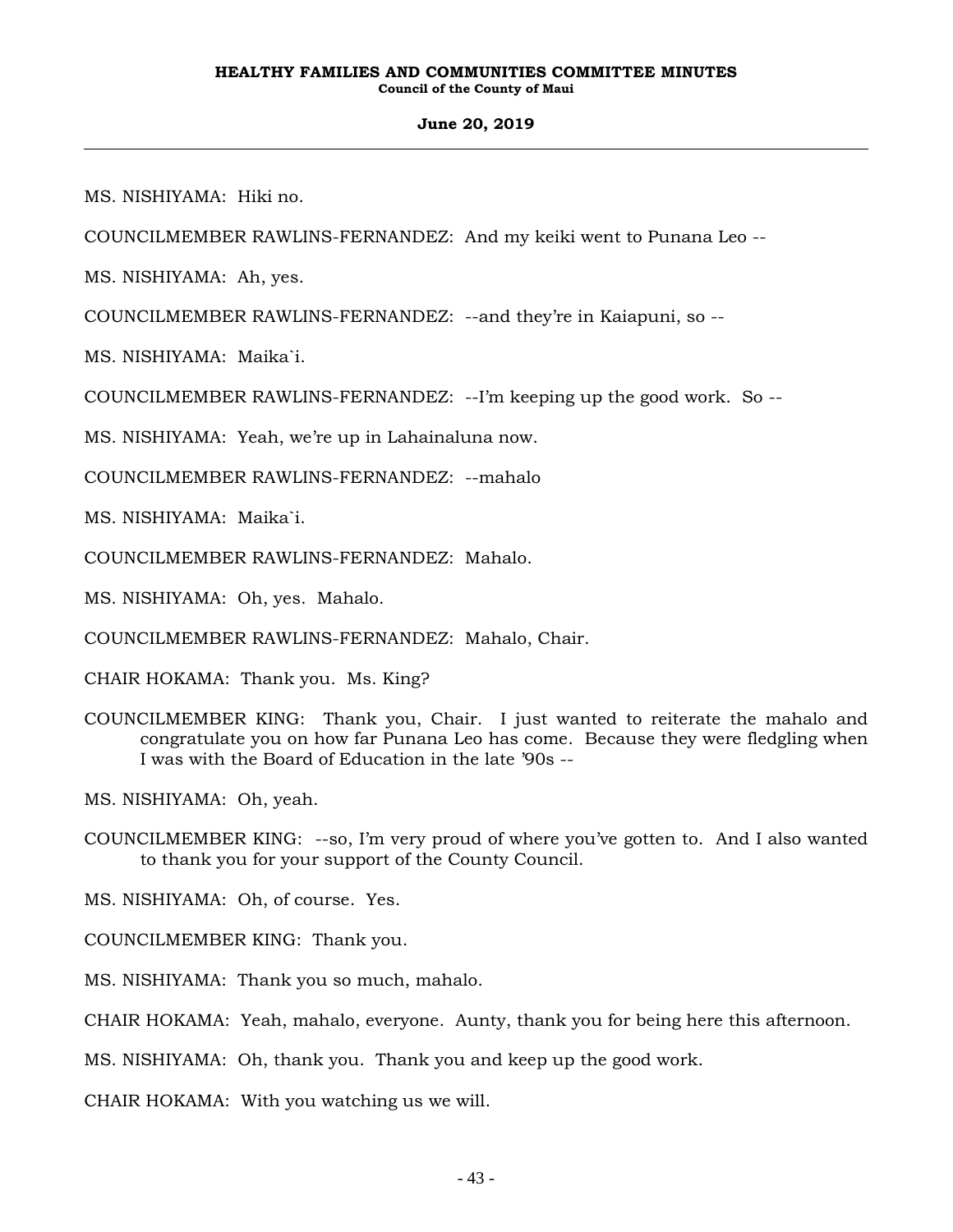MS. NISHIYAMA: You know what, your dad, he was a good man. I love him. Thank you.

CHAIR HOKAMA: Yeah, mahalo, mahalo. Okay, we're going to take a short break and then we'll finish up the item with our additional resources so five-minute recess. *. . .(gavel). . .*

# **RECESS: 3:31 p.m.**

# **RECONVENE: 3:40 p.m.**

- CHAIR HOKAMA: *. . .(gavel). . .* Okay, we'll return to order. Your Chair is a aware of your, our time, Members, as well as our resource people. So, we still have a few more to go. I'm going to ask Mr. Libed and Mr. Gilliom if they would come down. Cliff and Tim, if you guys would come down and share your mana`o regarding the Banyan Tree we'd appreciate it. If you guys have anything you guys want to share from Hui O Wa`a. Both of you, both of you is fine, Cliff and Tim. Thank you for being here this afternoon.
- MR. LIBED: Mahalo, Chairman, mahalo, Council. My name is Cliff Libed, I'm on the Board for Hui Wa`a Kaulua. But I give a little historic perspective of my involvement with the Friends of Moku`ula. I think it was around 1984 or 1985, I was on the grant review committee for the Administration for Native Americans and this was the first time they did a Hawaii-specific grant available to, for specific products for Hawaii. Akoni Akana had proposed the Friends of Moku`ula project. So, I was intermittently involved in a sense that I knew a perspective of what he wanted to achieve. And it was historical, the never been before to look at Lahaina from that perspective. In that with Friends of Moku`ula as we made a change for recommendation for the acceptance of the grant, I'd written in Hui Wa`a Kaulua, which was our sailing canoe. Because a significant partnership and at the time the canoe was not built, it was in the process of being built. So, 25 years later we launched it, the Mo`okiha five years ago. It took that long to get the canoe finished. Now, Kamehameha Iki Park was part of that development. The ballpark was part of that development. Kamehameha Iki Park was part of that development. The revenue stream for Friends of Moku`ula was a parking lot. Now, I apologize for…I just came out to be coaching canoe clubs so I'm still in my beach attire. But the reality is is that the…as far as perception and the intent for the historical area was pretty much set with Akoni's vision of what he wanted to do. And I think that throughout the difficulties for both, because it took so long for the canoe to be built, the difficulty as organizations go through has, you know, has kind of shaded out the meaning, the perception of what the project can be. I think what's important to realize is that, is the…it's easy to check. The original grant request is still available, I believe. And I think the original vision of the perception of the historical part of it is all, you know, was part of his Friends of Moku`ula's project. Which included Hui Wa`a Kaulua. Now, how do we get involved as a canoe organization. We do outreach with our schools. Timmy Gilliom is our captain who is in back. We take kids on the canoe. We teach them the protocols of being on a canoe. The Honua Project which is done by Hokule`a has set a precedent to set aside environmental issues, to set aside cultural issues, and Maui has two canoes that we can use. We have the area in Lahaina is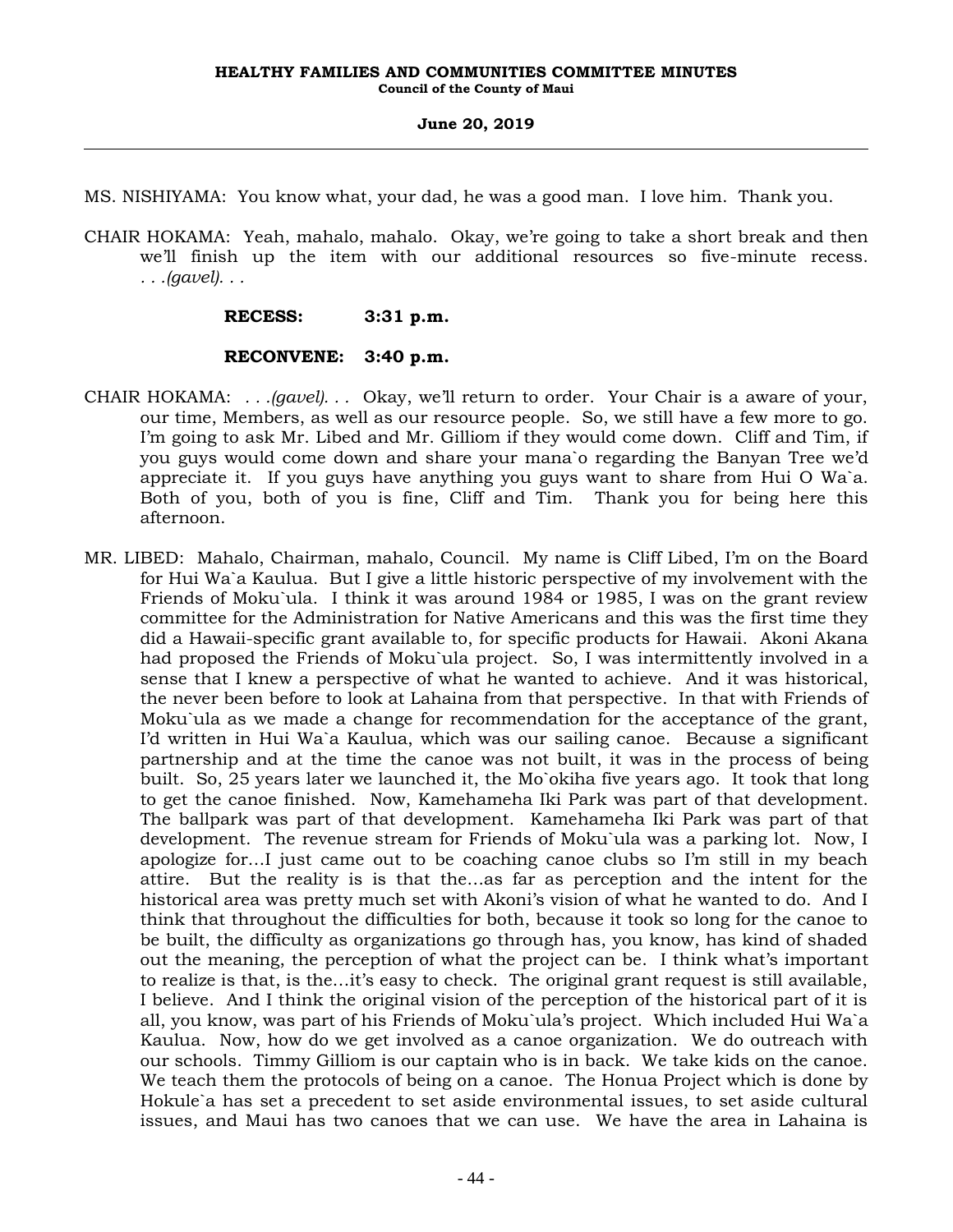### **June 20, 2019**

important because we have a canoe there. And our outreach, it goes out to Kamehameha Schools at the end of the year, end of the month, Lahainaluna High School, Maui High School there's Voyaging Club. So, the reality is is that our involvement is much more than just a sailing canoe. Our involvement is our sister canoes on different islands. It will come to Maui as well as we go there. We have, we are looking, we're being in…our ambition is to spread much more the culture outside of Hawaii. The protocol that we learn on a ship, on a boat, and I went through the training just recently down at Makena, allows you to understand how you can do yourself in small space. But I think, the bigger lesson here as we teach our young people is your relationship between people. There are no cell phones. There are none of the electronics that have our kids get distracted. The wonderful thing about teaching kids about if friends tease you, they making fun of you and you get hurt, the reality is is that, where's your character? How does your character respond to that? And it's part of the lessons on…the lessons we teach as being a voyager. So, yes, it is important, the Hui Wa`a Kaulua is also perceptually involved with the Friends of Moku`ula Project and the Lahaina historic district. It is important, for example, that what Mr. Kapu said about establishing protocols for Kamehameha Iki Park. It's been too many years of neglect. We still maintain the park as our organization. We still do the cleanup. We still empty the garbage. We still throw salt water on the people that's sleeping in the park. And it's really not our responsibility, we're not enforcers. But we maintain that because we know the significance of our organization being in that location. So, you know, however we pan this out, however you decide to manage the property that it should be, keep in mind of what you are doing is not necessarily just maintenance, but is the future development and education of our young ones. And that's the message I have for you. Thank you.

CHAIR HOKAMA: Mahalo, Mr. Libed, for your mana`o this afternoon. We appreciate that. Any questions, Members, for the gentleman? Ms. Sugimura, you had a question?

VICE-CHAIR SUGIMURA: Yeah.

CHAIR HOKAMA: Cliff, if you can…

VICE-CHAIR SUGIMURA: Hey, Cliff. So, I just want to thank you, I didn't realize all that you just shared. Thank you very much. But Cliff, I first met him when he was a member of the Maui Redevelopment Agency so that's when I first met him. And he's always done great work with children as he…

MR. LIBED: Thank you.

- VICE-CHAIR SUGIMURA: Yeah, so, thank you. I'm really grateful you shared this. I didn't realize this about you.
- MR. LIBED: I still substitute from elementary to high school today by choice. But, you know, I tell you, the tonality of kids change. And I still coach, I coach Kihei Canoe Club kids from Kihei Charter for mostly. But the reality is is that, without that electronic addiction, the honesty of what they have and what we can share, I think, is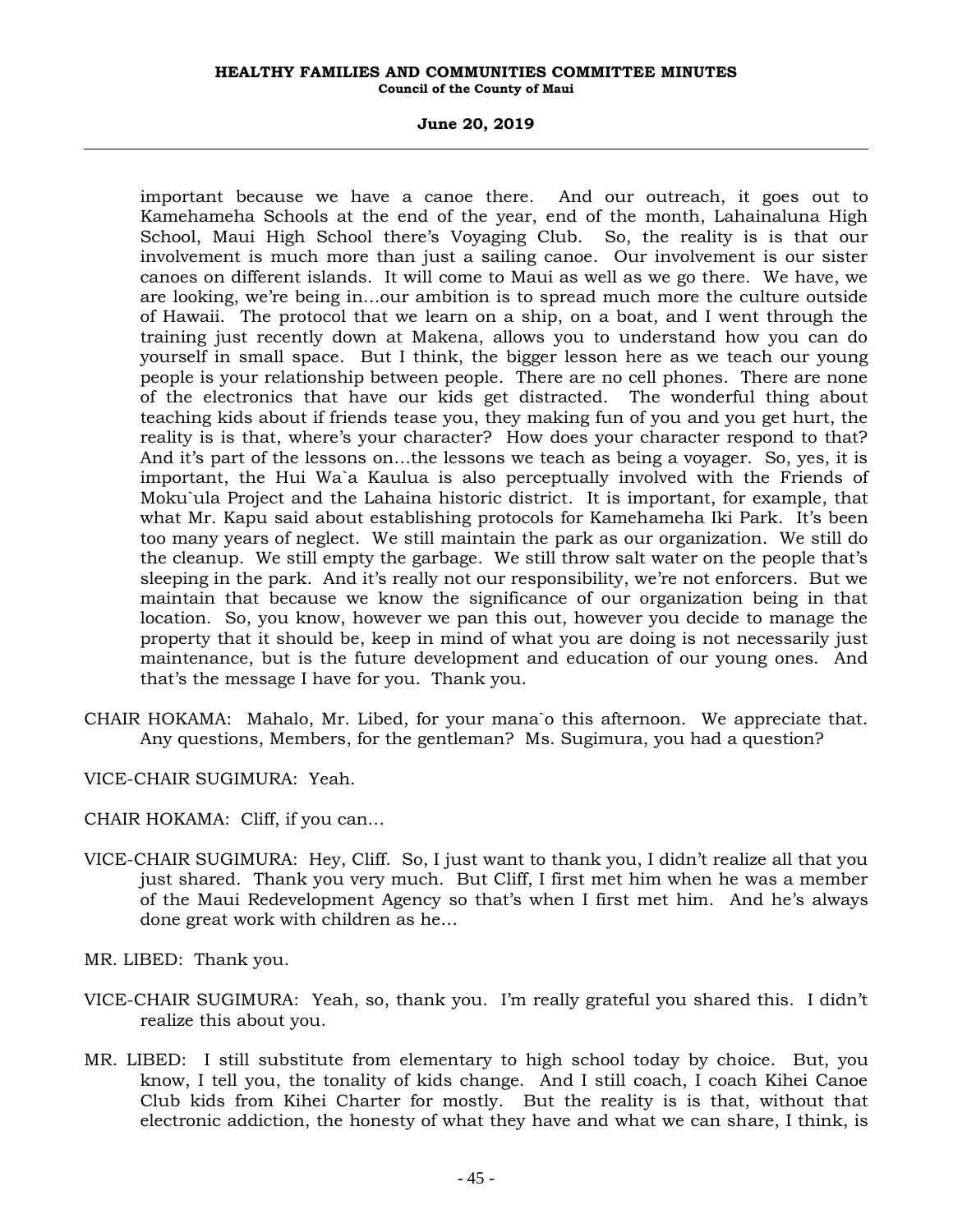really critical and it's something that we fill in as adults and as participants in our activities. I think that we can appreciate that.

VICE-CHAIR SUGIMURA: Thank you.

- CHAIR HOKAMA: Thank you. Any other questions for Cliff? Mr. Libed, thank you for being here.
- MR. LIBED: Thank you.
- CHAIR HOKAMA: We appreciate your mana`o. Okay, I'm going to ask Ms. Morrison if she would please come join us also. I think we would like to hear from her as well as her organization's role regarding the Banyan Tree Park area. Ms. Peters, any comments before Ms. Morrison shares her thoughts regarding the relationship with the Department?
- MS. PETERS: Thank you, Chair. Yes, so, Ms. Morrison and the Lahaina Restoration Foundation, they have a grant, like I mentioned earlier, to do the maintenance of the Lahaina Banyan Tree area as well as they lease two properties that are on your list of the park inventories that was provided. And we are, we have a great working relationship with Lahaina Restoration Foundation. They also have been doing paver projects, and the Lahaina Harbor improvements, and then with that I'll let Theo explain what's been going on there.

CHAIR HOKAMA: Okay, thank you. Ms. Morrison, thank you for being here --

MS. MORRISON: Okay, thank you.

CHAIR HOKAMA: --this afternoon.

MS. MORRISON: Just to clarify, this…my name is Theo Morrison, I'm the Executive Director of Lahaina Restoration Foundation. So, our grant, our current grant with the Parks Department is grounds keeping for the entire historic…well, not the entire but historic district from Prison Street to Papalaua Street. So, it includes all that area. It includes picking up trash seven days a week. So, it's a really important grant that keeps the historic district somewhat clean. I do want to clarify, I've been listening to all this discussion and a lot of you guys are new, you don't understand what we've been living through all these years. So, let me just, I…there's one point that I think needs to be clarified. So, the old Lahaina Courthouse is on the same TMK as the Banyan Tree Park. In a normal situation, the County leases out the entire parcel, which would be the park and the courthouse. My predecessor, Keoki Freeland at Lahaina Restoration Foundation, didn't want the Banyan Tree Park. He didn't want the liability of it. So, Lahaina Restoration Foundation had the, or has, I should say, the lease for the old Lahaina Courthouse but not the Banyan Tree Park. So, right now, our lease has…it's on a…it's now on a month to month, a typical, I forget what you would call that. But it started as two or three years and then it wasn't…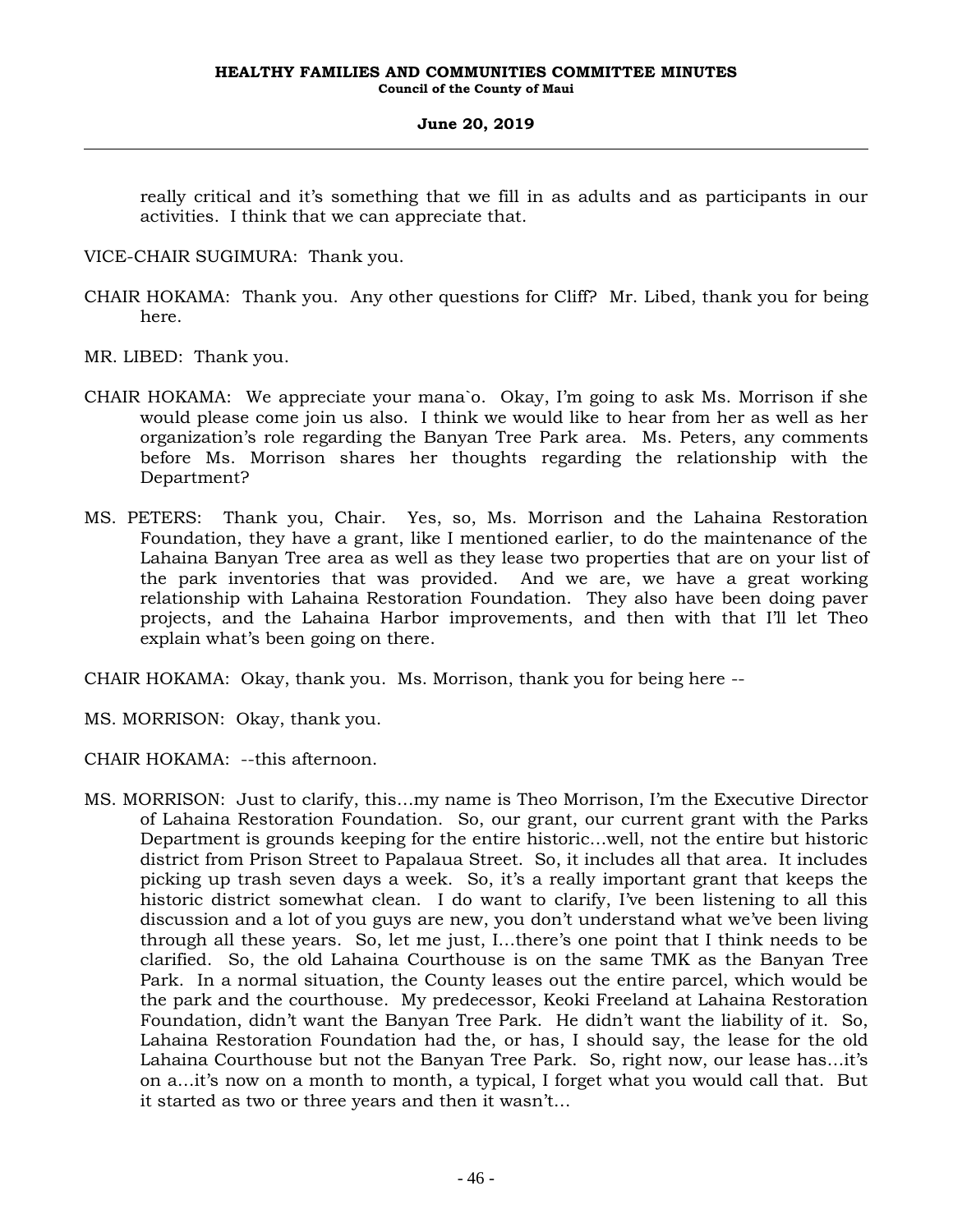UNIDENTIFIED SPEAKER: *. . . (inaudible) . . .*

MS. MORRISON: Yeah, what is it called?

- UNIDENTIFIED SPEAKER: Revocable.
- MS. MORRISON: No, well, it's not revocable, it's, it started as a, like, three years, and then it was delayed to be renewed --

VICE-CHAIR SUGIMURA: Month to month.

MS. MORRISON: --and now it's just on month to month. Anyway, so that just to clarify, we do not have a lease on Banyan Tree Park. We, you know, we are very much aware of the problems that were occurring at Banyan Tree Park. We proposed, we were actually asked by the Parks Department, it's probably four years ago now, to put in an application for the lease of Banyan Tree Park that would include the courthouse. So, the whole TMK parcel. So, that's what we've been working on. And the idea would be that just, it's a complicated…well, it's not complicated, but…what Lahaina Restoration Foundation is proposing is just to solve the problems at Banyan Tree Park. And to do this, what is needed if the craft fairs are allowed to continue, what is needed is another layer of management. The way it was working before, the different organizations would come in and do their festival, they'd pay the park fee, but the Parks Department, rightly so, never had the manpower to come down and oversee it. And that's where we, as Lahaina Restoration Foundation, without any cost to the County and without any money coming back to Lahaina Restoration Foundation, we would oversee the operation of these festivals to make sure they abided by all those rules that we already talked about. The existing rules from CRC. The existing rules from DLNR. The existing rules from the Arborist Committee. Those rules have not been followed. So, that was our proposal as part of this proposed lease. So, our total…and then the other part of that was that when the Parks Department, their permit fee was \$150 a day. Our permit fee would be \$500 a day, and 100 percent of that \$500 would go back to capital improvements at Banyan Tree Park. If you go to Banyan Tree Park, you will see the condition of the benches, the condition of the pavers, it really needs more work. And what was happening all these years is all these festivals were happening there, they were paying the \$150, that money never came back to the park. So, that would be our proposal and there's all kinds of safeguards in there. And it would be in a separate bank account. None of the money would go to us. There'd be all kinds of reporting. And the festivals would be held accountable to have live Hawaiian or Polynesian music from, just like Aunty Patty said, their events always did which is true. From like 10:00 to 2:00 every day they would have to have an educational table, we would make sure of that. And before any group or any person could have an event under the Banyan Tree, they would have to be juried by a committee that Lahaina Restoration Foundation would set up would include Hawaiian cultural experts. So, we would get the quality and the authenticity and the originality of art that we should have in a destination like that. So, that was just…that's just a very broad strokes on our proposal. But I do want to emphasize that I totally agree with Keeaumoku Kapu and the bigger vision that we need for the Lahaina historic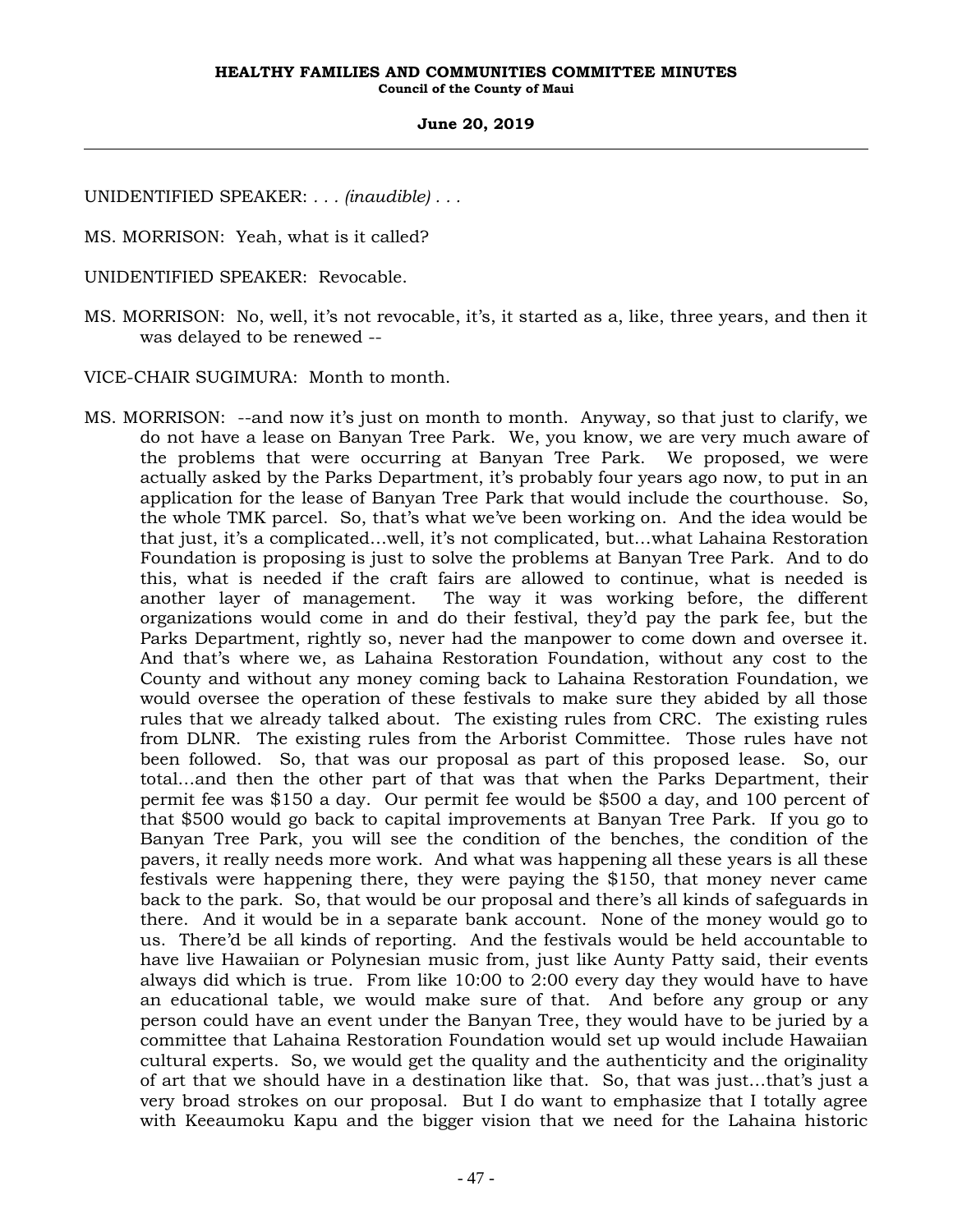districts. It's really, really an important place. We don't feel like we get the support that we need down there. And if…it'd be great if the County Council, you know, took some more interest in us and start implementing some of these things. So, thank you.

- CHAIR HOKAMA: Thank you, Ms. Morrison. She also submitted some written comments, Members, for your review and use which basically states her, what she just shared with us verbally. She also lists some of the challenges she believes that we can review and consider in her attachment. So, Ms. Sugimura, any questions for Ms. Morrison you'd like to pose at this time?
- VICE-CHAIR SUGIMURA: Nice to see you here, Theo.
- MS. MORRISON: Sure.
- VICE-CHAIR SUGIMURA: Is the Lahaina Town Action Committee still active?
- MS. MORRISON: Are they still what?
- VICE-CHAIR SUGIMURA: Active?
- MS. MORRISON: Yeah. Yeah.
- VICE-CHAIR SUGIMURA: So you work in tandem with them, or you work with them?
- MS. MORRISON: Well they, they're one of the groups that wants to do festivals under the Banyan Tree. And they do, yeah, they do second Fridays and stuff, yeah.
- VICE-CHAIR SUGIMURA: Thank you. She was here.
- CHAIR HOKAMA: Okay, thank you. Ms. Paltin?
- COUNCILMEMBER PALTIN: Aloha, Theo --
- MS. MORRISON: Hi.
- COUNCILMEMBER PALTIN: --thank you for coming and thank you for your work that you've been doing. My question was would the Board of Directors of Lahaina Restoration Foundation be the, like, the selection committee? Or how would that selection committee work? Or the jury?
- MS. MORRISON: No, it would be…I would probably select them or if anybody wanted input they could. The…I know…I have a degree in art and I actually worked as a crafts person for, like, ten years full time. I actually sold under the Banyan Tree. I have a lot of experience in what that takes and I, you know, I know other gallery owners and other people involved with that. But, you know, it'd have to be somebody that had absolutely no financial interest in what happened under the Banyan Tree. Somebody that would just be able to look at articles, crafts, and be able to tell if they were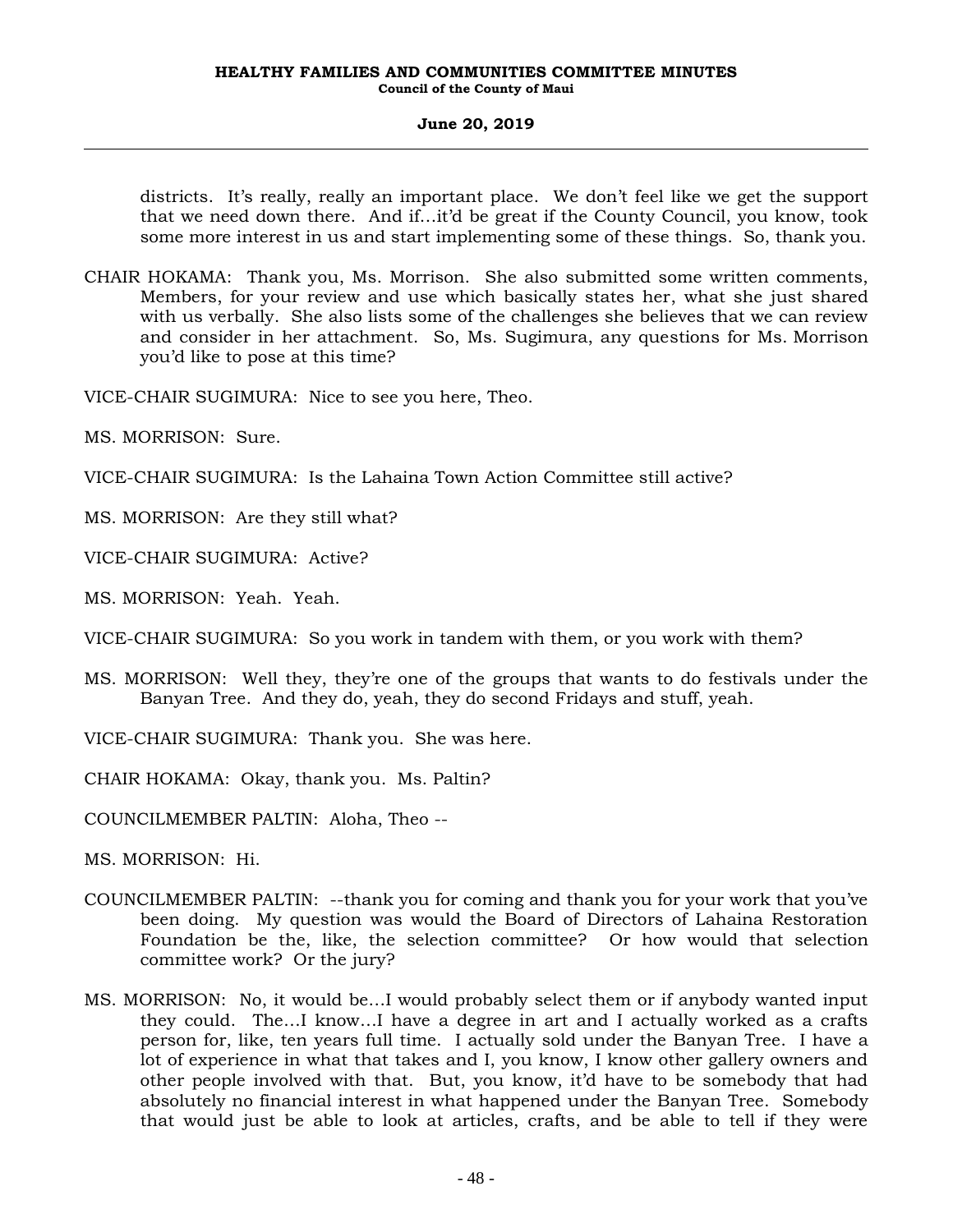handmade, to tell if they were, you know, well made, and original; things like that. I don't think…my board doesn't have that expertise, but I do.

COUNCILMEMBER PALTIN: And I was wondering how you came to the \$500 figure.

MS. MORRISON: I think they can afford it. And I think with that amount of money we could make some substantial improvements at the park. It's…a lot of money is made there and the park really needs to be improved. What we do with our parks grant is that we maintain it, which means we…right now the leaves are dumping, just incredible amount of leaves every single day. So, what we do is maintain the park. But we don't have the money to make those improvements. Although, I have to tell you we did start a memorial bench program and for \$3,000, you can get a bench that we make and put a plaque on it and again, 100 percent of that money goes to the guy that makes the benches. So, we have actually put in about, oh, I don't know, maybe about five or six, and I have some more to go in, new benches in that park. And it really, really makes a difference. So, I'd like to, you know, finish putting in more benches.

COUNCILMEMBER PALTIN: Thank you.

- CHAIR HOKAMA: Okay, thank you. Ms. King, any questions? Ms. Rawlins-Fernandez? Mr. Molina?
- COUNCILMEMBER MOLINA: Thank you, Chairman. Good afternoon, Theo. Just looking at the application with the County, you, I guess, estimated the average number of people using the facility and the site on a weekly basis somewhere around 500,000 people a year. And I'm just kind of dovetailing off of Member Paltin's questions with regards to the facilities and monitoring, at least from the Lahaina…your organization. I've seen tourists, they jump in the tree, walking around. Do you folks try to have security there to monitor during the daytime? Because, you know, tourists, they're not…some of them are not very educated and they'll start climbing around the Banyan Tree.
- MS. MORRISON: Yeah, we have signs but they don't pay attention to them. We do have workers in the park. When the workers in the park talk to them…we couldn't afford security in the park --
- COUNCILMEMBER MOLINA: Oh.
- MS. MORRISON: --at this point in time.
- COUNCILMEMBER MOLINA: Okay. Yeah, and I ask…I bring it up, Chair, because, you know, liability too, yeah. Because of the kind of contract with the County and some tourist falls out of the tree and guess who they're going to, you know, look to sue. So, I don't know, just something that crossed my mind, Chair.
- MS. MORRISON: Well, one thing I should mention, that if…I know you guys aren't talking about our lease, but we do have a pending lease in front of the County for the Banyan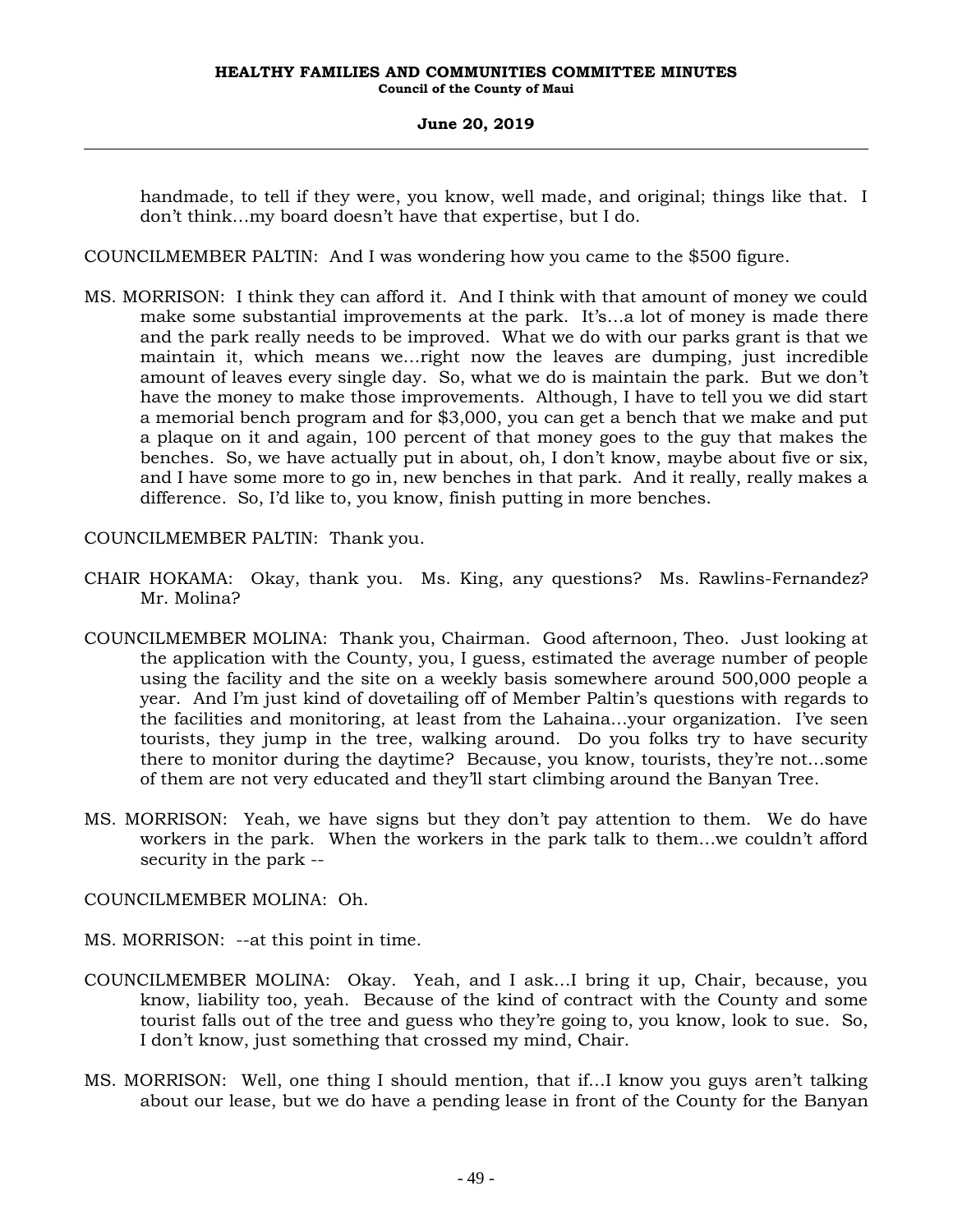Tree Park and Keawaiki Park, which is the little harbor-front park we just did. And if we were granted the lease, we'd be liable, not the County.

COUNCILMEMBER MOLINA: Okay, thank you. Thank you, Chair.

CHAIR HOKAMA: Okay, thank you, Mr. Molina. Ms. Kama, any questions at this time?

COUNCILMEMBER KAMA: No, Chair, thank you.

- CHAIR HOKAMA: Okay, anyone else would like…yes, you had a question, Ms. Sugimura? Okay, well, great. Again, this is the…just today's just discussion, yeah, regarding the subject matter and then we'll delve more into some of the more specifics at the next meeting. Anything else, Ms. Morrison?
- MS. MORRISON: No, just going back to my clarification. When the subject came up about sub-lessees, that was referring to the courthouse. So, DLNR, the whole TMK, there are sub-lessees of the courthouse, there are not sub-lessees of the Banyan Tree Park.

CHAIR HOKAMA: Okay.

MS. MORRISON: Yeah.

- CHAIR HOKAMA: Thank you for that. Okay, with none, well, thank you very much for being here, Ms. Morrison. We know you waited for quite a while. Okay, Mr. Ornellas, anything else you want to share with us as far as any thoughts or recommendations, especially from the, your Department? Or any concerns you would like us to maybe address or follow up on?
- MR. ORNELLAS: Chair, I appreciate the message you provided a little earlier to look at the entire Lahaina Historic District eventually and plan for it from a holistic approach. That would be my recommendation to consider as you guys deliberate over Banyan Tree and courthouse area. Other than that, no other comments.

CHAIR HOKAMA: Okay, thank you. Planning, any other comments you guys wish to share?

MS. McLEAN: Thank you, Chair. Just really quickly as we talk about trying to codify some of these practices. Given the potential broad impacts, Annalise and I were talking that we'd recommend that this be done as Code changes rather than administrative rules for the CRC.

CHAIR HOKAMA: Okay.

CHAIR HOKAMA: Okay.

MS. McLEAN: Thank you.

MS. McLEAN: Just so the Council would have the final say on those policies.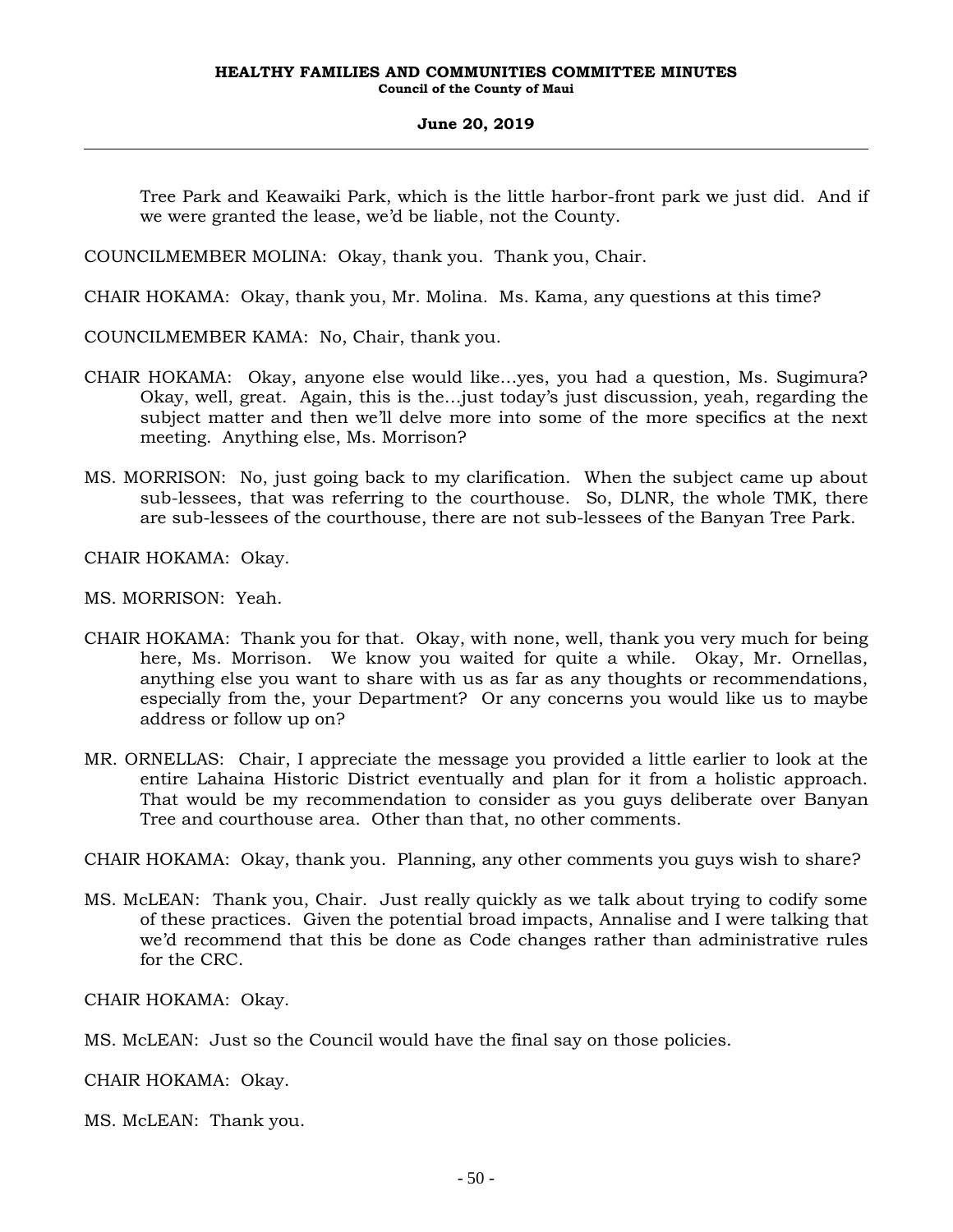# **June 20, 2019**

- CHAIR HOKAMA: Since you did bring up the review, Director, is it also maybe timely for us to look at the, either the historic or the national or the State historic designation in requirements of said designation? Because again, you know, Council's made some major decisions and one is about sea-level rise, yeah. And this is an area that's going to get impacted eventually. And Mr. Ornellas' Department is big time because small boat harbor is under his Department, not DOT. So, you know, for us regarding the roads, as Mr. Kapu brought up, whether it's Alanui mo`i or whatever, we're going to need to figure out what sea-level rise means to everything including Moku`ula. Because maybe his channel to bring in the fish from the ocean, no need the channel, they just going to come straight in already. So, you know, again, we would appreciate your Department's comments on that too, as well as Planning, how to approach this maybe in a more holistic sense. Because, again, I believe this is just one component of something that we can do really good with Lahaina district. Okay? Parks, any comments?
- MS. PETERS: Thank you, Chair. I just appreciate the opportunity that this was brought up back on the agenda as well as our, you know, Mr. Kapu being able to give us the history. And then the Department is wanting to work with all of the community, with the DLNR, and with your, with the Committee on being able to come up with the plan. And like Daniel mentioned, a holistic plan for the Lahaina Historic District.

CHAIR HOKAMA: Okay.

MS. PETERS: Thank you.

- CHAIR HOKAMA: Thank you. Corporation Counsel, anything you wish to share regarding any points or regarding documents?
- MS. DesJARDINS: Thank you, Chair. No, I just want to agree with what Ms. McLean has stated in terms of codifying anything. Because, really, the CRC's involvement here really has to do with selling up or down, I mean, they're not really in the business of pulling out a lot of criteria. And then I also want to say I stand corrected, Ms. Paltin, I do believe you could have an office since it does say under there, administrative uses. So, that's a very good idea.
- COUNCILMEMBER PALTIN: Oh, it wouldn't be for me, it would be for the people of West Maui, actually.
- MS. DesJARDINS: I…that's what I meant. Not you specifically. Although I bet you wish you had one over there. But, no, I agree.

COUNCILMEMBER PALTIN: Thank you.

CHAIR HOKAMA: And, again, like any other great County facility, your issue is going to be parking. Where are the people going to park by the courthouse? I mean, you see the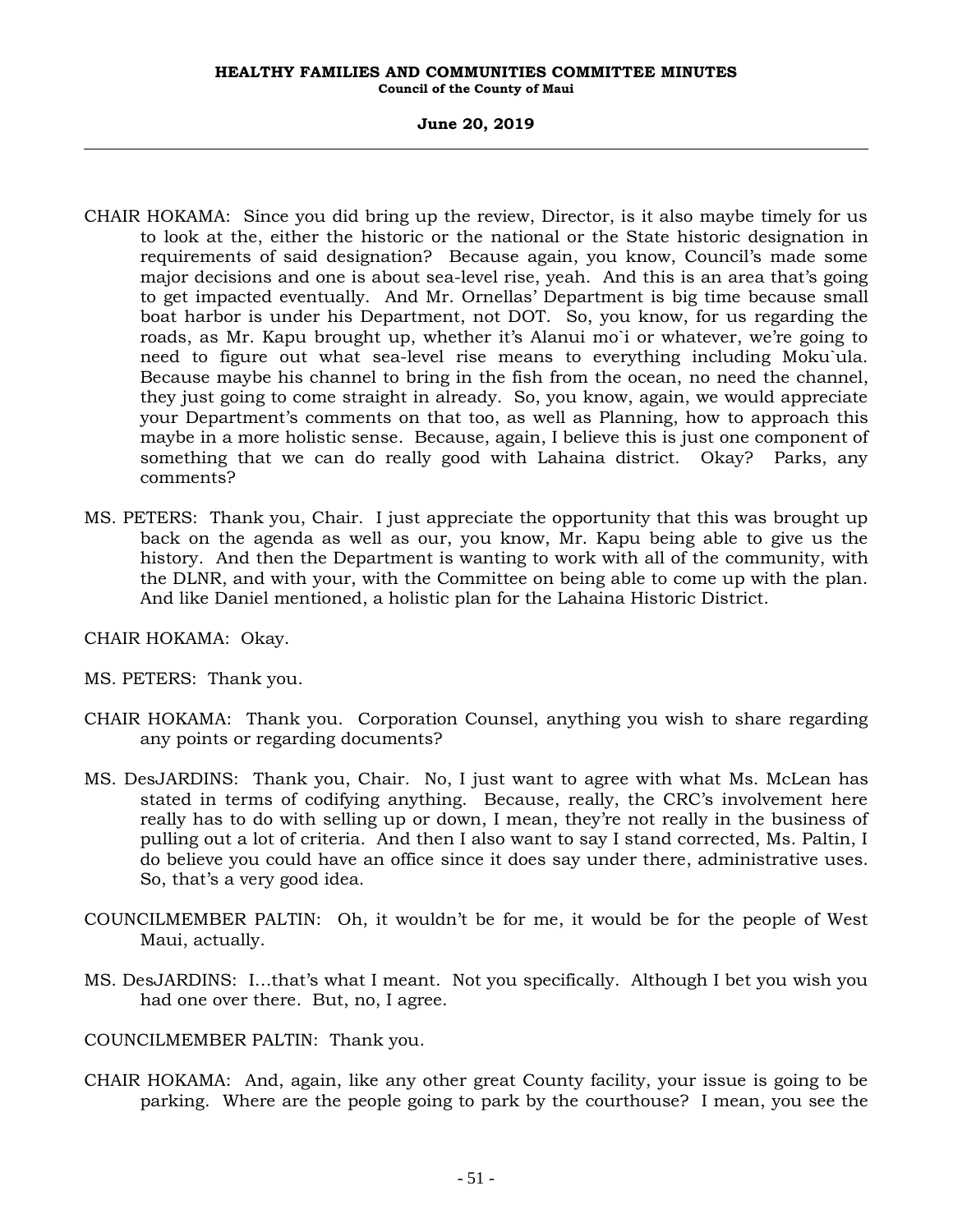tour buses, you see, I mean, we know what Lahaina Harbor can be on boat days. So, especially --

COUNCILMEMBER PALTIN: I guess the question --

CHAIR HOKAMA: --those of us who…

COUNCILMEMBER PALTIN: --is how much testimony you want to listen to.

CHAIR HOKAMA: Good…that was a good point. Okay, any other, Members, anything else? If not, the Chair would like to, with no objection, defer this item.

COUNCILMEMBERS: No objections.

CHAIR HOKAMA: Okay. This item is deferred.

# **COUNCILMEMBERS VOICED NO OBJECTIONS.**

**ACTION: DEFER PENDING FURTHER DISCUSSION.** (Excused: KRF)

CHAIR HOKAMA: So, Mr. Ornellas, thank you. Planning Department, thank you very much. Ms. Morrison, thank you. Members from Hui Wa`a Kaulua, and Mr. Kapu, mahalo. Thank you, Ms. Goo, for being here too. And, Aunty Patty, safe travels back home.

# **ITEM HFC-18: MOTORIZED SKATEBOARDS AT WAIEHU MUNICIPAL GOLF COURSE** (CC 16-172)

CHAIR HOKAMA: We have one more item, Members. Not going to take too long, HFC-18, this is regarding the Motorized Skateboards at Waiehu Municipal Golf Course. I brought this up because, again, with technology and opportunities, this was something that was asked of me for consideration. And I did some due diligence and will just say that I currently have a proposal as the vehicle to prohibit the use of said motorized skateboards, golf boards, whatever you want to call it, at our facility. In our review, I can tell you it works really good on flat terrain, like most things, right. Part of the problem is like Waiehu, we have some challenging terrain areas especially by the par threes, the back nine. And so far, some of the courses on Hawaii, Maui, the Wailea Blue tried it, we've talked to some other Big Island companies that courses that tried it. It's like, yeah, anything brand new, you have a lot of interest. But the key is for those that would like to…you got to go through a course. You must be instructed and certified to use this board because of the liability concerns. Second that I can share with you is in my review with the insurance coverage companies, none of them really want to cover this new use on the golf course. Because they're very concerned about the certification process, the maintenance of the equipment itself, and I just find it kind of tough for the County to prove that, you know, it wasn't our cause why the bad golfer fell off of his own golf cart, golf board. So, again, Members, I did this as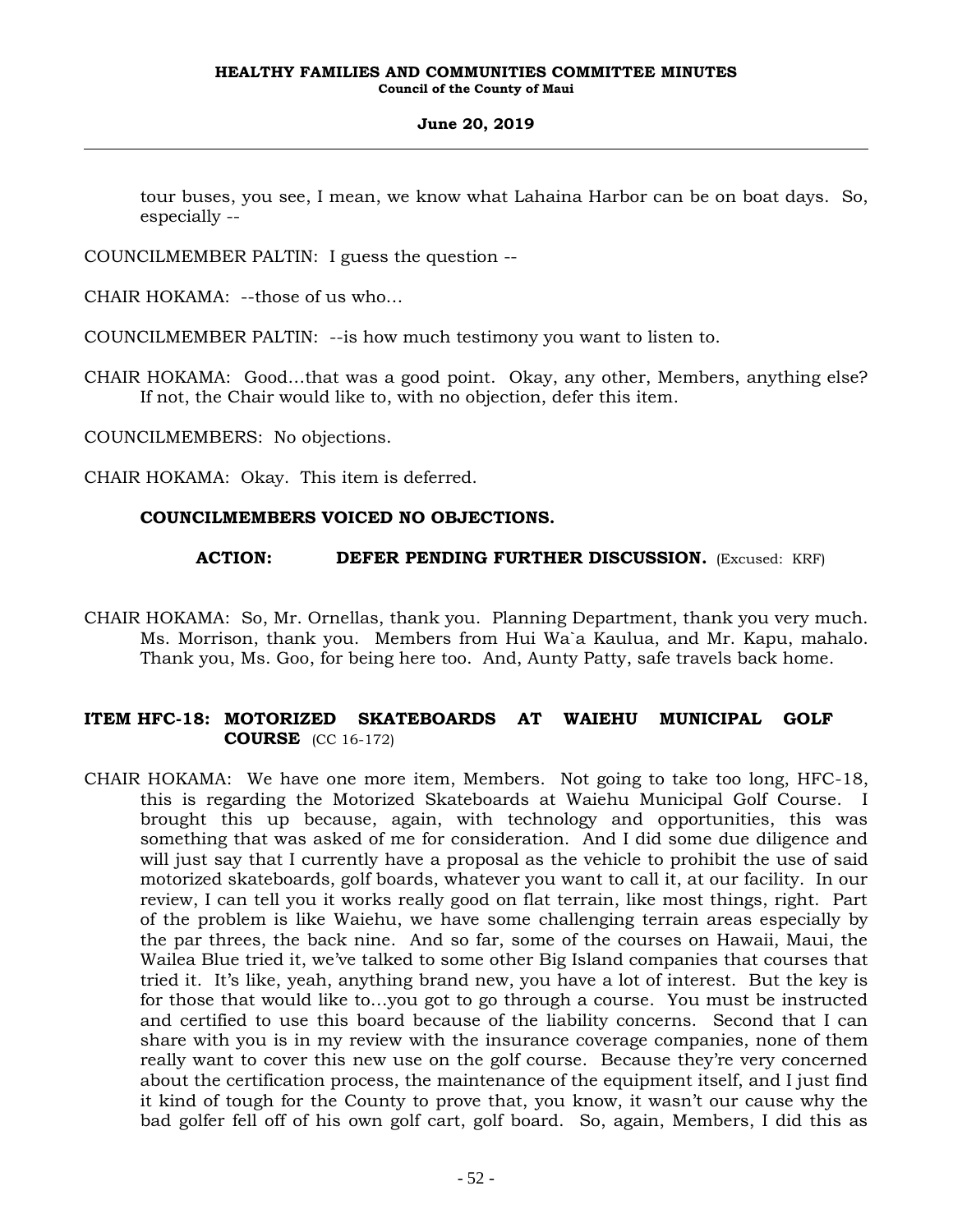# **June 20, 2019**

more of a preemptive thing. We're not going to make any decisions but I just wanted to have the discussion started and let you know that at this point I cannot see a benefit for us. Ms. Peters, any comments you'd like to share as far as you and your golf program with this consideration?

- MS. PETERS: Thank you, Chair. So, we had looked into with the new…when we renewed the concession agreement for the golf cart concessionaire that we incorporate the golf boards. So, it was…it came up for discussion internally. And so, we were trying to capture the millennials and the newer trend market and just, again, looking. You know, we've been to this Committee with what we're trying to do to improve the course and this was just an avenue to maybe pilot to see if we had maybe about five on the course or available for rent. They do require the renter to, or rider, to watch a video. So, there's a safety video that you see beforehand and then you go off and you can cover the course in a faster time than on a cart. And the tires are supposed to be a little bit more all-terrain. The battery life from what we had done, it does last a while. So, it was just a thought to pilot to see if it would generate more interest and more revenue. Thank you.
- CHAIR HOKAMA: Yeah, and, again, we appreciate the effort, yeah, from your program to try and…because that's what I looked at first. And when you look at the numbers, Members, the board is almost equivalent to a golf cart. Your revenue's cut in half because the cart has two revenue paying riders. The board has one for basically the same cost. Then the second thing I did check 'cause that's one of my things when I buying my own things is the servicing and ability for the County or the Department to have the appropriate backup. And right now in Hawaii, those that provide the board hasn't been providing those courses good servicing, so there's still a lot of down boards that are either waiting for parts or haven't had the ability to be serviced by the manufacturer's representative. So, that is an issue currently for this State. But, again, it doesn't hurt to look at new things because if Honolulu can go with, what is that called Top Golf as a revenue generator, hey. because that takes no golf course, it's all target golf and they're going to do it at Kapiolani Park area, I believe, as a revenue generator economic development project. So, we can take a look at it, those kind of things too. If…I don't know when Ms. Karla's going to sleep, Ms. Peters' going to sleep. But that's where we are on this one. Members, any comments or questions?

COUNCILMEMBER KING: I have a question.

# CHAIR HOKAMA: Ms. King?

COUNCILMEMBER KING: Thank you, Chair. So, you know, I was looking at the picture. Thank you for providing these other pictures. So, is it possible for someone to play golf alone on that course or do they have to book at least two or four people, you know, playing the holes?

CHAIR HOKAMA: Director?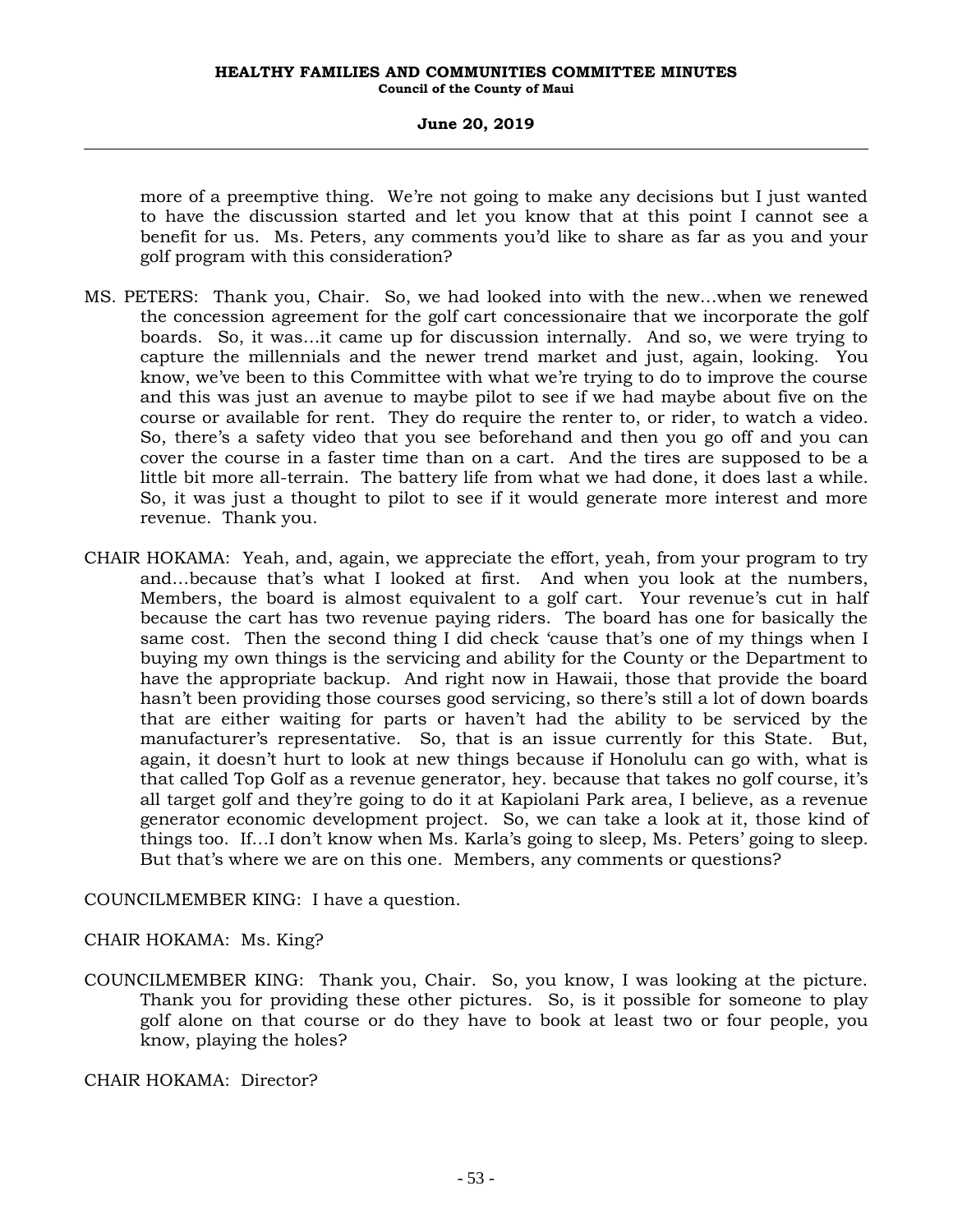- COUNCILMEMBER KING: 'Cause it seems like this is…this would, you would either need like two or four of them for four people to travel in together on the course. Or are we saying that someone could just go individually?
- MS. PETERS: So, we…it's two or four, it's two or foursome that would be booked. But then they could, if they both could get a golf board if they wanted individually. And I believe we haven't looked at the rentals, but I believe they're higher than the golf carts. So, I'm not sure…
- COUNCILMEMBER KING: So, it actually bring in more revenue if you have two of these versus one cart. But, have you had any accidents? Have you seen, is there records of accidents on these things?
- MS. PETERS: Our Superintendent did speak to the Kauai and Big Island courses and they haven't had any incidents that they reported. There were some, they said, like Council Chair, Committee Chair Hokama did mention that there's some difficulty in getting maintained or getting service on them. But I believe if you get the right…maybe the right company and have that stipulated in your contract. So, it…we don't, we would not rent these out. The County wouldn't. We were going to add that into the invitation for bids for the golf course driving range and cart concessionaire.

COUNCILMEMBER KING: Oh, I see. Okay. Are they electric or are they actually fuel?

MS. PETERS: They run off of a battery.

COUNCILMEMBER KING: Okay. So, that's a…there's a battery in them? Or do you plug them in?

MS. PETERS: Correct.

COUNCILMEMBER KING: The battery in.

MS. PETERS: Yes.

COUNCILMEMBER KING: Oh, okay.

CHAIR HOKAMA: Would have a recharging station, Chair.

COUNCILMEMBER KING: Oh, I see.

CHAIR HOKAMA: Yeah.

COUNCILMEMBER KING: Okay.

CHAIR HOKAMA: Yeah, yeah.

COUNCILMEMBER KING: Well, interesting.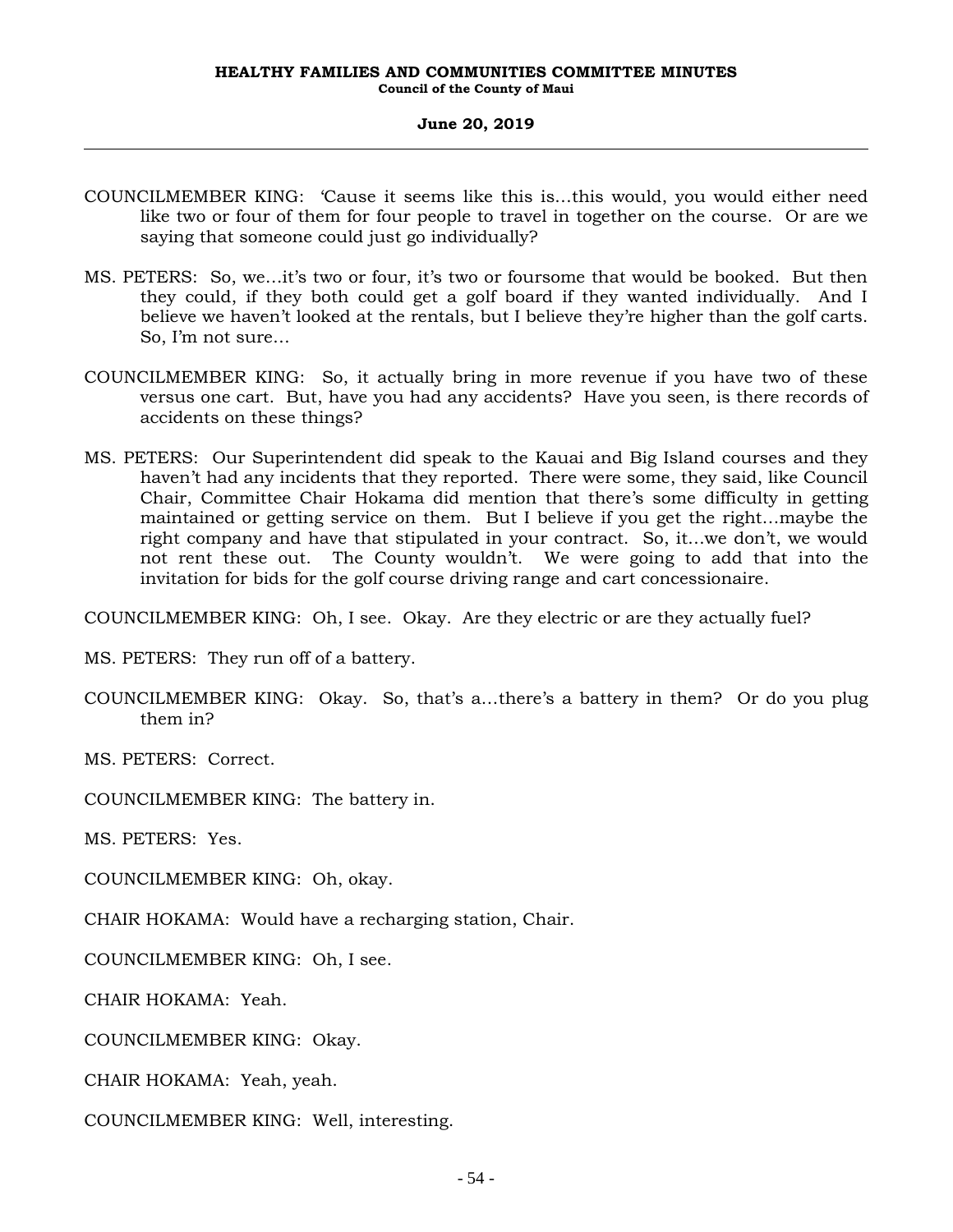CHAIR HOKAMA: Yeah.

COUNCILMEMBER KING: There's always a newfangled device --

CHAIR HOKAMA: *. . . (inaudible) . . .*

COUNCILMEMBER KING: --someone's trying to make money off of that's new.

CHAIR HOKAMA: Yeah, yeah. But one thing that Ms. Peters, if they want to…if we want them to kind of like invest and move forward, then just be ready because she's going to come back with a golf course improvement request for money to get it so that the liability so that people, when Ms. DesJardins can sign off on an ordinance because we've addressed the liability issue of the paths and where the boards can and cannot traverse.

COUNCILMEMBER KING: Well, I just as far as the…we're not voting on this today?

CHAIR HOKAMA: No, no, we're not voting.

COUNCILMEMBER KING: Okay.

CHAIR HOKAMA: Yeah.

- COUNCILMEMBER KING: Okay, I would just say that since I'm not a golfer that I would just go by the majority of golfers on the Council. But I was first envisioning a skateboard with a little motor on it and I thought how is that going to work? Because that sounded really dangerous. This is a little better than what I was originally picturing. Thank you.
- CHAIR HOKAMA: Yeah, no, thank you. Any questions, other questions or, yeah, yes, Ms. Kama?
- COUNCILMEMBER KAMA: So, what is your preferred mode of transportation on a golf course?
- CHAIR HOKAMA: I like to be the passenger in a cart because I like to do some walking but don't want to carry the bag. So, I try to be the passenger because I walk and can ride when I'm tired. But that's how I do it. And in a cart, part of it is the fellowship of, you know, who you spending time with and playing, you know, your friends or your family members. I mean, it's something we did as a family so I got to spend time with my father, yeah. So…

COUNCILMEMBER KAMA: Thank you.

CHAIR HOKAMA: Yeah. But don't get me wrong, golf is a sport that you can play as an individual. So, if the course is slow, the course will allow a single to go out and play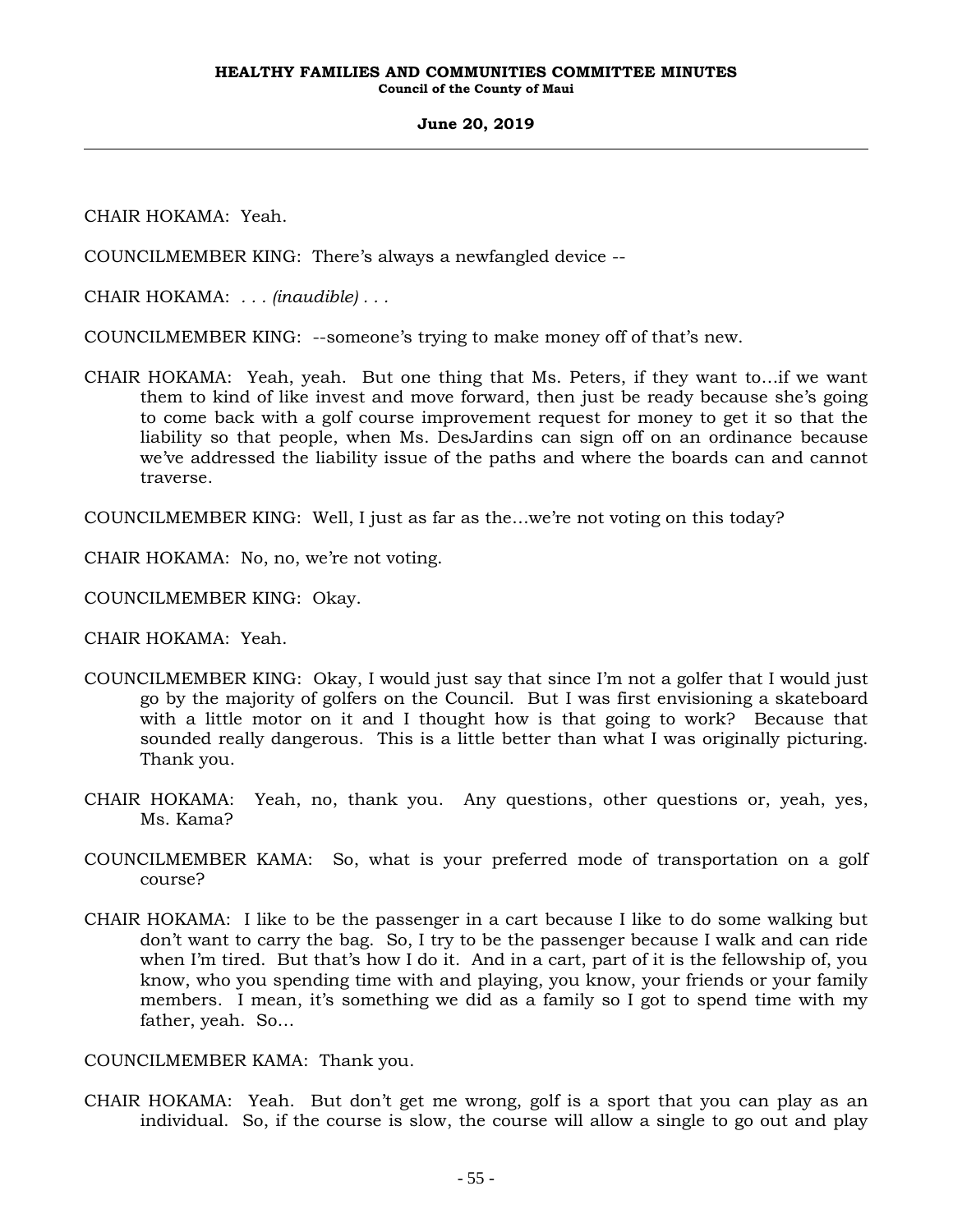by themselves because they're not holding up any other play, yeah. So, the course will take the money. So, it can happen. And I just like to play with other people and give them my money. Yeah, anyone else? Ms. Paltin?

COUNCILMEMBER PALTIN: I just was wondering, did you try one out?

CHAIR HOKAMA: Ms. Peters?

MS. PETERS: Chair, thank you. No, I didn't.

COUNCILMEMBER PALTIN: Oh, okay. I might have to try one before I make the decision.

VICE-CHAIR SUGIMURA: With your kids.

CHAIR HOKAMA: Yeah, yeah.

MS. PETERS: Chair, we can all get a demo. We can all go try them out.

COUNCILMEMBER PALTIN: Sounds good, sounds good.

CHAIR HOKAMA: Yeah. And again, yeah, part of the current program is you must go through a certification process to operate the board, okay? So, you cannot just go today…let's say we had it. You can't just go today and say I want to rent that and go on the course. The course will say, where is your certification to operate the board? Yeah, so, it's like a permit or driver's license, yeah. You got to be approved to operate because of, yeah, I mean, sounds crazy but I'm sure somebody can be crazy smart enough to kill themselves with the board.

COUNCILMEMBER PALTIN: All these guys are wearing helmets.

CHAIR HOKAMA: So, it tells you there's a factor, right, if you got to wear helmet? Okay, anyone else? If not, the Chair would, with no objection, Members, like to defer this item as well.

COUNCILMEMBERS: No objections.

# **COUNCILMEMBERS VOICED NO OBJECTIONS.**

**ACTION: DEFER PENDING FURTHER DISCUSSION.** (Excused: KRF)

- CHAIR HOKAMA: Okay, this item is also deferred. So, thank you. Director, anything else you want to share before we quick adjourn shortly?
- MS. PETERS: No, Chair, thank you for bringing that up on the agenda as well. We will look forward to further discussion.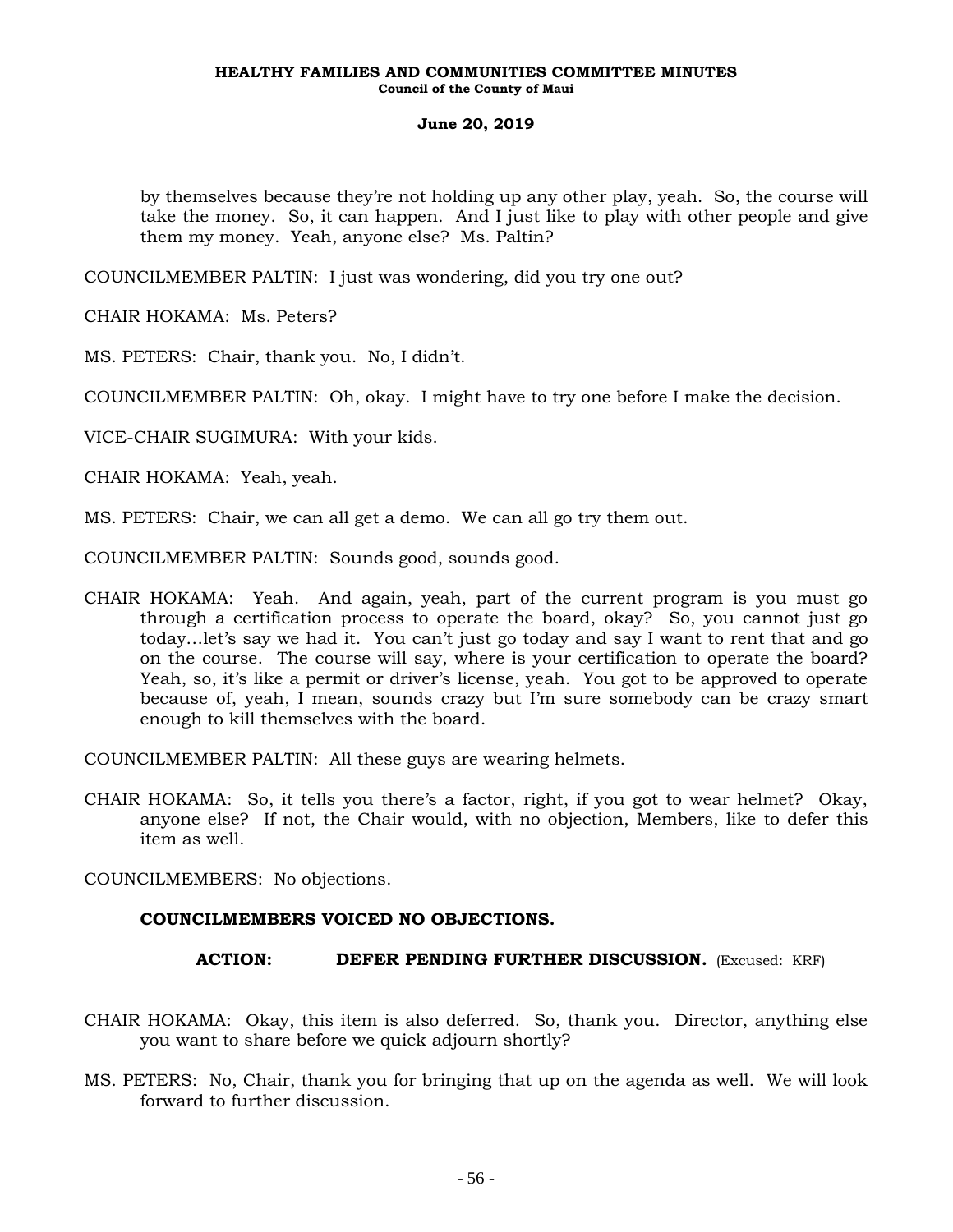CHAIR HOKAMA: Okay, so, thank you very much for your day, Members. I appreciate your patience in allowing us to... especially with the Banyan Tree looking at a maybe wider perspective. So, I appreciate that. Okay, with no further business, we are adjourned.  $\ldots$  (gavel)...

**ADJOURN:** 4: 18 p.m.

APPROVED:

*/*  Kihi Hohama

RIKI HOKAMA, Chair Healthy Families and Communities Committee

hfc:min: 190620:cs Transcribed by: Crystal Sakai